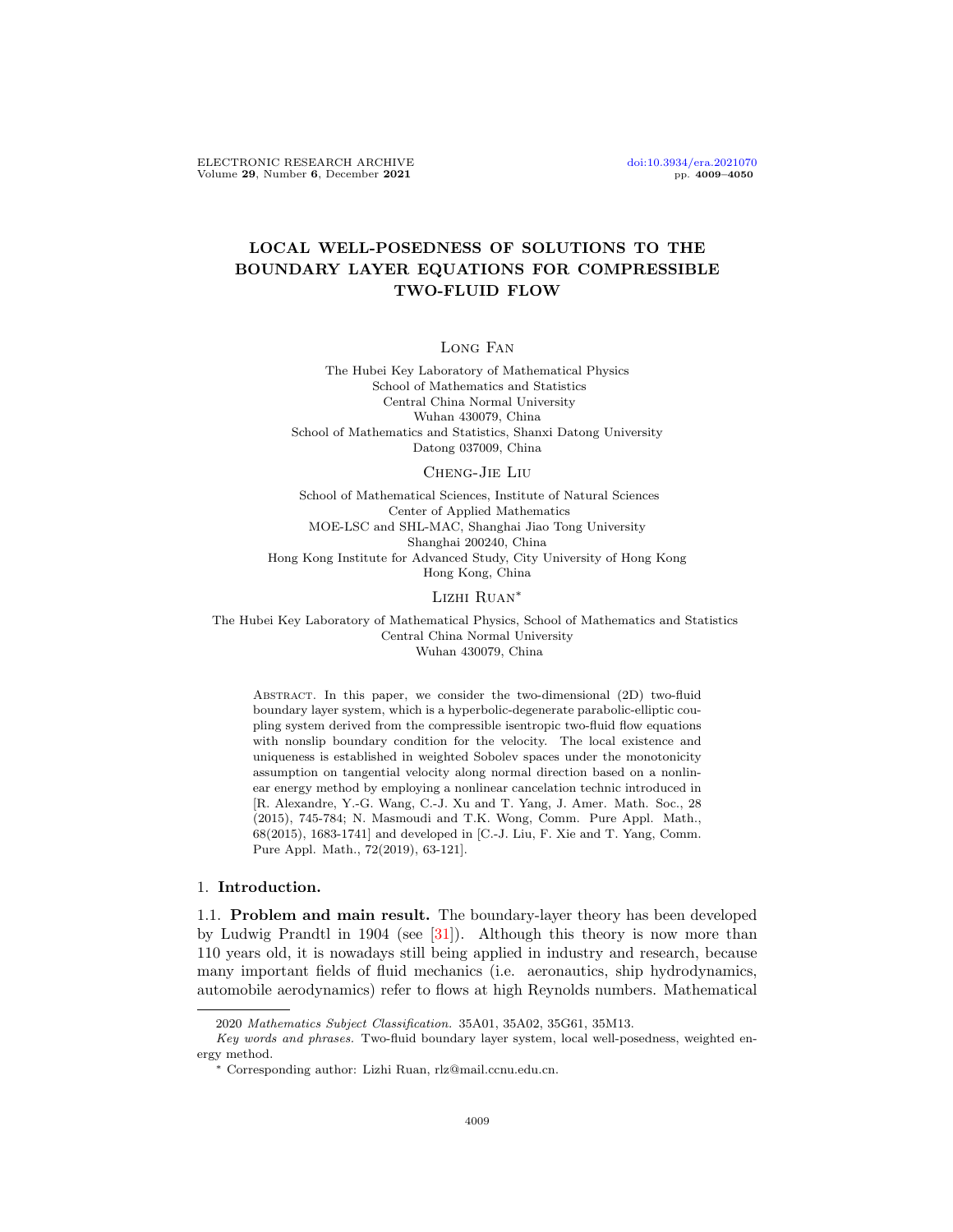analysis on the boundary layer theory has been extensively studied in different contexts, cf. [\[1,](#page-39-0) [4,](#page-39-1) [3,](#page-39-2) [5,](#page-39-3) [6,](#page-39-4) [7,](#page-40-1) [8,](#page-40-2) [9,](#page-40-3) [10,](#page-40-4) [11,](#page-40-5) [16,](#page-40-6) [17,](#page-40-7) [21,](#page-40-8) [22,](#page-40-9) [23,](#page-40-10) [27,](#page-40-11) [28,](#page-40-12) [29,](#page-40-13) [30,](#page-40-14) [31,](#page-40-0) [34,](#page-40-15) [35,](#page-41-0) [36,](#page-41-1) [37,](#page-41-2) [40,](#page-41-3) [42\]](#page-41-4) and the references therein for incompressible or compressible Navier-Stokes boundary layer. Boundary layer problem on some more complex fluids such as magnetohydrodynamic was also made great progresses, cf. [\[12,](#page-40-16) [18,](#page-40-17) [19,](#page-40-18) [20,](#page-40-19) [24,](#page-40-20) [25,](#page-40-21) [26,](#page-40-22) [32,](#page-40-23) [33,](#page-40-24) [38,](#page-41-5) [39,](#page-41-6) [41\]](#page-41-7). The main object in this paper is to establish the local well-posedness of the two-phase boundary layer equations, which are derived from 2D two-phase flow with non-slip boundary condition on the velocity.

Two-phase or multi-phase flows are concerned with flows with two or more components and have a wide range of applications in nature, engineering, and biomedicine. Examples include sediment transport, geysers, volcanic eruptions, clouds, rain in natural and climate systems, mixture of oil and natural gas in extraction tubes of oil exploitation, oil transportation, steam generators, cooling systems, mixture of hot water and vapor of water in cooling tubes of nuclear power stations in energy production, bubble columns, aeration systems, tumor biology, anticancer therapies, developmental biology, plant physiology in chemical engineering, medical and genetic engineering, bioengineering, and so on. Multi-phase flow is much more complicated than single-phase flow due to the existence of a moving and deformable interface and its interactions with multi-phases [\[13,](#page-40-25) [14,](#page-40-26) [15\]](#page-40-27).

We are concerned with this kind of compressible isentropic two-fluid flow, which can describe the mixture of two fluids of different densities or the mixture of fluid and particles, and is derived from physical considerations in [\[13\]](#page-40-25) (see also [\[2\]](#page-39-5)). Viscous compressible isentropic two-fluid flow equations read:

$$
\begin{cases}\n\partial_t m + \nabla \cdot (m\mathbf{u}) = 0, \\
\partial_t n + \nabla \cdot (n\mathbf{u}) = 0, \\
\partial_t ((m+n)\mathbf{u}) + \nabla \cdot ((m+n)\mathbf{u} \otimes \mathbf{u}) + \nabla p(m,n) \\
= \mu \Delta \mathbf{u} + (\mu + \lambda) \nabla (\nabla \cdot \mathbf{u}).\n\end{cases}
$$
\n(1)

Here the unknowns  $m, n$  represent the densities of two-fluid flows respectively, and  $\bf{u}$ and  $p(m, n)$  represent the velocity field and pressure. The pressure  $p(m, n)$  function is expressed as

$$
p = p(m, n) = m^{\gamma} + n^{\beta} \tag{2}
$$

with  $\beta, \gamma \geq 1$ . The two-fluid flows have been investigated extensively. However the two-fluid boundary layer theory is comparatively mathematically underdeveloped and there are few results.

We assume the viscosity and shear coefficients have the same order of a small parameter  $\varepsilon$ . On the boundary, the non-slip boundary condition  $\mathbf{u}|_{y=0}$  is imposed on velocity field. As in [\[29\]](#page-40-13), the scaling is used as follows:

$$
t = t, \quad x = x, \quad \tilde{y} = \varepsilon^{-\frac{1}{2}}y.
$$

Then, set  $\mathbf{u} = (u_1, u_2)$  and

$$
u(t, x, \tilde{y}) = u_1(t, x, y), \quad v(t, x, \tilde{y}) = \varepsilon^{-\frac{1}{2}} u_2(t, x, y).
$$

When  $\varepsilon$  tends to 0, by asymptotic expansion and taking out leading order terms, one obtains the following 2D two-fluid flow boundary layer equations (still denoting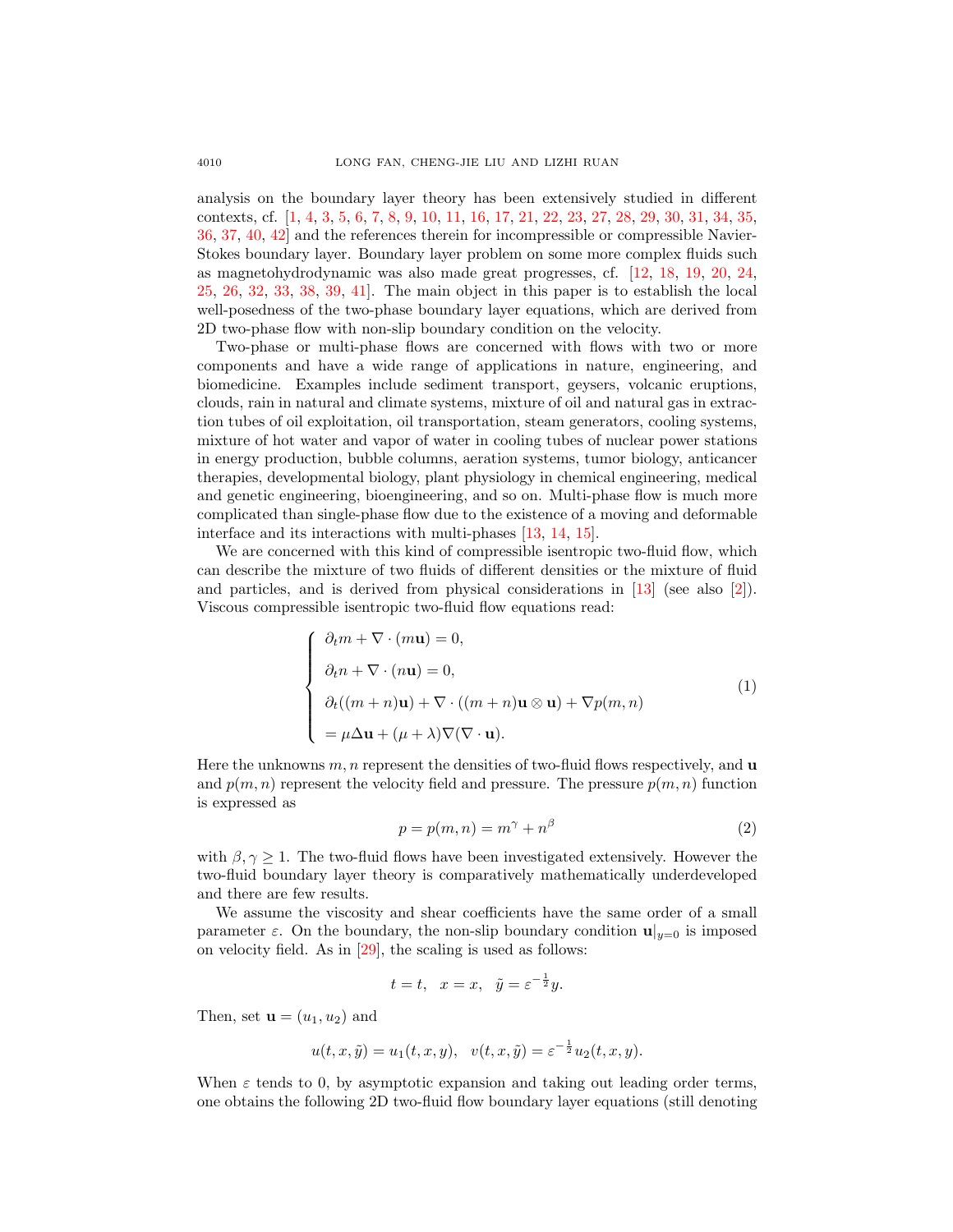$\tilde{y}$  by y for simplicity of notation):

<span id="page-2-0"></span>
$$
\begin{cases}\n\partial_t m + \partial_x (mu) + \partial_y (mv) = 0, \\
\partial_t n + \partial_x (nu) + \partial_y (nv) = 0, \\
(m+n) \{\partial_t u + u \partial_x u + v \partial_y u\} + \partial_x p(t, x) = \partial_y^2 u, \\
(m^{\gamma} + n^{\beta}) (t, x, y) = p(t, x).\n\end{cases}
$$
\n(3)

From  $(3)_1 \times \gamma m^{\gamma-1} + (3)_2 \times \beta n^{\beta-1}$  $(3)_1 \times \gamma m^{\gamma-1} + (3)_2 \times \beta n^{\beta-1}$  together with  $(3)_4$ , one can obtain the following hyperbolic-degenerate parabolic-elliptic coupling system with special case  $\gamma = \beta$  by setting  $\rho = \frac{1}{m+n}$ 

<span id="page-2-1"></span>
$$
\begin{cases}\n\partial_t \rho + u \partial_x \rho + v \partial_y \rho = -\frac{\rho}{\gamma p} (\partial_t p + u \partial_x p), \\
\partial_t u + u \partial_x u + v \partial_y u = \rho \partial_y^2 u - \rho \partial_x p, \\
\partial_x u + \partial_y v = -\frac{1}{\gamma p} (\partial_t p + u \partial_x p),\n\end{cases} (4)
$$

where the unknowns  $u := u(t, x, y), v := v(t, x, y)$  and  $\rho := \rho(t, x, y)$  denote the tangential and normal components of the velocity field and the "total density" in the boundary layer respectively. The given function  $p(t, x)$  is the pressure for the outer flow.

Throughout the paper, we focus on the initial-boundary value problem for the above two-fluid boundary layer equations [\(4\)](#page-2-1) in the periodic domain  $\Omega := \mathbb{T} \times \mathbb{R}^+ :=$  $\{(x, y) : x \in \mathbb{R}/\mathbb{Z}, 0 \leq y < +\infty\}$  with the initial data

$$
u|_{t=0} = u_0(x, y), \quad \rho|_{t=0} = \rho_0(x, y) \tag{5}
$$

boundary and far-field conditions

<span id="page-2-2"></span>
$$
u(t, x, y)|_{y=0} = v(t, x, y)|_{y=0} = 0, \quad \lim_{y \to \infty} u = U(t, x), \quad \lim_{y \to \infty} \rho = \rho^{\infty}(t, x), \tag{6}
$$

Both U and  $\rho^{\infty}$  are the trace of tangential velocity and density satisfying the following "matching" conditions:

<span id="page-2-4"></span>
$$
\partial_t U + U \partial_x U = -\rho^\infty \partial_x p,\tag{7}
$$

<span id="page-2-5"></span>
$$
\partial_t \rho^{\infty} + U \partial_x \rho^{\infty} = -\rho^{\infty} \left( \partial_t \ln p^{\frac{1}{\gamma}} + U \partial_x \ln p^{\frac{1}{\gamma}} \right). \tag{8}
$$

In addition, the initial data  $u_0 := u_0(x, y), \rho_0 := \rho_0(x, y)$  and the outer flow U satisfy the compatibility conditions:

<span id="page-2-3"></span>
$$
u_0|_{y=0} = 0, \quad \lim_{y \to +\infty} u_0 = U|_{t=0}, \quad \lim_{y \to +\infty} \rho_0 = \rho^{\infty}|_{t=0}.
$$
 (9)

To state the main result, we first introduce the function space in which the initial-boundary value problem  $(4)-(6)$  $(4)-(6)$  $(4)-(6)$  will be solved under the strictly monotonic assumption on the tangential velocity in the normal variable (i.e., vorticity):

$$
\omega := \partial_y u > 0. \tag{10}
$$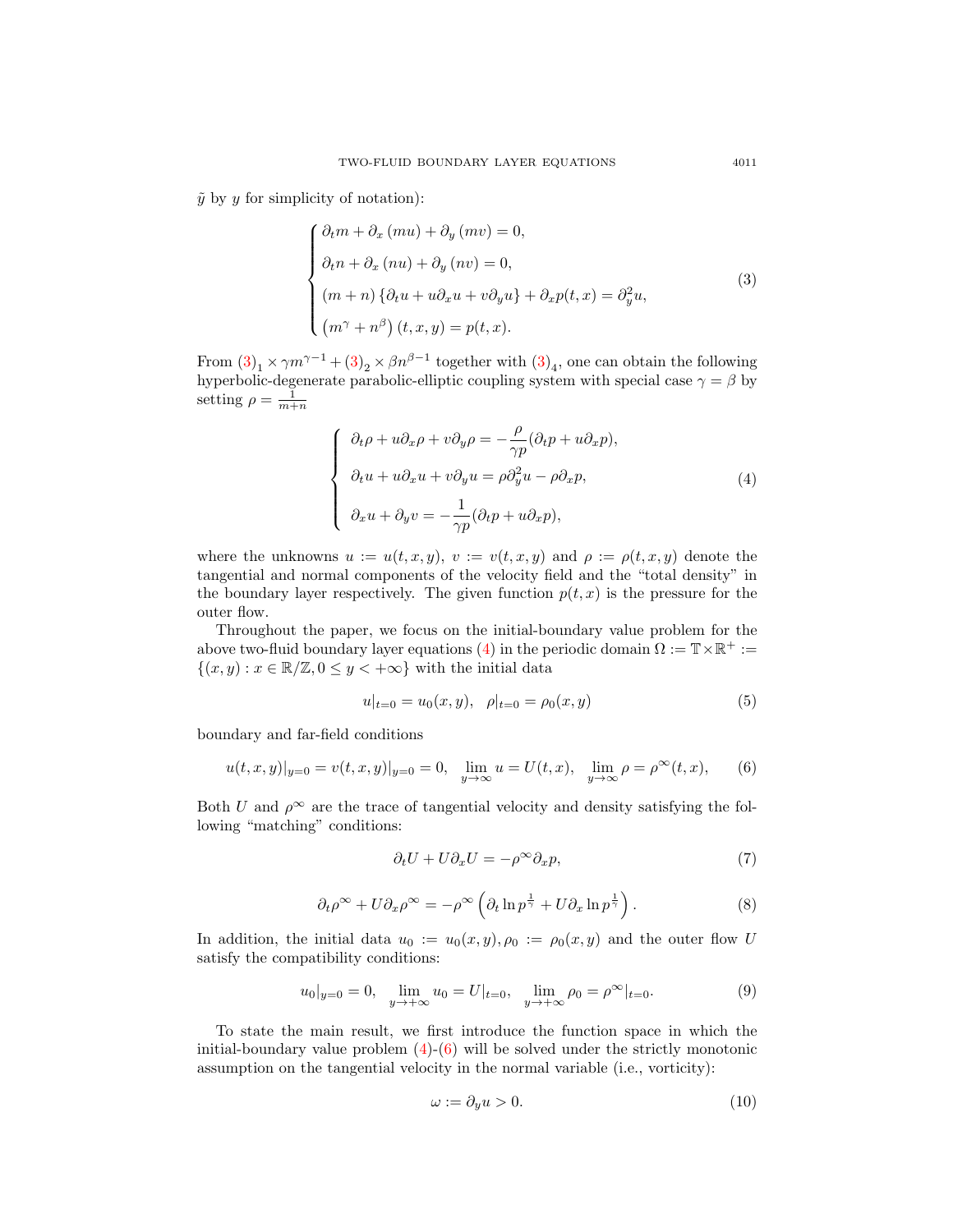The space  $H_{\delta}^{s,\lambda}$  for  $\omega : \Omega \to \mathbb{R}$  and  $\tilde{\rho} := \rho - \rho^{\infty} : \Omega \to \mathbb{R}$  is defined by

$$
H_{\delta}^{s,\lambda} := \left\{ (\omega, \tilde{\rho}) : ||\omega||_{H^{s,\lambda}} < +\infty, ||\tilde{\rho}||_{H^{s,\lambda-1}} < +\infty, \sum_{|\alpha| \le 2} ||\langle y \rangle^{\lambda+\alpha_2} D^{\alpha} \omega||_{L^{\infty}} \le \frac{1}{\delta}, \right\}
$$

$$
\sum_{|\alpha| \le 2} ||\langle y \rangle^{\lambda+\alpha_2-1} D^{\alpha} \tilde{\rho}||_{L^{\infty}} \le \frac{1}{\delta}, \langle y \rangle^{\lambda} \omega \ge \delta \text{ and } \rho \ge \delta \right\},
$$

where  $s \geq 6, \lambda \geq 1, \delta \in (0, 1), D^{\alpha} = \partial_x^{\alpha_1} \partial_y^{\alpha_2}$  with the index  $\alpha = (\alpha_1, \alpha_2)$ , and the weighted  $H^s$  norm  $\|\cdot\|_{H^{s,\lambda}(\Omega)}$  for a function f is defined by

$$
||f||_{H^{s,\lambda}(\Omega)}^2 := \sum_{|\alpha| \le s} ||\langle y \rangle^{\lambda + \alpha_2} D^{\alpha} f||_{L^2(\Omega)}^2,
$$
\n(11)

 $\langle y \rangle = 1 + y.$ 

Another weighted norms  $\|\cdot\|_{H_g^{s,\lambda}(\Omega)}$  for the vorticity  $\omega$  and  $\|\cdot\|_{H_h^{s,\lambda-1}(\Omega)}$  for  $\tilde{\rho}$ are respectively given by

$$
\|\omega\|_{H_g^{s,\lambda}(\Omega)}^2 := \left\| \langle y \rangle^\lambda g_s \right\|_{L^2(\Omega)}^2 + \sum_{\substack{|\alpha| \le s \\ \alpha_1 \le s - 1}} \left\| \langle y \rangle^{\lambda + \alpha_2} D^{\alpha} \omega \right\|_{L^2(\Omega)}^2 \tag{12}
$$

and

$$
\|\tilde{\rho}\|_{H_h^{s,\lambda-1}(\Omega)}^2 := \left\| \langle y \rangle^{\lambda-1} h_s \right\|_{L^2(\Omega)}^2 + \sum_{\substack{|\alpha| \le s \\ \alpha_1 \le s-1}} \left\| \langle y \rangle^{\lambda+\alpha_2-1} D^{\alpha} \tilde{\rho} \right\|_{L^2(\Omega)}^2, \tag{13}
$$

where

$$
g_s := \partial_x^s \omega - a \partial_x^s (u - U)
$$
 and  $h_s := \partial_x^s \tilde{\rho} - b \partial_x^s (u - U)$ 

with  $a := \frac{\partial_y \omega}{\omega}$  and  $b := \frac{\partial_y \tilde{\rho}}{\omega}$ , provided that  $w > 0$ .

Similar to those in [\[27\]](#page-40-11), the difference between norms  $\|\cdot\|_{H^{s,\lambda}(\Omega)}$  (resp.  $\|\cdot\|$  $\|H_{s,\lambda-1}(\Omega)\|$  and  $\|\cdot\|_{H_s^{s,\lambda}(\Omega)}$  (resp.  $\|\cdot\|_{H_h^{s,\lambda-1}(\Omega)}$ ) is that the weighted  $L^2$ -norm of  $\partial_x^s \omega$  (resp.  $\partial_x^s \tilde{\rho}$ ) is replaced by that of  $g_s$  (resp.  $h_s$ ) which avoids the loss of xderivative by the nonlinear cancellation. On the other hand, these two weighted norms are the almost equivalent. That is, there exist positive constants  $C_1$  and  $C_2$  so that the following inequality holds for any  $(\omega, \tilde{\rho}) \in H_{\delta}^{s,\lambda}(\Omega)$  and an integer  $s(\geq 6)$ ,  $\lambda \geq 1$  and  $\delta \in (0,1)$ :

<span id="page-3-1"></span>
$$
C_1^{-1} \|\omega\|_{H_g^{s,\lambda}} \le \|\omega\|_{H^{s,\lambda}} + \|u - U\|_{H^{s,\lambda-1}} \le C_1 \left( \|\omega\|_{H_g^{s,\lambda}} + \|\partial_x^s U\|_{L^2(\mathbb{T})} \right). \tag{14}
$$

**Remark 1.** Unlike the norm  $\|\omega\|_{H_g^{s,\lambda}}$ , the weighted norm  $\|\tilde{\rho}\|_{H_h^{s,\lambda}}$  does not share the above almost equivalent relationship with the norm  $\|\tilde{\rho}\|_{H^{s,\lambda}}$ . However the following inequality holds

$$
\|\tilde{\rho}\|_{H^{s,\lambda}} \le \|\tilde{\rho}\|_{H_h^{s,\lambda}} + C\left(\|\omega\|_{H_g^{s,\lambda}} + \|\partial_x^s U\|_{L^2}\right),\tag{15}
$$

which is enough to solve the problem.

The main theorem can be stated as follows.

<span id="page-3-0"></span>**Theorem 1.1.** Given any even integer  $s \geq 6$  and real numbers  $\lambda, \delta$  satisfying  $\lambda \geq 1$ and  $\delta \in (0,1)$ , assume the following conditions on the initial data and the outer flow  $(\rho^{\infty}, U)$ :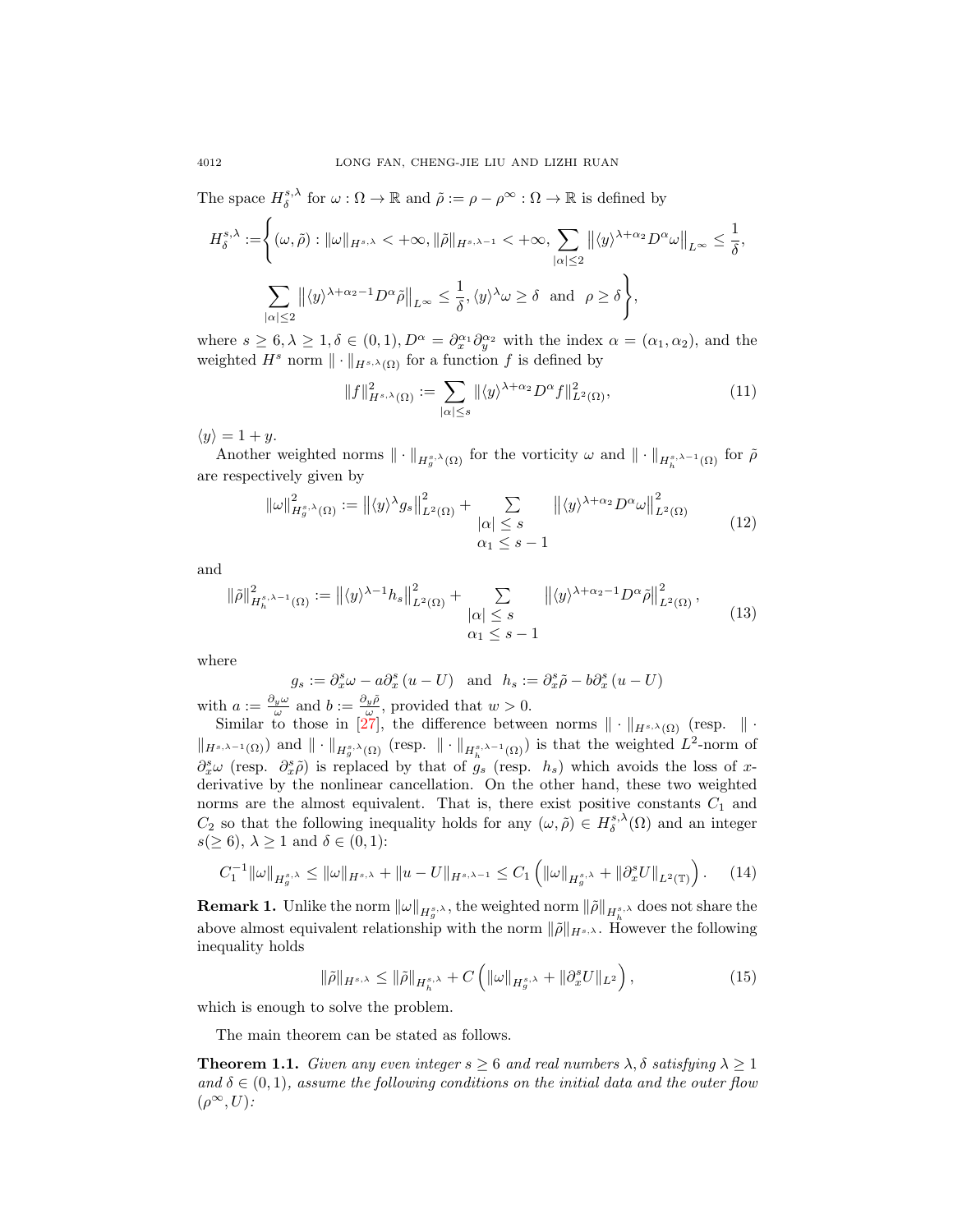(i) Suppose that the initial data  $u_0 - U(0, x) \in H^{s, \lambda - 1}$ ,  $\partial_y u_0 \in H^{s, \lambda}_{2\delta}$  and  $\rho_0$  –  $\rho^{\infty}(0, x) \in H_{2\delta}^{s, \lambda - 1}$  satisfy the compatibility conditions [\(9\)](#page-2-3). (ii) The outer flow  $(\rho^{\infty}, U)$  is supposed to satisfy

$$
\sup_{t} \sum_{l=0}^{\frac{s}{2}+1} \left\| \partial_t^l U \right\|_{H^{s-2l+2}(\mathbb{T})} + \sup_{t} \sum_{l=0}^{\frac{s}{2}+1} \left\| \partial_t^l \rho^\infty \right\|_{H^{s-2l+2}(\mathbb{T})} < +\infty. \tag{16}
$$

Then there exist a time  $T := T(s, \lambda, \delta, ||w_0||_{H_g^{s,\lambda}}, ||\rho_0 - \rho^{\infty}||_{H_h^{s,\lambda-1}}, \rho^{\infty}, U)$  such that the initial-boundary value problem [\(4\)](#page-2-1)-[\(6\)](#page-2-2) has a unique classical solution  $(\rho, u, v)$ satisfying

$$
u - U \in L^{\infty}([0, T]; H^{s, \lambda - 1}) \cap C([0, T]; H^s - w),
$$
  

$$
\partial_y u \in L^{\infty}([0, T]; H^{s, \lambda}_\delta) \cap C([0, T]; H^s - w),
$$

and

$$
\rho - \rho^{\infty} \in L^{\infty}([0, T]; H^{s, \lambda - 1}) \cap C([0, T]; H^s - \omega),
$$
  
where  $H^s - w$  is the space  $H^s$  endowed with its weak topology.

1.2. Regularized system and preliminaries. In order to prove the local-in-time existence of the initial-boundary value problem [\(4\)](#page-2-1)-[\(6\)](#page-2-2) we consider the regularized equations for any  $\epsilon > 0$ ,

$$
\begin{cases}\n\partial_t \rho^{\epsilon} + u^{\epsilon} \partial_x \rho^{\epsilon} + v^{\epsilon} \partial_y \rho^{\epsilon} = -\frac{\rho^{\epsilon}}{\gamma p} (\partial_t p + u^{\epsilon} \partial_x p) + \epsilon^2 \partial_x^2 \rho^{\epsilon}, \\
\partial_t u^{\epsilon} + u^{\epsilon} \partial_x u^{\epsilon} + v^{\epsilon} \partial_y u^{\epsilon} = \rho^{\epsilon} \partial_y^2 u^{\epsilon} - \rho^{\epsilon} \partial_x p + \epsilon^2 \partial_x^2 u^{\epsilon}, \\
\partial_x u^{\epsilon} + \partial_y v^{\epsilon} = -\frac{1}{\gamma p} (\partial_t p + u^{\epsilon} \partial_x p)\n\end{cases} \tag{17}
$$

with the initial data

$$
u^{\epsilon}|_{t=0} = u_0(x, y), \ \rho^{\epsilon}|_{t=0} = \rho_0(x, y), \tag{18}
$$

boundary conditions

$$
u^{\epsilon}|_{y=0} = v^{\epsilon}|_{y=0} = 0
$$
,  $\lim_{y \to \infty} u^{\epsilon} = U(t, x)$ ,  $\lim_{y \to \infty} \rho^{\epsilon} = \rho^{\infty}(t, x)$  (19)

and the regularized "matching" conditions

<span id="page-4-1"></span>
$$
\partial_t U + U \partial_x U = -\rho^\infty \partial_x p + \epsilon^2 \partial_x^2 U,\tag{20}
$$

<span id="page-4-2"></span>
$$
\partial_t \rho^{\infty} + U \partial_x \rho^{\infty} = -\rho^{\infty} \left( \partial_t \ln p^{\frac{1}{\gamma}} + U \partial_x \ln p^{\frac{1}{\gamma}} \right) + \epsilon^2 \partial_x^2 \rho^{\infty}.
$$
 (21)

Introducing the unknows  $\tilde{u}^{\epsilon} = u^{\epsilon} - U$ ,  $\tilde{\rho}^{\epsilon} = \rho^{\epsilon} - \rho^{\infty}$  and  $\omega^{\epsilon} = \partial_y u^{\epsilon}$ , then we have the regularized equation for  $\tilde{u}^{\epsilon}$ 

$$
\partial_t \tilde{u}^\epsilon + u^\epsilon \partial_x \tilde{u}^\epsilon + v^\epsilon \partial_y \tilde{u}^\epsilon = \rho^\epsilon \partial_y^2 \tilde{u}^\epsilon - \tilde{\rho}^\epsilon \partial_x p - \tilde{u}^\epsilon \partial_x U + \epsilon^2 \partial_x^2 \tilde{u}^\epsilon \tag{22}
$$

and the regularized equations for  $(\tilde{\rho}^{\epsilon}, \omega^{\epsilon})$ 

<span id="page-4-0"></span>
$$
\begin{cases}\n\partial_t \tilde{\rho}^{\epsilon} + u^{\epsilon} \partial_x \tilde{\rho}^{\epsilon} + v^{\epsilon} \partial_y \tilde{\rho}^{\epsilon} \\
= -\tilde{u}^{\epsilon} \partial_x \rho^{\infty} - \tilde{\rho}^{\epsilon} \partial_t \ln p^{\frac{1}{\gamma}} - \rho^{\infty} \tilde{u}^{\epsilon} \partial_x \ln p^{\frac{1}{\gamma}} - \tilde{\rho}^{\epsilon} u^{\epsilon} \partial_x \ln p^{\frac{1}{\gamma}} + \epsilon^2 \partial_x^2 \tilde{\rho}^{\epsilon}, \\
\partial_t \omega^{\epsilon} + u^{\epsilon} \partial_x \omega^{\epsilon} + v^{\epsilon} \partial_y \omega^{\epsilon} \\
= \frac{\omega^{\epsilon}}{\gamma p} (\partial_t p + u^{\epsilon} \partial_x p) + \partial_y \rho^{\epsilon} (\partial_y \omega^{\epsilon} - \partial_x p) + \rho^{\epsilon} \partial_y^2 \omega^{\epsilon} + \epsilon^2 \partial_x^2 \omega^{\epsilon}\n\end{cases} (23)
$$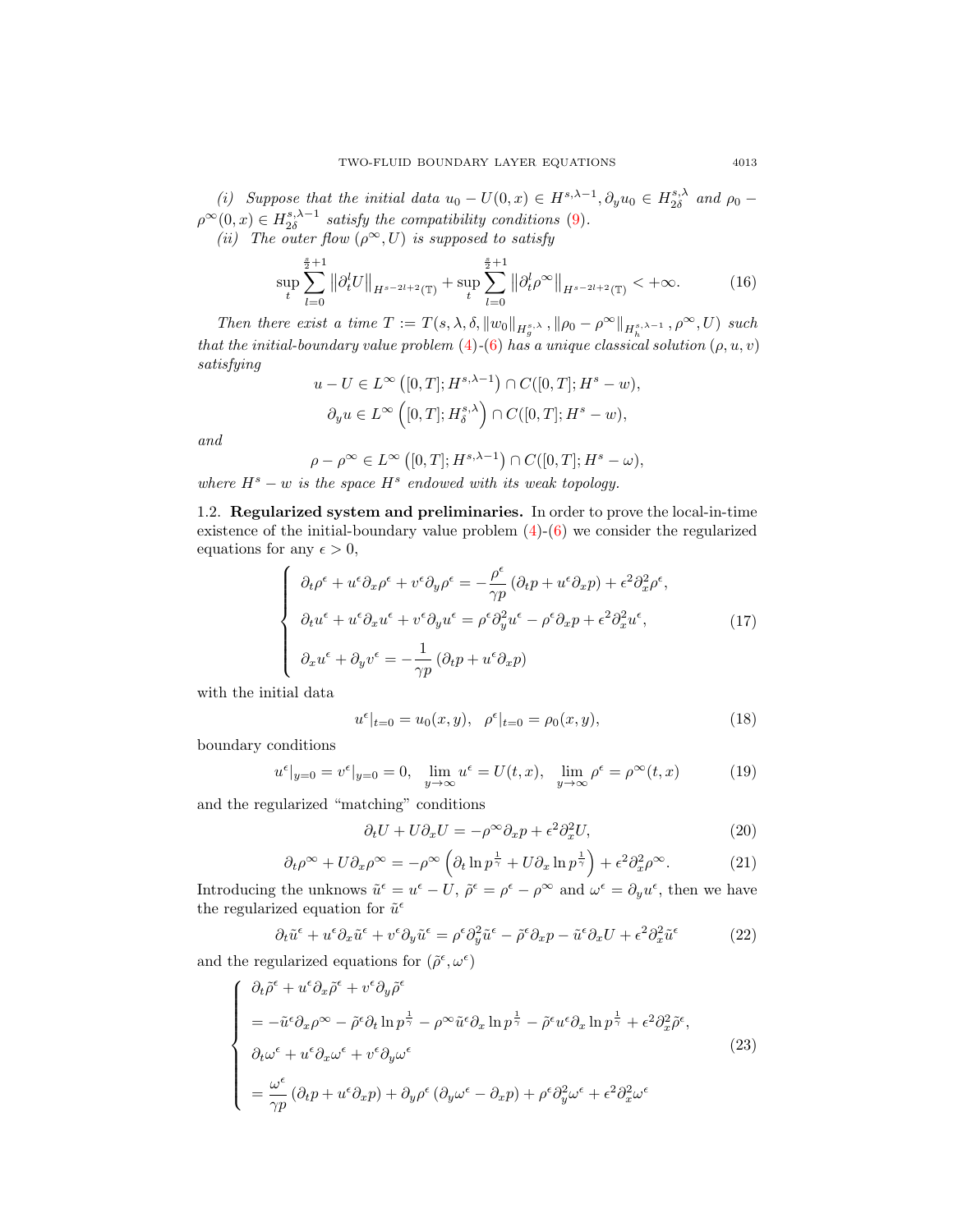with the initial data

$$
\tilde{\rho}^{\epsilon}|_{t=0} = \rho_0(x, y) - \rho^{\infty}(0, x), \quad \omega^{\epsilon}|_{t=0} = \omega_0 := \partial_y u_0(x, y)
$$
\n(24)

and boundary condition

<span id="page-5-0"></span>
$$
\partial_y \omega^{\epsilon}|_{y=0} = 0. \tag{25}
$$

The velocity field  $(u^{\epsilon}, v^{\epsilon})$  is also given

$$
u^{\epsilon}(t,x,y) = U - \int_{y}^{+\infty} \omega^{\epsilon}(t,x,\tilde{y}) d\tilde{y}, \qquad (26)
$$

$$
v^{\epsilon}(t,x,y) = -\int_0^y \partial_x u^{\epsilon}(t,x,\tilde{y}) d\tilde{y} - \frac{1}{\gamma p} \int_0^y \left(\partial_t p + u^{\epsilon} \partial_x p\right)(t,x,\tilde{y}) d\tilde{y} \qquad (27)
$$

by the equation

<span id="page-5-2"></span>
$$
\partial_x u^{\epsilon} + \partial_y v^{\epsilon} = -\frac{1}{\gamma p} \left( \partial_t p + u^{\epsilon} \partial_x p \right). \tag{28}
$$

As in [\[27\]](#page-40-11), the local existence of the regularized initial-boundary value problem  $(23)-(25)$  $(23)-(25)$  $(23)-(25)$  can be solved in  $[0, T]$ , where

$$
T := T(s, \gamma, \delta, \epsilon, \rho_0, \omega_0, \rho^{\infty}, U).
$$

The rest need to derive uniform-in- $\epsilon$  estimates on  $(\tilde{\rho}^{\epsilon}, \omega^{\epsilon})$ , which are respectively obtained in Sections [2](#page-7-0) and [3.](#page-24-0) From now on we drop the superscript  $\epsilon$  for simplicity of notations.

In what follows, we will collect some inequalities without proof, which play important roles in establishing uniform-in- $\epsilon$  estimates on the regularized system in next two sections.

First, we present the following Hardy type inequality and Sobolev type inequality (see Lemmas B.1 and B.2 in  $[27]$ ) for the proof of the following Lemma [1.4](#page-5-1) and some other parts in the paper.

<span id="page-5-3"></span>**Lemma 1.2** (Hardy type inequality; see Lemma B.1 in [\[27\]](#page-40-11)). Let  $f : \Omega \to \mathbb{R}$ . Then (i) if  $\lambda > -\frac{1}{2}$  and  $\lim_{y \to +\infty} f(x, y) = 0$ , then

$$
\left\| \langle y \rangle^{\lambda} f \right\|_{L^2(\Omega)} \le \frac{2}{2\lambda + 1} \left\| \langle y \rangle^{\lambda + 1} \partial_y f \right\|_{L^2(\Omega)}; \tag{29}
$$

(*ii*) if  $\lambda < -\frac{1}{2}$ , then

$$
\left\| \langle y \rangle^{\lambda} f \right\|_{L^2(\Omega)} \le \sqrt{-\frac{1}{2\lambda + 1}} \left\| f \right\|_{y=0} \left\|_{L^2(\mathbb{T})} - \frac{2}{2\lambda + 1} \left\| \langle y \rangle^{\lambda + 1} \partial_y f \right\|_{L^2(\Omega)}.
$$
 (30)

**Lemma 1.3** (Sobolev type inequality; see Lemma B.2 in [\[27\]](#page-40-11)). Let  $f : \Omega \to \mathbb{R}$ . Then there exists universal constant C such that

$$
||f||_{L^{\infty}(\Omega)} \leq C \left( ||f||_{L^{2}(\Omega)} + ||\partial_{x} f||_{L^{2}(\Omega)} + ||\partial_{y}^{2} f||_{L^{2}(\Omega)} \right).
$$
 (31)

In the next lemma, we will use the weighted norms  $\|\omega\|_{H_g^{s,\lambda}}$  and  $\|\tilde{\rho}\|_{H_h^{s,\lambda-1}}$  to control certain  $L^2$  and  $L^{\infty}$  norms of  $u, v, \omega, g_k, h_k$  and their derivatives.

<span id="page-5-1"></span>**Lemma 1.4** (Weighted  $L^2$  and  $L^{\infty}$  estimates). Let the vector field  $(u, v)$  defined on  $\Omega$  satisfy the condition  $\partial_x u + \partial_y v = -\frac{1}{\gamma p}(\partial_t p + u \partial_x p)$ , the Dirichlet boundary condition  $u|_{y=0} = v|_{y=0} = 0$  and  $\lim_{y\to+\infty} u = U$ , then we have the following estimates: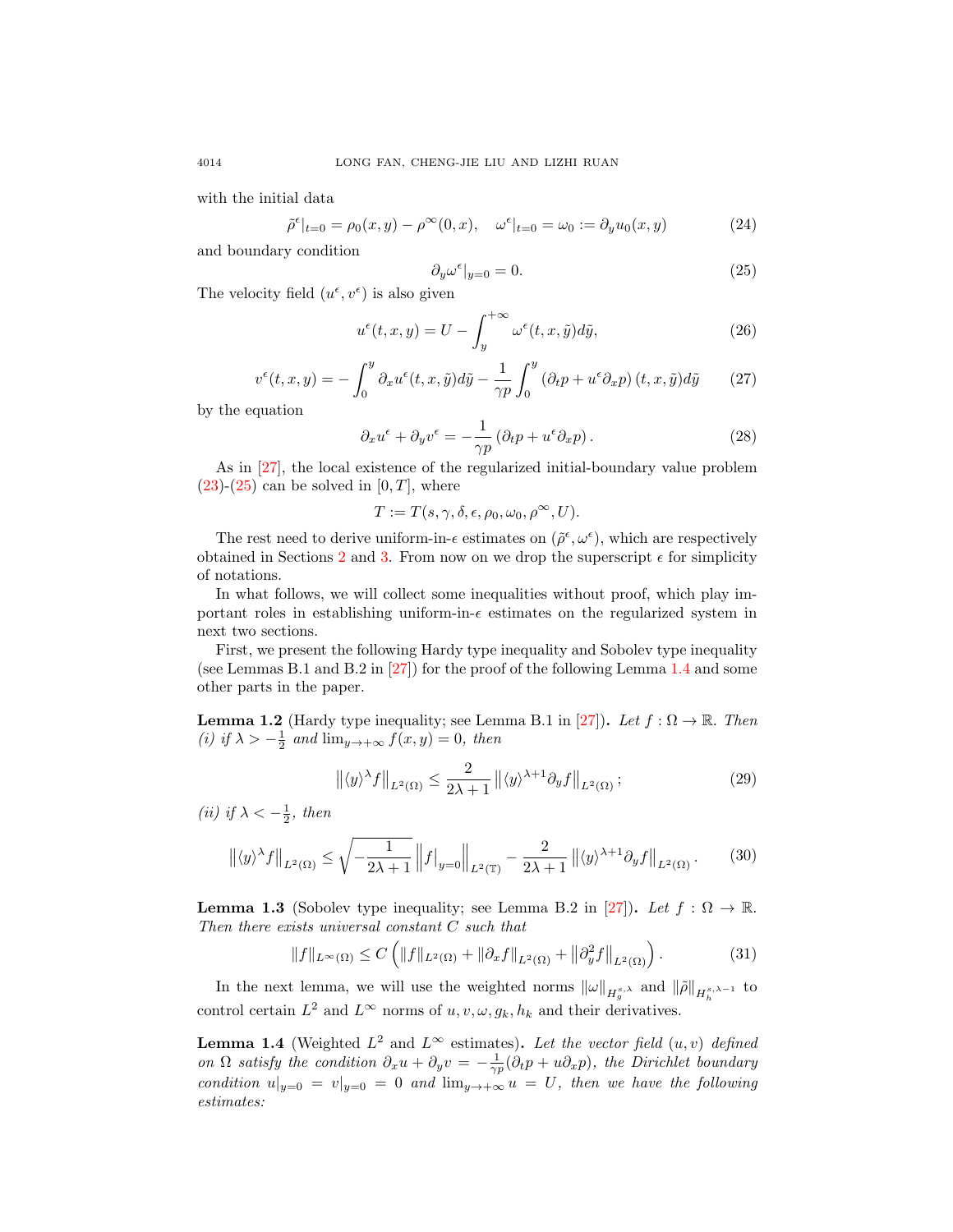## Weighted  $L^2$  estimates.

(i) For all  $k = 0, 1, \cdots, s$ ,

$$
\left\| \langle y \rangle^{\lambda - 1} \partial_x^k (u - U) \right\|_{L^2} \le C \left( \|\omega\|_{H_g^{s,\lambda}} + \|\partial_x^s U\|_{L^2(\mathbb{T})} \right). \tag{32}
$$

(*ii*) For all  $k = 0, 1, \dots, s - 1$ ,

$$
\left\| \langle y \rangle^{-1} \left( \partial_x^k v + y \tilde{U} \right) \right\|_{L^2} \le C \left( \|\omega\|_{H_g^{s,\lambda}} + \|\partial_x^s U\|_{L^2(\mathbb{T})} \right),\tag{33}
$$

where  $\tilde{U}_k := \tilde{U}_k(t, x) = \partial_t \partial_x^k \ln p^{1/\gamma} + \partial_x^{k+1} U + \sum_{i=0}^k {k \choose i} \left( \partial_x^{i+1} \ln p^{1/\gamma} \right) \partial_x^{k-i} U$ . (iii) For all  $|\alpha| \leq s$ ,

$$
\left\| \langle y \rangle^{\lambda + \alpha_2} D^{\alpha} \omega \right\|_{L^2} \leq \begin{cases} C \left( \|\omega\|_{H_g^{s,\lambda}} + \|\partial_x^s U\|_{L^2(\mathbb{T})} \right) & \text{if } \alpha = (s,0), \\ \|\omega\|_{H_g^{s,\lambda}} & \text{if } \alpha \neq (s,0). \end{cases} \tag{34}
$$

(iv) For all  $k = 1, 2, \cdots, s$ ,

$$
\left\| \langle y \rangle^{\lambda} g_k \right\|_{L^2} \leq \begin{cases} C \left( \|\omega\|_{H_g^{s,\lambda}} + \|\partial_x^s U\|_{L^2(\mathbb{T})} \right) & \text{if } k = 1, 2, \cdots, s - 1, \\ \|\omega\|_{H_g^{s,\lambda}} & \text{if } k = s, \end{cases}
$$
(35)

where the quantity  $g_k := \partial_x^k w - \frac{\partial_y w}{w} \partial_x^k (u - U)$ . (v) For all  $k = 1, 2, \cdots, s$ ,

$$
\left\| \langle y \rangle^{\lambda-1} h_k \right\|_{L^2} \leq \begin{cases} \|\tilde{\rho}\|_{H_h^{s,\lambda-1}} + C \left( \|\omega\|_{H_g^{s,\lambda}} + \|\partial_x^s U\|_{L^2(\mathbb{T})} \right) & \text{if } k = 1, 2, \cdots, s-1, \\ \|\tilde{\rho}\|_{H_h^{s,\lambda-1}} & \text{if } k = s, \end{cases}
$$
\n(36)

where the quantity  $h_k := \partial_x^k \tilde{\rho} - \frac{\partial_y \tilde{\rho}}{w} \partial_x^k (u - U)$ .

# Weighted  $L^{\infty}$  estimates.

(*vi*) For all  $k = 0, 1, \dots, s - 1$ ,

$$
\left\|\partial_x^k u\right\|_{L^\infty} \le C\left(\left\|\omega\right\|_{H_g^{s,\lambda}} + \left\|\partial_x^s U\right\|_{L^2(\mathbb{T})}\right). \tag{37}
$$

(vii) For all  $k = 0, 1, \dots, s-2$ ,

$$
\left\| \langle y \rangle^{-1} \partial_x^k v \right\|_{L^\infty} \le C \left( \|\omega\|_{H_g^{s,\lambda}} + \|\partial_x^s U\|_{L^2(\mathbb{T})} + 1 \right). \tag{38}
$$

(viii) For all  $|\alpha| \leq s - 2$ ,

$$
\left\| \langle y \rangle^{\lambda + \alpha_2} D^{\alpha} \omega \right\|_{L^{\infty}} \le C \| \omega \|_{H_g^{s,\lambda}}.
$$
\n(39)

(ix) For all  $|\alpha| \leq s - 2$ ,

$$
\|\langle y \rangle^{\lambda + \alpha_2 - 1} D^{\alpha} \tilde{\rho} \|_{L^{\infty}} \le C \|\tilde{\rho}\|_{H_h^{s, \lambda - 1}}.
$$
\n(40)

The inequalities (i)-(iv) and (vi)-(viii) can be found in [\[27\]](#page-40-11) under the incompressible condition  $\partial_x u + \partial_y v = 0$ . These properties still hold in the case that incompressible condition is replaced by the compressible condition and the proofs are given in  $[6]$ . Here we give the proof of property  $(v)$ .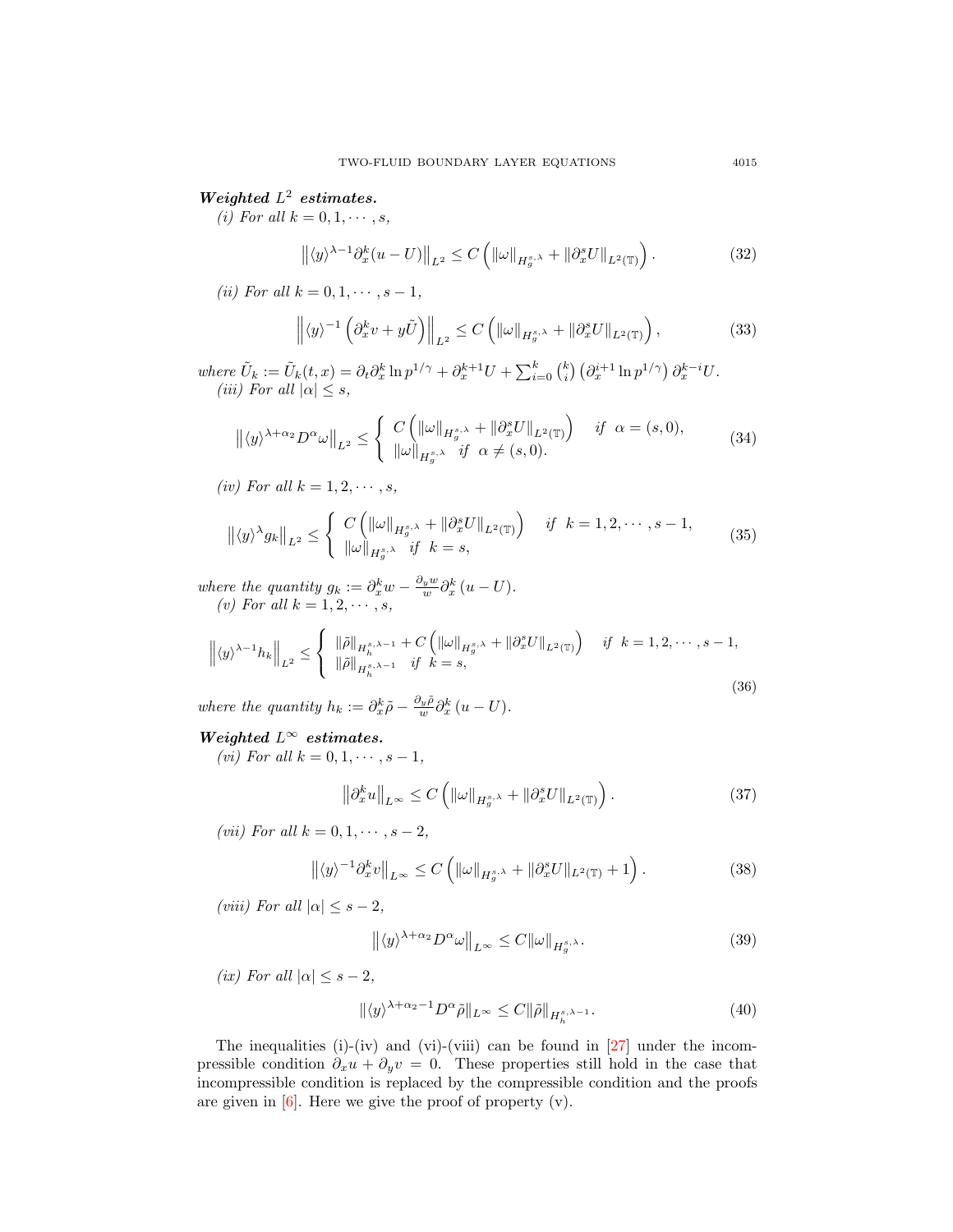*Proof.* Noticing  $h_k = \partial_x^k \tilde{\rho} - \frac{\tilde{\rho}}{\sqrt{n}}$  $\frac{\rho}{\omega} \partial_x^k \tilde{u}$ , when  $k = 1, \dots, s - 1$ , we have

$$
\begin{split} \left\| \langle y\rangle^{\lambda-1}h_k \right\|_{L^2} &\leq \left\| \langle y\rangle^{\lambda-1} \partial_x^k \tilde{\rho} \right\|_{L^2} + \left\| \langle y\rangle^{\lambda-1} \frac{\tilde{\rho}}{\omega} \partial_x^k \tilde{u} \right\|_{L^2} \\ &\leq \left\| \langle y\rangle^{\lambda-1} \partial_x^k \tilde{\rho} \right\|_{L^2} + \frac{1}{\delta^2} \left\| \langle y\rangle^{\lambda-1} \partial_x^k \tilde{u} \right\|_{L^2} \\ &\leq \left\| \tilde{\rho} \right\|_{H_h^{s,\lambda-1}} + C \left( \left\| \omega \right\|_{H_g^{s,\lambda}} + \left\| \partial_x^s U \right\|_{L^2} \right). \end{split}
$$

Here we have used  $\|\langle y \rangle^{\lambda} \partial_y \tilde{\rho}\|_{L^{\infty}} \leq \delta, \langle y \rangle^{\lambda} \omega \geq \frac{1}{\delta}$  and (i).

When  $k = s$ , it directly follows from the definition of the norm  $\|\tilde{\rho}\|_{H_h^{s,\lambda-1}}$ 

$$
\|\langle y \rangle^{\lambda-1} h_s \|_{L^2} \le \|\tilde{\rho}\|_{H_h^{s,\lambda-1}}.
$$

Finally, two interpolation inequalities will be introduced to estimate nonlinear terms as follows.

<span id="page-7-2"></span>**Lemma 1.5** (Interpolation inequalities). For  $\lambda \in \mathbb{R}$  and integer  $s \geq 6$ , any  $\theta =$  $(\theta_1, \theta_2), \tilde{\theta} = (\tilde{\theta}_1, \tilde{\theta}_2) \text{ with } |\theta| + |\tilde{\theta}| \leq s + 2, \text{ max}(|\theta|, |\tilde{\theta}|) \leq s,$ 

$$
\left\| \langle y \rangle^{2\lambda + \theta_1 + \tilde{\theta}_2} D^{\theta} \omega D^{\tilde{\theta}} \omega \right\|_{L^2} \le C \| \omega \|_{H_g^{s,\lambda}}^2 \tag{41}
$$

 $\Box$ 

and

$$
\left\| \langle y \rangle^{2\lambda + \theta_1 + \tilde{\theta}_2 - 1} D^{\theta} \tilde{\rho} D^{\tilde{\theta}} \omega \right\|_{L^2} \le C \| \omega \|_{H_g^{s, \lambda}} \| \tilde{\rho} \|_{H_h^{s, \lambda - 1}}.
$$
\n(42)

The rest of the paper is organized as follows. In section [2,](#page-7-0) the uniform weighted  $H<sup>s</sup>$  estimates of  $\omega$  are given in two steps. Subsection [2.1](#page-7-1) and [2.2.](#page-15-0) In section [3,](#page-24-0) the uniform weighted  $H^s$  estimates of  $\tilde{\rho} = \rho - \rho^{\infty}$  are given in Subsection [3.1](#page-24-1) and [3.2.](#page-28-0) In section [5.1](#page-37-0) and [5.2,](#page-38-0) the local-in-time existence and uniqueness of the solution to the initial boundary problem  $(4)-(6)$  $(4)-(6)$  $(4)-(6)$  will be proved respectively based on the uniform weighted estimates derived in Section [2](#page-7-0) and Section [3.](#page-24-0)

<span id="page-7-0"></span>2. Uniform weighted  $H<sup>s</sup>$  estimates on the regularized  $\omega$ . In this section, we will derive uniform-in- $\epsilon$  estimates on  $\omega$  in two steps. Weighted  $L^2$  estimates on  $D^{\alpha}\omega$ with  $|\alpha| \leq s, \alpha_1 \leq s-1$  and weighted  $L^2$  estimates on  $g_s$  are respectibely obtained in Subsections [2.1](#page-7-1) and [2.2.](#page-15-0)

<span id="page-7-1"></span>2.1. The case of  $|\alpha| \leq s, \alpha_1 \leq s - 1$ . Using the standard energy method, we will derive weighted  $L^2$  estimates on  $D^{\alpha} \omega$  for  $|\alpha| \leq s$  and  $\alpha_1 \leq s - 1$ .

<span id="page-7-3"></span>**Lemma 2.1.** Let  $s \ge 6$  be an even integer, let the hypotheses for  $U, \rho^{\infty}, P$  given in Theorem 1.1 hold, then we have

<span id="page-7-4"></span>
$$
\frac{1}{2}\frac{d}{dt} \sum_{|\alpha| \le s, \alpha_1 \le s-1} ||\langle y \rangle^{\lambda+\alpha_2} D^{\alpha} \omega||_{L^2}^2 \n+ \frac{1}{2} \sum_{|\alpha| \le s, \alpha_1 \le s-1} ||\langle y \rangle^{\lambda+\alpha_2} \sqrt{\rho} \partial_y D^{\alpha} \omega||_{L^2}^2 + \sum_{|\alpha| \le s, \alpha_1 \le s-1} ||\langle y \rangle^{\lambda+\alpha_2} \partial_x D^{\alpha} \omega||_{L^2}^2 (43) \n\le C \left( ||\omega||_{H_g^{s,\lambda}} + ||\partial_x^s U||_{L^{\infty}} + 1 \right)^{s+2} \left( ||\tilde{\rho}||_{H_h^{s,\lambda-1}} + ||\partial_x^s \rho^{\infty}||_{L^{\infty}} + 1 \right)^s.
$$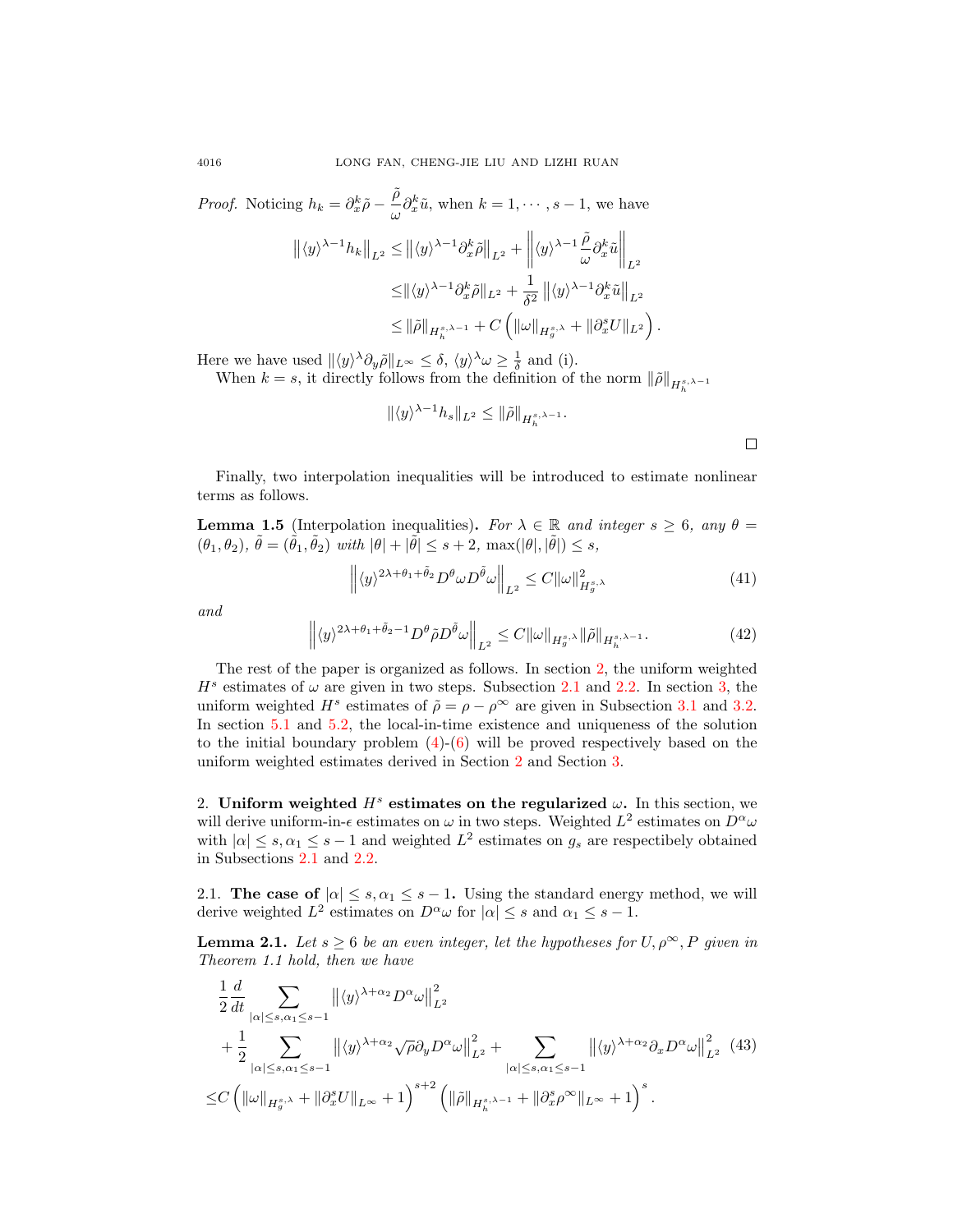*Proof.* Differentiating the equation  $(23)_1 \alpha_1$  $(23)_1 \alpha_1$  times with respect to x and  $\alpha_2$  times with respect to  $y$ , one has

$$
\partial_t D^{\alpha} \omega + u \partial_x D^{\alpha} \omega + v \partial_y D^{\alpha} \omega
$$
\n
$$
= - \sum_{0 < \beta \leq \alpha} \binom{\alpha}{\beta} D^{\beta} u \partial_x D^{\alpha - \beta} \omega - \sum_{0 < \beta \leq \alpha} \binom{\alpha}{\beta} D^{\beta} v \partial_y D^{\alpha - \beta} \omega
$$
\n
$$
+ \sum_{\beta \leq \alpha} \binom{\alpha}{\beta} D^{\alpha - \beta} \omega D^{\beta} \left( \partial_t \ln p^{1/\gamma} + u \partial_x \ln p^{1/\gamma} \right)
$$
\n
$$
+ \sum_{\beta \leq \alpha} \binom{\alpha}{\beta} \partial_y D^{\beta} \rho D^{\alpha - \beta} \left( \partial_y \omega - \partial_x p \right)
$$
\n
$$
+ \sum_{0 < \beta \leq \alpha} \binom{\alpha}{\beta} D^{\beta} \rho \partial_y^2 D^{\alpha - \beta} \omega + \rho \partial_y^2 D^{\alpha} \omega + \epsilon^2 \partial_x^2 D^{\alpha} \omega. \tag{44}
$$

<span id="page-8-0"></span>Multiplying the equation [\(44\)](#page-8-0) by  $\langle y \rangle^{2\lambda+2\alpha_2} D^{\alpha} \omega$  and integrating the resulting equation over  $\Omega$ , then we estimate term by term as follows.

(1) It is easy to get

$$
\int_{\Omega} \partial_t D^{\alpha} \omega \langle y \rangle^{2\lambda + 2\alpha_2} D^{\alpha} \omega = \frac{1}{2} \frac{d}{dt} ||\langle y \rangle^{\lambda + \alpha_2} D^{\alpha} \omega||_{L^2}^2.
$$
 (45)

$$
\int_{\Omega} \epsilon^2 \partial_x^2 D^{\alpha} \omega \langle y \rangle^{2\lambda + 2\alpha_2} D^{\alpha} \omega = -\epsilon^2 \left\| \langle y \rangle^{\lambda + \alpha_2} \partial_x D^{\alpha} \omega \right\|_{L^2}^2. \tag{46}
$$

(2) Integrating by parts and using the equation [\(28\)](#page-5-2) and Lemma [1.4,](#page-5-1) one has

$$
\int_{\Omega} (u \partial_x D^{\alpha} \omega + v \partial_y D^{\alpha} \omega) \langle y \rangle^{2\lambda + 2\alpha_2} D^{\alpha} \omega
$$
\n
$$
= -\frac{1}{2} \int_{\Omega} (\partial_x u + \partial_y v) \langle y \rangle^{2\lambda + 2\alpha_2} (D^{\alpha} \omega)^2
$$
\n
$$
- (\lambda + \alpha_2) \int_{\Omega} \langle y \rangle^{2\lambda + 2\alpha_2 - 1} v (D^{\alpha} \omega)^2
$$
\n
$$
+ \frac{1}{2} \int_{\mathbb{T}} v \langle y \rangle^{2\lambda + 2\alpha_2} (D^{\alpha} \omega)^2 \Big|_{y=0}^{y=+\infty}
$$
\n
$$
= \frac{1}{2} \int_{\Omega} (\partial_t \ln p^{1/\gamma} + u \partial_x \ln p^{1/\gamma}) \langle y \rangle^{2\lambda + 2\alpha_2} (D^{\alpha} \omega)^2
$$
\n
$$
- (\lambda + \alpha_2) \int_{\Omega} \frac{v}{1+y} \langle y \rangle^{2\lambda + 2\alpha_2} (D^{\alpha} \omega)^2
$$
\n
$$
\leq C \left( \| \omega \|_{H_g^{s,\lambda}} + \| \partial_x^s U \|_{L^2(\mathbb{T})} + 1 \right) \| \omega \|_{H_g^{s,\lambda}}^2.
$$
\n(47)

Here notice that the boundary term  $\frac{1}{2} \int_{\mathbb{T}} v \langle y \rangle^{2\lambda + 2\alpha_2} (D^{\alpha} \omega)^2$  $y=+\infty$  vanishes and  $|\partial_t \ln p^{1/\gamma}| + |\partial_x \ln p^{1/\gamma}| \leq C.$ (3) The term  $\sum$  $0<\beta\leq\alpha$  $\binom{\alpha}{\beta}\int_{\Omega}D^{\beta}u\partial_{x}D^{\alpha-\beta}\omega\langle y\rangle^{2\lambda+2\alpha_{2}}D^{\alpha}\omega$  is estimated in two cases of  $\beta_2 = 0$  and  $\beta_2 > 0$ .

<span id="page-8-1"></span>When  $\beta_2 = 0$ , one has

$$
\int_{\Omega} \partial_x^{\beta_1} u \partial_x^{\alpha_1 - \beta_1 + 1} \partial_y^{\alpha_2} \omega \langle y \rangle^{2\lambda + 2\alpha_2} D^{\alpha} \omega \n\leq \left\| \partial_x^{\beta_1} u \right\|_{L^{\infty}} \left\| \langle y \rangle^{\lambda + \alpha_2} \partial_x^{\alpha_1 - \beta_1 + 1} \partial_y^{\alpha_2} \omega \right\|_{L^2} \left\| \langle y \rangle^{\lambda + \alpha_2} D^{\alpha} \omega \right\|_{L^2} \n\leq C \left( \left\| \omega \right\|_{H_g^{s,\lambda}} + \left\| \partial_x^s U \right\|_{L^2(\mathbb{T})} \right) \left\| \omega \right\|_{H_g^{s,\lambda}}^2
$$
\n(48)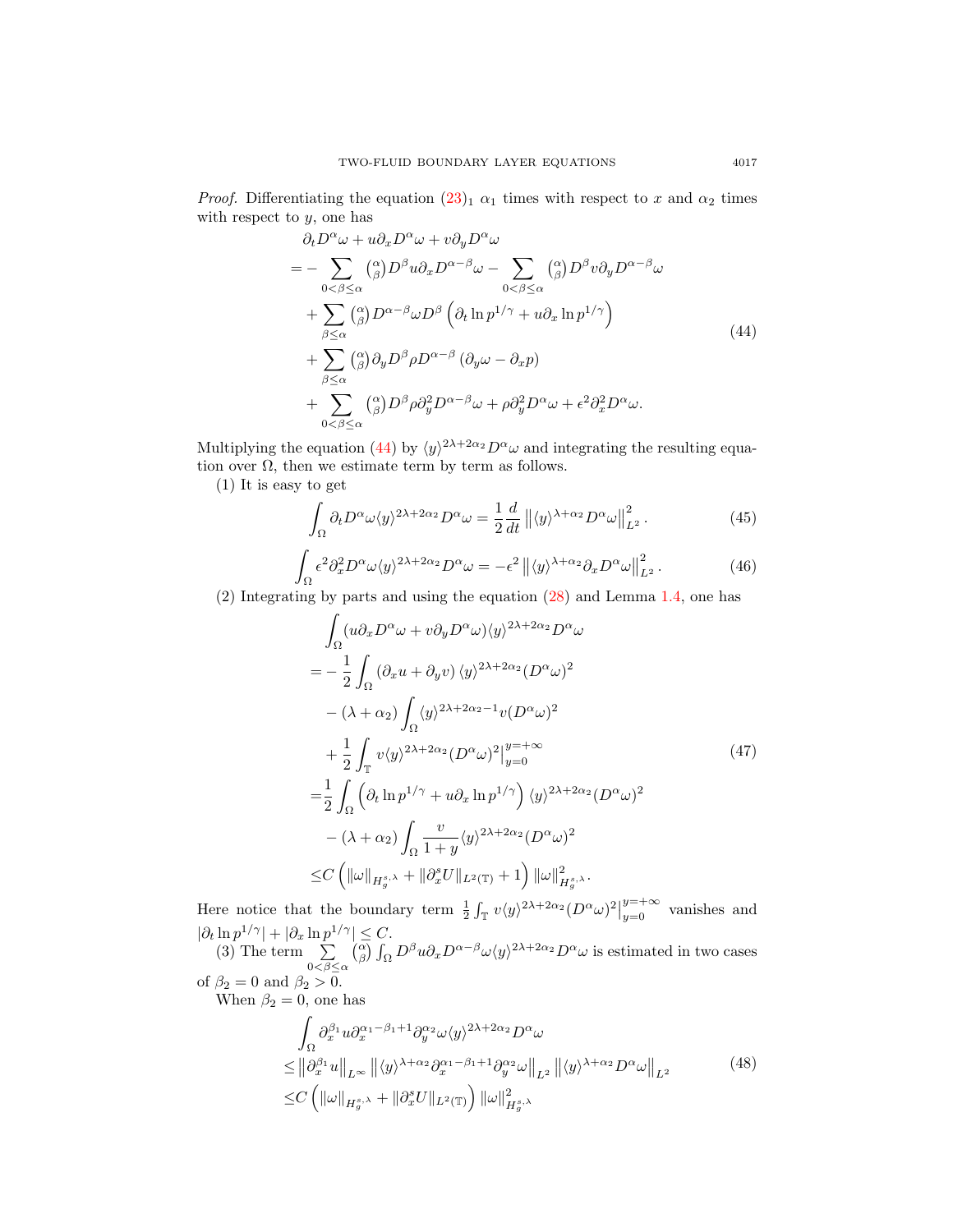provided  $\beta_1 \leq s - 1$ .

When  $\beta_2 \ge 1$ , one has with  $e_1 = (1, 0), e_2 = (0, 1)$ 

$$
\int_{\Omega} D^{\beta} u \partial_x D^{\alpha-\beta} \omega \langle y \rangle^{2\lambda+2\alpha_2} D^{\alpha} \omega
$$
\n
$$
\leq \left\| \langle y \rangle^{\lambda+\alpha_2} D^{\beta-e_2} \omega D^{\alpha-\beta+e_1} \omega \right\|_{L^2} \left\| \langle y \rangle^{\lambda+\alpha_2} D^{\alpha} \omega \right\|_{L^2}
$$
\n
$$
\leq C \left( \|\omega\|_{H_g^{s,\lambda}} + \|\partial_x^s U\|_{L^2(\mathbb{T})} \right) \|\omega\|_{H_g^{s,\lambda}},
$$
\n
$$
(49)
$$

which together with [\(48\)](#page-8-1) yields

$$
\sum_{0<\beta\leq\alpha} \binom{\alpha}{\beta} \int_{\Omega} D^{\beta} u \partial_x D^{\alpha-\beta} \omega \langle y \rangle^{2\lambda+2\alpha_2} D^{\alpha} \omega
$$
\n
$$
\leq C \left( \|\omega\|_{H_g^{s,\lambda}} + \|\partial_x^s U\|_{L^2(\mathbb{T})} \right) \|\omega\|_{H_g^{s,\lambda}}^2.
$$
\n(50)

(4) The term  $\sum$  $0<\beta\leq\alpha$  $\binom{\alpha}{\beta}\int_{\Omega}D^{\beta}v\partial_{y}D^{\alpha-\beta}\omega\langle y\rangle^{2\lambda+2\alpha_{2}}D^{\alpha}\omega$  is estimated in five cases. When  $\beta_2 = 0, \beta_1 \leq s - 2$ , one has

<span id="page-9-0"></span>
$$
\int_{\Omega} D^{\beta}v \partial_{y} D^{\alpha-\beta} \omega \langle y \rangle^{2\lambda+2\alpha_{2}} D^{\alpha} \omega
$$
\n
$$
= \int_{\Omega} \partial_{x}^{\beta_{1}} v \partial_{x}^{\alpha_{1}-\beta_{1}} \partial_{y}^{\alpha_{2}+1} \omega \langle y \rangle^{2\lambda+2\alpha_{2}} D^{\alpha} \omega
$$
\n
$$
\leq \left\| \frac{\partial_{x}^{\beta_{1}} v}{1+y} \right\|_{L^{\infty}} \left\| \langle y \rangle^{\lambda+\alpha_{2}+1} \partial_{x}^{\alpha_{1}-\beta_{1}} \partial_{y}^{\alpha_{2}+1} \omega \right\|_{L^{2}} \left\| \langle y \rangle^{\lambda+\alpha_{2}} D^{\alpha} \omega \right\|_{L^{2}}
$$
\n
$$
\leq C \left( \|\omega\|_{H_{g}^{s,\lambda}} + \|\partial_{x}^{s} U\|_{L^{2}(\mathbb{T})} + 1 \right) \|\omega\|_{H_{g}^{s,\lambda}}^{2}.
$$
\n
$$
(51)
$$

When  $\beta_2 = 0, \beta_1 = s - 1$ , which means  $\alpha_1 = s - 1$  and  $\alpha_2 \leq 1$ , we have

$$
\int_{\Omega} D^{\beta}v \partial_{y} D^{\alpha-\beta} \omega \langle y \rangle^{2\lambda+2\alpha_{2}} D^{\alpha} \omega
$$
\n
$$
= \int_{\Omega} \partial_{x}^{\beta_{1}} v \partial_{y}^{\alpha_{2}+1} \omega \langle y \rangle^{2\lambda+2\alpha_{2}} D^{\alpha} \omega
$$
\n
$$
\leq C \left\| \frac{\partial_{x}^{s-1} v + y \tilde{U}_{s-1}}{1+y} \right\|_{L^{2}} \left\| \langle y \rangle^{\lambda+\alpha_{2}+1} \partial_{y}^{\alpha_{2}+1} \omega \right\|_{L^{\infty}} \left\| \langle y \rangle^{\lambda+\alpha_{2}} D^{\alpha} \omega \right\|_{L^{2}} \qquad (52)
$$
\n
$$
+ C \left\| \tilde{U}_{s-1} \right\|_{L^{\infty}(\mathbb{T})} \left\| \langle y \rangle^{\lambda+\alpha_{2}+1} \partial_{y}^{\alpha_{2}+1} \omega \right\|_{L^{2}} \left\| \langle y \rangle^{\lambda+\alpha_{2}} D^{\alpha} \omega \right\|_{L^{2}}
$$
\n
$$
\leq C \left( \left\| \omega \right\|_{H_{g}^{s,\lambda}} + \left\| \partial_{x}^{s} U \right\|_{L^{\infty}(\mathbb{T})} + 1 \right) \left\| \omega \right\|_{H_{g}^{s,\lambda}}^{2}.
$$

When  $\beta_2 = 1, \beta_1 = s - 1$ , which means  $\alpha_1 = s - 1$  and  $\alpha_2 \leq 1$ , we have

$$
\int_{\Omega} D^{\beta} v \partial_{y} D^{\alpha-\beta} \omega \langle y \rangle^{2\lambda+2\alpha_{2}} D^{\alpha} \omega
$$
\n
$$
= \int_{\Omega} \partial_{x}^{\beta_{1}} \left( \partial_{x} u + \partial_{t} \ln p^{1/\gamma} + u \partial_{x} \ln p^{1/\gamma} \right) \partial_{y}^{\alpha_{2}} \omega \langle y \rangle^{2\lambda+2\alpha_{2}} D^{\alpha} \omega
$$
\n
$$
\leq C \left( \| \langle y \rangle^{\lambda-1} \partial_{x}^{s} \tilde{u} \|_{L^{2}} \| \langle y \rangle^{\lambda+\alpha_{2}} \partial_{y}^{\alpha_{2}} \omega \|_{L^{\infty}} \| \langle y \rangle^{\lambda+\alpha_{2}} D^{\alpha} \omega \|_{L^{2}} \right.
$$
\n
$$
+ \| \partial_{x}^{s} U \|_{L^{\infty}(\mathbb{T})} \| \langle y \rangle^{\lambda+\alpha_{2}} \partial_{y}^{\alpha_{2}} \omega \|_{L^{2}} \| \langle y \rangle^{\lambda+\alpha_{2}} D^{\alpha} \omega \|_{L^{2}}
$$
\n
$$
(53)
$$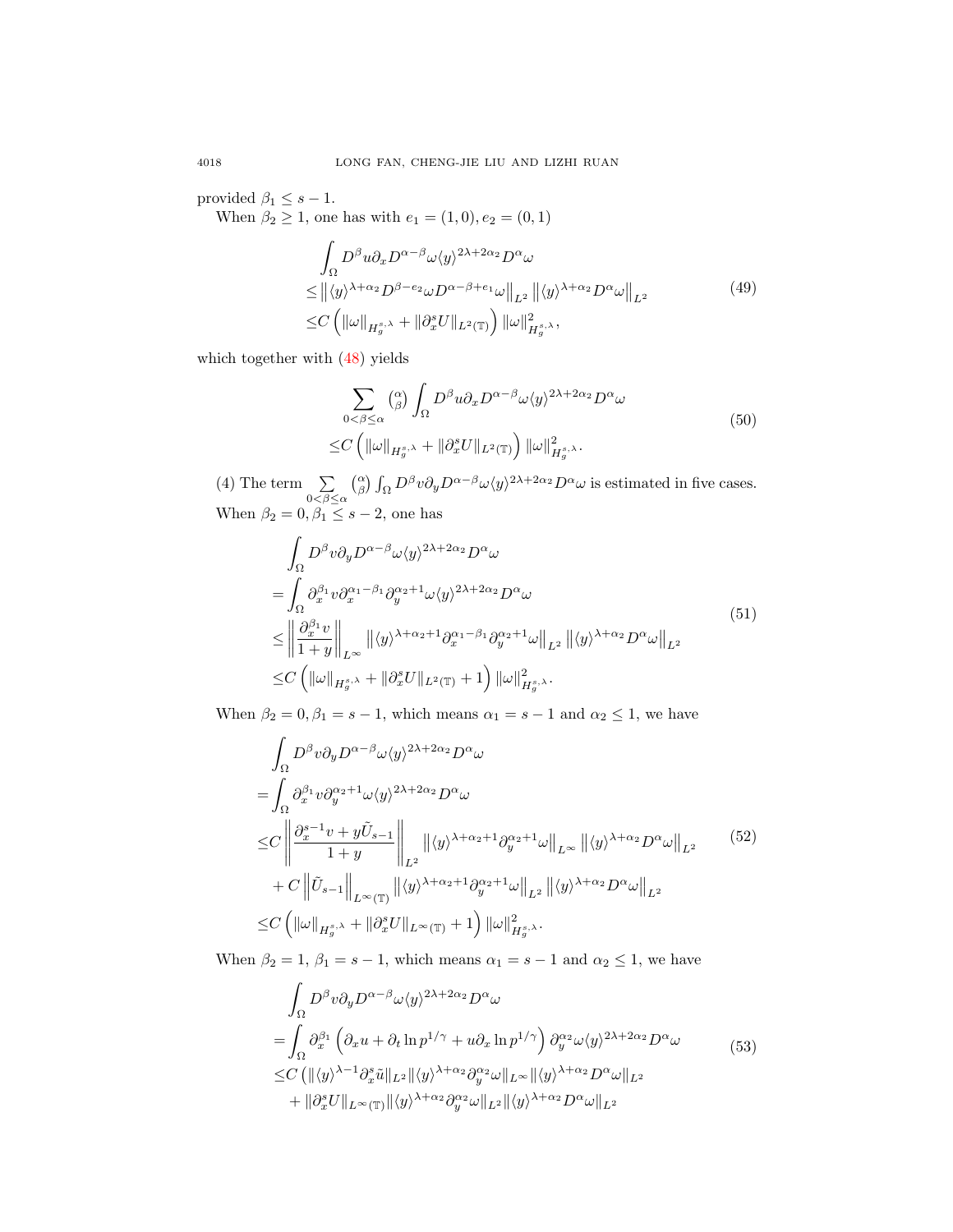TWO-FLUID BOUNDARY LAYER EQUATIONS 4019

+ 
$$
\|\partial_t \partial_x^{s-1} \ln p^{1/\gamma}\|_{L^{\infty}(\mathbb{T})} \|\langle y \rangle^{\lambda+\alpha_2} \partial_y^{\alpha_2} \omega\|_{L^2} \|\langle y \rangle^{\lambda+\alpha_2} D^{\alpha} \omega\|_{L^2}
$$
  
+  $\|\partial_x^{s-1} (u \partial_x \ln p^{1/\gamma})\|_{L^{\infty}} \|\langle y \rangle^{\lambda+\alpha_2} \partial_y^{\alpha_2} \omega\|_{L^2} \|\langle y \rangle^{\lambda+\alpha_2} D^{\alpha} \omega\|_{L^2}$   
 $\leq C \left( \|\omega\|_{H_g^{s,\lambda}} + \|\partial_x^s U\|_{L^{\infty}} + 1 \right) \|\omega\|_{H_g^{s,\lambda}}^2.$ 

When  $\beta_2 = 1, \beta_1 \leq s - 2$ , we have

$$
\int_{\Omega} D^{\beta}v \partial_{y} D^{\alpha-\beta} \omega \langle y \rangle^{2\lambda+2\alpha_{2}} D^{\alpha} \omega \n= \int_{\Omega} \partial_{x}^{\beta_{1}} \left( \partial_{x} u + \partial_{t} \ln p^{1/\gamma} + u \partial_{x} \ln p^{1/\gamma} \right) \partial_{x}^{\alpha_{1}-\beta_{1}} \partial_{y}^{\alpha_{2}} \omega \langle y \rangle^{2\lambda+2\alpha_{2}} D^{\alpha} \omega \n\leq C \left( \| \partial_{x}^{\beta_{1}+1} u \|_{L^{\infty}} \| \langle y \rangle^{\lambda+\alpha_{2}} \partial_{x}^{\alpha_{1}-\beta_{1}} \partial_{y}^{\alpha_{2}} \omega \|_{L^{2}} \| \langle y \rangle^{\lambda+\alpha_{2}} D^{\alpha} \omega \|_{L^{2}} \n+ \| \partial_{t} \partial_{x}^{\beta_{1}} \ln p^{1/\gamma} \|_{L^{\infty}(\mathbb{T})} \| \langle y \rangle^{\lambda+\alpha_{2}} \partial_{x}^{\alpha_{1}-\beta_{1}} \partial_{y}^{\alpha_{2}} \omega \|_{L^{2}} \| \langle y \rangle^{\lambda+\alpha_{2}} D^{\alpha} \omega \|_{L^{2}} \n+ \| \partial_{x}^{\beta_{1}} (u \partial_{x} \ln p^{1/\gamma}) \|_{L^{\infty}} \| \langle y \rangle^{\lambda+\alpha_{2}} \partial_{x}^{\alpha_{1}-\beta_{1}} \partial_{y}^{\alpha_{2}} \omega \|_{L^{2}} \| \langle y \rangle^{\lambda+\alpha_{2}} D^{\alpha} \omega \|_{L^{2}} \right) \n\leq C \left( \| \omega \|_{H_{g}^{s,\lambda}} + \| \partial_{x}^{s} U \|_{L^{2}} + 1 \right) \| \omega \|_{H_{g}^{s,\lambda}}^{2},
$$
\n(54)

When  $\beta_2 \geq 2,$  we have

<span id="page-10-0"></span>
$$
\int_{\Omega} D^{\beta}v \partial_{y} D^{\alpha-\beta} \omega \langle y \rangle^{2\lambda+2\alpha_{2}} D^{\alpha} \omega
$$
\n
$$
= \int_{\Omega} D^{\beta-2e_{2}} \left( \partial_{x} \omega + \omega \partial_{x} \ln p^{1/\gamma} \right) D^{\alpha-\beta+e_{2}} \omega \langle y \rangle^{2\lambda+2\alpha_{2}} D^{\alpha} \omega
$$
\n
$$
\leq C \left( \| \langle y \rangle^{\lambda+\beta_{2}-2} D^{\beta-2e_{2}+e_{1}} \omega \langle y \rangle^{\lambda+\alpha_{2}-\beta_{2}+1} D^{\alpha-\beta+e_{2}} \omega \|_{L^{2}} \| \langle y \rangle^{\lambda+\alpha_{2}} D^{\alpha} \omega \|_{L^{2}} + \| \langle y \rangle^{\lambda+\beta_{2}-2} D^{\beta-2e_{2}} (\omega \partial_{x} \ln p^{1/\gamma}) \langle y \rangle^{\lambda+\alpha_{2}-\beta_{2}+1} D^{\alpha-\beta+e_{2}} \omega \|_{L^{2}} \| \langle y \rangle^{\lambda+\alpha_{2}} D^{\alpha} \omega \|_{L^{2}} \right)
$$
\n
$$
\leq C \| \omega \|_{H^{s,\lambda}_{\beta}}^{3} \tag{55}
$$

provided that Lemma [1.5](#page-7-2) and  $\lambda \geq 1$ .

Combing estimates  $(51)-(55)$  $(51)-(55)$  $(51)-(55)$ , we get

$$
\sum_{0 < \beta \leq \alpha} \binom{\alpha}{\beta} \int_{\Omega} D^{\beta} u \partial_x D^{\alpha - \beta} \omega \langle y \rangle^{2\lambda + 2\alpha_2} D^{\alpha} \omega
$$
\n
$$
\leq C \left( \|\omega\|_{H_g^{s,\lambda}} + \|\partial_x^s U\|_{L^\infty} + 1 \right) \|\omega\|_{H_g^{s,\lambda}}^2. \tag{56}
$$

(5) The term  $\sum_{\beta \leq \alpha} \binom{\alpha}{\beta} \int_{\Omega} D^{\alpha-\beta} \omega D^{\beta} (\partial_t \ln p^{1/\gamma} + u \partial_x \ln p^{1/\gamma}) \langle y \rangle^{2\lambda+2\alpha_2} D^{\alpha} \omega$  is estimated in two cases.

When  $\beta_2 = 0$ , we have

<span id="page-10-1"></span>
$$
\int_{\Omega} D^{\alpha-\beta} \omega D^{\beta} \left( \partial_{t} \ln p^{1/\gamma} + u \partial_{x} \ln p^{1/\gamma} \right) \langle y \rangle^{2\lambda+2\alpha_{2}} D^{\alpha} \omega
$$
\n
$$
= \int_{\Omega} D^{\alpha-\beta} \omega \partial_{x}^{\beta_{1}} \left( \partial_{t} \ln p^{1/\gamma} + u \partial_{x} \ln p^{1/\gamma} \right) \langle y \rangle^{2\lambda+2\alpha_{2}} D^{\alpha} \omega
$$
\n
$$
\leq C \left( \| \langle y \rangle^{\lambda+\alpha_{2}} D^{\alpha-\beta} \omega \|_{L^{2}} \| \partial_{t} \partial_{x}^{\beta_{1}} \ln p^{1/\gamma} \|_{L^{\infty}(\mathbb{T})} \| \langle y \rangle^{\lambda+\alpha_{2}} D^{\alpha} \omega \|_{L^{2}} \right)
$$
\n
$$
+ \| \langle y \rangle^{\lambda+\alpha_{2}} D^{\alpha-\beta} \omega \|_{L^{2}} \| \partial_{x}^{\beta_{1}} (u \partial_{x} \ln p^{1/\gamma}) \|_{L^{\infty}} \| \langle y \rangle^{\lambda+\alpha_{2}} D^{\alpha} \omega \|_{L^{2}} \right)
$$
\n
$$
\leq C \left( \| \omega \|_{H_{g}^{s,\lambda}} + \| \partial_{x}^{s} U \|_{L^{\infty}} + 1 \right) \| \omega \|_{H_{g}^{s,\lambda}}^{2}.
$$
\n
$$
(57)
$$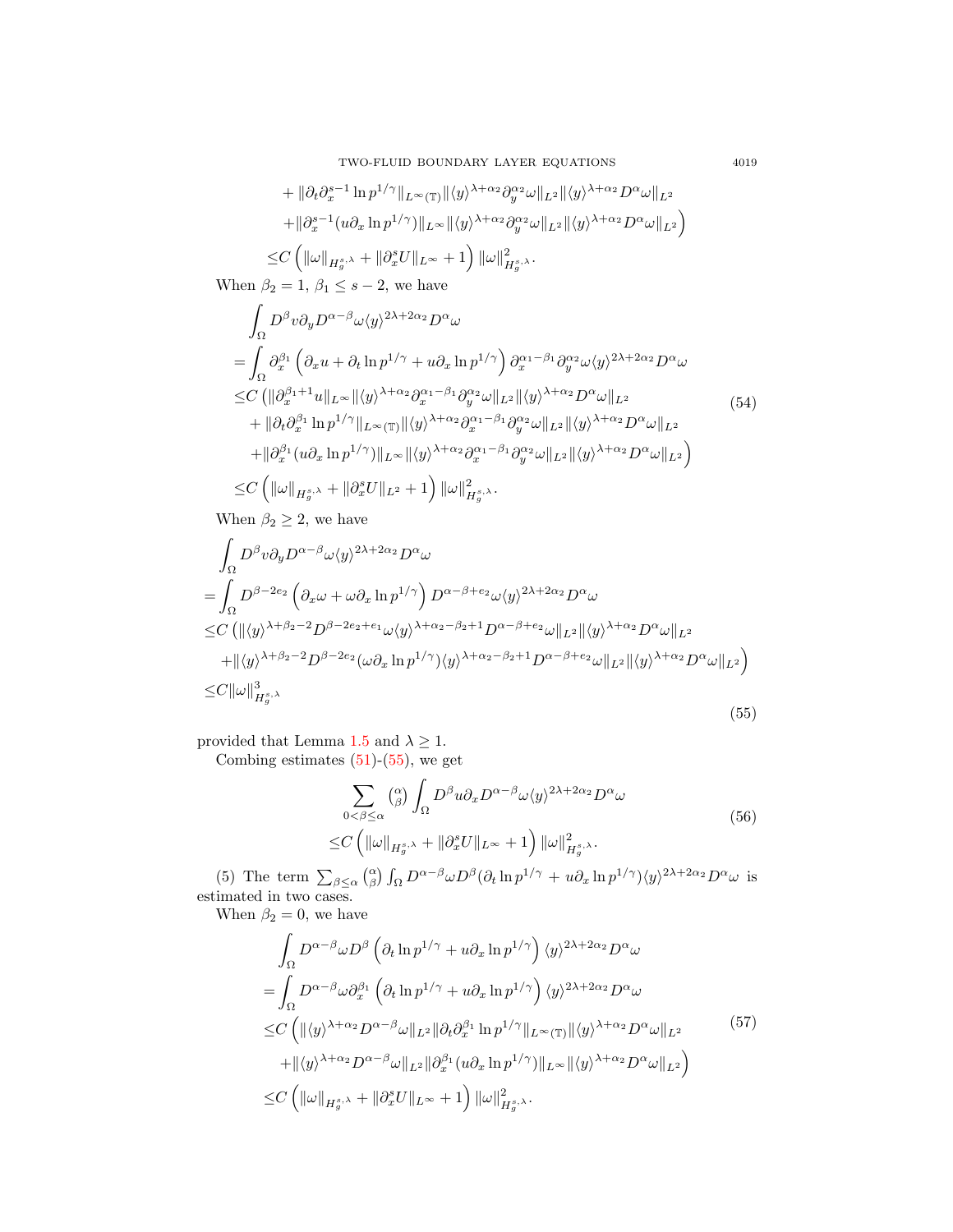Here we use  $\beta_1 \leq s - 1$ .

When  $\beta_2 \geq 1$ , then we have

<span id="page-11-0"></span>
$$
\int_{\Omega} D^{\alpha-\beta} \omega D^{\beta} \left( \partial_{t} \ln p^{1/\gamma} + u \partial_{x} \ln p^{1/\gamma} \right) \langle y \rangle^{2\lambda+2\alpha_{2}} D^{\alpha} \omega \n= \int_{\Omega} D^{\alpha-\beta} \omega D^{\beta-e_{2}} \left( \omega \partial_{x} \ln p^{1/\gamma} \right) \langle y \rangle^{2\lambda+2\alpha_{2}} D^{\alpha} \omega \n\leq \left\| \langle y \rangle^{\lambda+\alpha_{2}-\beta_{2}} D^{\alpha-\beta} \omega \langle y \rangle^{\lambda+\beta_{2}-1} D^{\beta-e_{2}} (\omega \partial_{x} \ln p^{1/\gamma}) \right\|_{L^{2}} \left\| \langle y \rangle^{\lambda+\alpha_{2}} D^{\alpha} \omega \right\|_{L^{2}} \n\leq C \|\omega\|_{H_{g}^{s,\lambda}}^{3},
$$
\n(58)

provided Lemma [1.5](#page-7-2) and  $\lambda \geq 1$ .

Combing estimates  $(57)$  and  $(58)$ , we obtain

$$
\sum_{\beta \leq \alpha} \binom{\alpha}{\beta} \int_{\Omega} D^{\alpha-\beta} \omega D^{\beta} \left( \partial_t \ln p^{1/\gamma} + u \partial_x \ln p^{1/\gamma} \right) \langle y \rangle^{2\lambda+2\alpha_2} D^{\alpha} \omega
$$
\n
$$
\leq C \left( \|\omega\|_{H_g^{s,\lambda}} + \|\partial_x^s U\|_{L^\infty} + 1 \right) \|\omega\|_{H_g^{s,\lambda}}^2.
$$
\n
$$
(59)
$$

(6) Now we estimate the term

$$
\sum_{\beta \le \alpha} \binom{\alpha}{\beta} \int_{\Omega} \partial_y D^{\beta} \rho D^{\alpha-\beta} (\partial_y \omega - \partial_x p) \langle y \rangle^{2\lambda + 2\alpha_2} D^{\alpha} \omega.
$$
 (60)

When  $|\beta| = |\alpha| = s$ , one has for special pressure p satisfying  $\partial_x p = 0$ 

$$
\int_{\Omega} \partial_y D^{\alpha} \tilde{\rho} (\partial_y \omega - \partial_x p) \langle y \rangle^{2\lambda + 2\alpha_2} D^{\alpha} \omega \n= - \int_{\Omega} D^{\alpha} \tilde{\rho} \partial_y^2 \omega \langle y \rangle^{2\lambda + 2\alpha_2} D^{\alpha} \omega - \int_{\Omega} 2(\lambda + \alpha_2) D^{\alpha} \tilde{\rho} \partial_y \omega \langle y \rangle^{2\lambda + 2\alpha_2 - 1} D^{\alpha} \omega \n- \int_{\Omega} D^{\alpha} \tilde{\rho} \partial_y \omega \langle y \rangle^{2\lambda + 2\alpha_2} \partial_y D^{\alpha} \omega + \int_{\mathbb{T}} D^{\alpha} \tilde{\rho} \partial_y \omega \langle y \rangle^{2\lambda + 2\alpha_2} D^{\alpha} \omega|_{y=0}^{y=\infty} \n= \sum_{i=1}^4 I_i.
$$
\n(61)

<span id="page-11-1"></span>First, It is obvious that  $I_4 = 0$ . The terms  $I_1$ - $I_3$  are estimated step by step.

$$
I_{1} \leq \left\| \langle y \rangle^{\lambda + \alpha_{2} - 1} D^{\alpha} \tilde{\rho} \right\|_{L^{2}} \left\| \langle y \rangle^{\lambda + 2} \partial_{y}^{2} \omega \right\|_{L^{\infty}} \left\| \langle y \rangle^{\lambda + \alpha_{2}} D^{\alpha} \omega \right\|_{L^{2}} \leq C \|\tilde{\rho}\|_{H_{h}^{s, \lambda - 1}} \|\omega\|_{H_{g}^{s, \lambda}}^{2}.
$$
\n
$$
(62)
$$

Here  $\lambda \geq 1$  is required.

$$
I_2 \leq C \left\| \langle y \rangle^{\lambda + \alpha_2 - 1} D^{\alpha} \tilde{\rho} \right\|_{L^2} \left\| \partial_y \omega \right\|_{L^{\infty}} \left\| \langle y \rangle^{\lambda + \alpha_2} D^{\alpha} \omega \right\|_{L^2}
$$
  

$$
\leq C \|\tilde{\rho}\|_{H_h^{s, \lambda - 1}} \|\omega\|_{H_g^{s, \lambda}}^2 \tag{63}
$$

and

$$
I_3 \leq C \left\| \langle y \rangle^{\lambda + \alpha_2 - 1} D^{\alpha} \tilde{\rho} \right\|_{L^2} \left\| \langle y \rangle \partial_y \omega \right\|_{L^{\infty}} \left\| \langle y \rangle^{\lambda + \alpha_2} \partial_y D^{\alpha} \omega \right\|_{L^2}
$$
  

$$
\leq \frac{1}{8} \left\| \langle y \rangle^{\lambda + \alpha_2} \sqrt{\rho} \partial_y D^{\alpha} \omega \right\|_{L^2}^2 + C \left\| \tilde{\rho} \right\|_{H_h^{s, \lambda - 1}}^2 \left\| \omega \right\|_{H_g^{s, \lambda}}^2.
$$
 (64)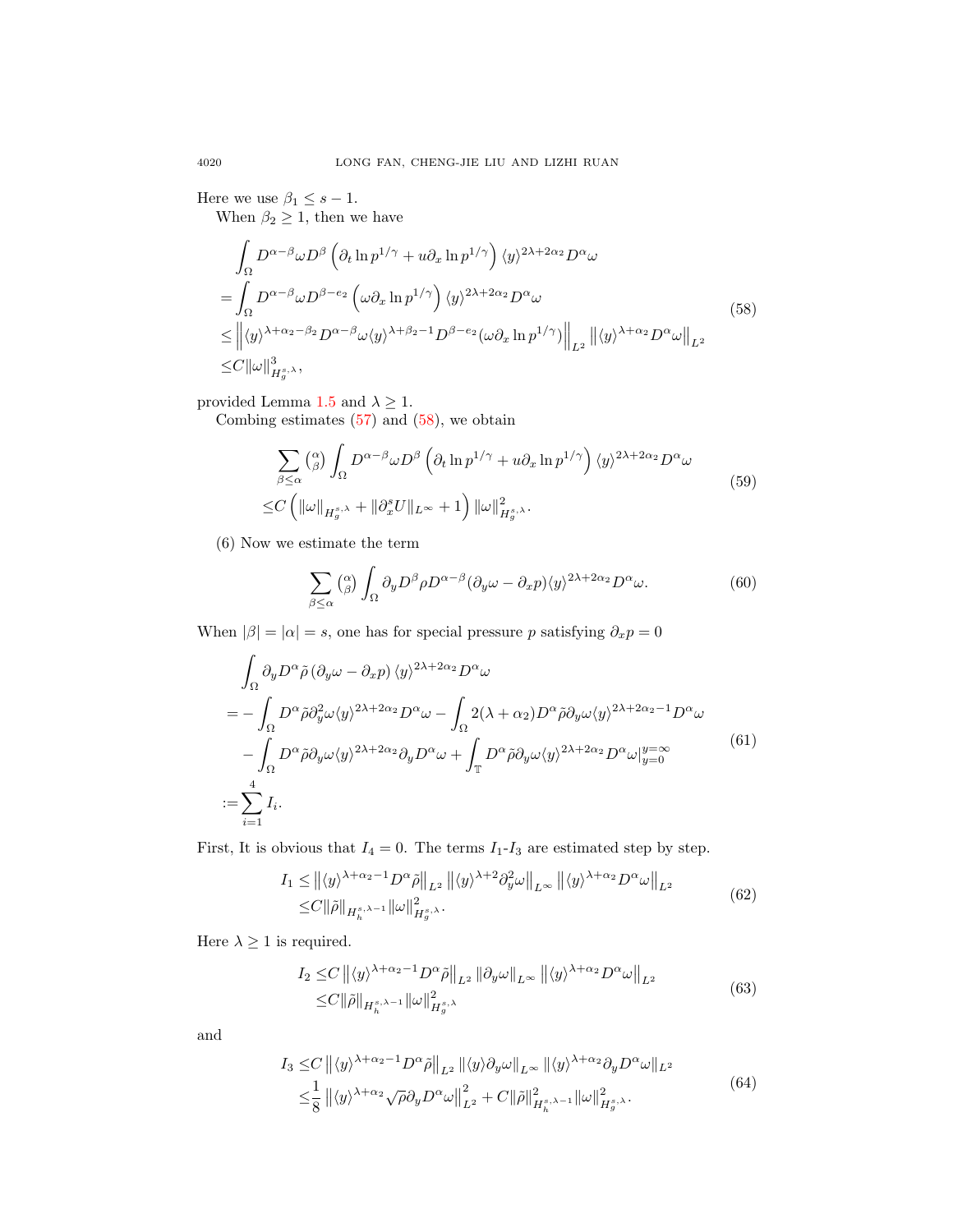When  $|\beta| = 0$  and  $|\alpha| = s$ , then  $\alpha_2 \geq 1$ , we have

$$
\int_{\Omega} \partial_y \tilde{\rho} D^{\alpha} (\partial_y \omega - \partial_x p) \langle y \rangle^{2\lambda + 2\alpha_2} D^{\alpha} \omega \n= \int_{\Omega} \partial_y \tilde{\rho} \partial_y D^{\alpha} \omega \langle y \rangle^{2\lambda + 2\alpha_2} D^{\alpha} \omega \n\leq \frac{1}{8} ||\langle y \rangle^{\lambda + \alpha_2} \sqrt{\rho} \partial_y D^{\alpha} \omega||_{L^2}^2 + C \delta ||\omega||_{H_g^{s,\lambda}}^2.
$$
\n(65)

<span id="page-12-0"></span>When  $0 < |\beta| < s$ , we get by using Lemma [1.5](#page-7-2)

$$
\int_{\Omega} \partial_y D^{\beta} \tilde{\rho} D^{\alpha-\beta} \partial_y \omega \langle y \rangle^{2\lambda+2\alpha_2} D^{\alpha} \omega
$$
\n
$$
= \int_{\Omega} D^{\beta+\epsilon_2} \tilde{\rho} D^{\alpha-\beta+\epsilon_2} \omega \langle y \rangle^{2\lambda+2\alpha_2} D^{\alpha} \omega
$$
\n
$$
\leq ||\langle y \rangle^{\lambda+\beta_2} D^{\beta+\epsilon_2} \tilde{\rho} \langle y \rangle^{\lambda+\alpha_2-\beta_2+1} D^{\alpha-\beta+\epsilon_2} \omega ||_{L^2} ||\langle y \rangle^{\lambda+\alpha_2} D^{\alpha} \omega ||_{L^2}
$$
\n
$$
\leq C ||\tilde{\rho}||_{H^{s,\lambda-1}_{h}} ||\omega||_{H^{s,\lambda}_{g}}^{2}.
$$
\n(66)

Collecting  $(62)-(66)$  $(62)-(66)$  $(62)-(66)$ , we obtain

$$
\sum_{0 \leq \beta \leq \alpha} \int_{\Omega} \left( \begin{array}{c} \alpha \\ \beta \end{array} \right) \partial_y D^{\beta} \rho \cdot D^{\alpha-\beta} (\partial_y \omega - \partial_x p) \langle y \rangle^{2\lambda + 2\alpha_2} D^{\alpha} \omega
$$
\n
$$
\leq \frac{1}{4} \left\| \langle y \rangle^{\lambda + \alpha_2} \sqrt{\rho} \partial_y D^{\alpha} \omega \right\|_{L^2}^2 + C \left( \|\tilde{\rho}\|_{H_b^{s, \lambda - 1}} + \|\tilde{\rho}\|_{H_b^{s, \lambda - 1}}^2 + \delta \right) \|\omega\|_{H_b^{s, \lambda}}^2.
$$
\n(67)

(7) Next we estimate the term  $\sum_{0 \leq \beta \leq \alpha} {(\alpha) \choose \beta} \int_{\Omega} D^{\beta} \rho \partial_y^2 D^{\alpha-\beta} \omega \langle y \rangle^{2\lambda+2\alpha_2} D^{\alpha} \omega$ . When  $\alpha = (s-1,1)$  and  $|\beta| = 1$ , one has

$$
\int D^{\beta} \rho \partial_y^2 D^{\alpha-\beta} \omega \langle y \rangle^{2\lambda+2\alpha_2} D^{\alpha} \omega
$$
\n
$$
\leq C \left\| \langle y \rangle^{\lambda+\beta_2-1} D^{\beta} \rho \right\|_{L^{\infty}} \left\| \langle y \rangle^{\lambda+\alpha_2-\beta_2+1} \partial_y D^{\alpha-\beta+e_2} \omega \right\|_{L^2} \left\| \langle y \rangle^{\lambda+\alpha_2} D^{\alpha} \omega \right\|_{L^2}
$$
\n
$$
\leq \frac{1}{12} \left\| \sqrt{\rho} \langle y \rangle^{\lambda+\alpha_2-\beta_2+1} \partial_y D^{\alpha-\beta+e_2} \omega \right\|_{L^2}^2 + C \left( \|\tilde{\rho}\|_{H_h^{s,\lambda-1}} + \|\partial_x^s \rho^{\infty}\|_{L^{\infty}} \right)^2 \|\omega\|_{H_g^{s,\lambda}}^2. \tag{68}
$$

When  $2 \le |\beta| \le s - 2$ , which means  $|\alpha - \beta + 2e_2| \le s$ , we have

$$
\int D^{\beta} \rho \partial_y^2 D^{\alpha-\beta} \omega \langle y \rangle^{2\lambda+2\alpha_2} D^{\alpha} \omega
$$
\n
$$
\leq C \|\langle y \rangle^{\lambda+\beta_2-1} D^{\beta} \rho\|_{L^{\infty}} \|\langle y \rangle^{\lambda+\alpha_2-\beta_2+2} D^{\alpha-\beta+2e_2} \omega\|_{L^2} \|\langle y \rangle^{\lambda+\alpha_2} D^{\alpha} \omega\|_{L^2}
$$
\n
$$
\leq C (\|\tilde{\rho}\|_{H_h^{s,\lambda-1}} + \|\partial_x^s \rho^{\infty}\|_{L^{\infty}}) \|\omega\|_{H_g^{s,\lambda}}^2.
$$
\n
$$
(69)
$$

When  $|\beta| \geq s - 2$ , we get

$$
\int D^{\beta} \rho \partial_y^2 D^{\alpha-\beta} \omega \langle y \rangle^{2\lambda+2\alpha_2} D^{\alpha} \omega
$$
\n
$$
\leq C \|\langle y \rangle^{\lambda+\beta_2-1} D^{\beta} \tilde{\rho} \|_{L^2} \|\langle y \rangle^{\lambda+\alpha_2-\beta_2+2} D^{\alpha-\beta+2e_2} \omega \|_{L^{\infty}} \|\langle y \rangle^{\lambda+\alpha_2} D^{\alpha} \omega \|_{L^2}
$$
\n
$$
+ C \| D^{\beta} \rho^{\infty} \|_{L^{\infty}} \|\langle y \rangle^{\lambda+\alpha_2+2} D^{\alpha-\beta+2e_2} \omega \|_{L^2} \|\langle y \rangle^{\lambda+\alpha_2} D^{\alpha} \omega \|_{L^2}
$$
\n
$$
\leq C \left( \|\tilde{\rho}\|_{H_h^{s,\lambda-1}} + \|\partial_x^s \rho^{\infty}\|_{L^{\infty}(\mathbb{T})} \right) \|\omega\|_{H_g^{s,\lambda}}^2.
$$
\n(70)

(8) Finally we deal with the term  $\int_{\Omega} \rho \partial_y^2 D^{\alpha} \omega \langle y \rangle^{2\lambda + 2\alpha_2} D^{\alpha} \omega$ .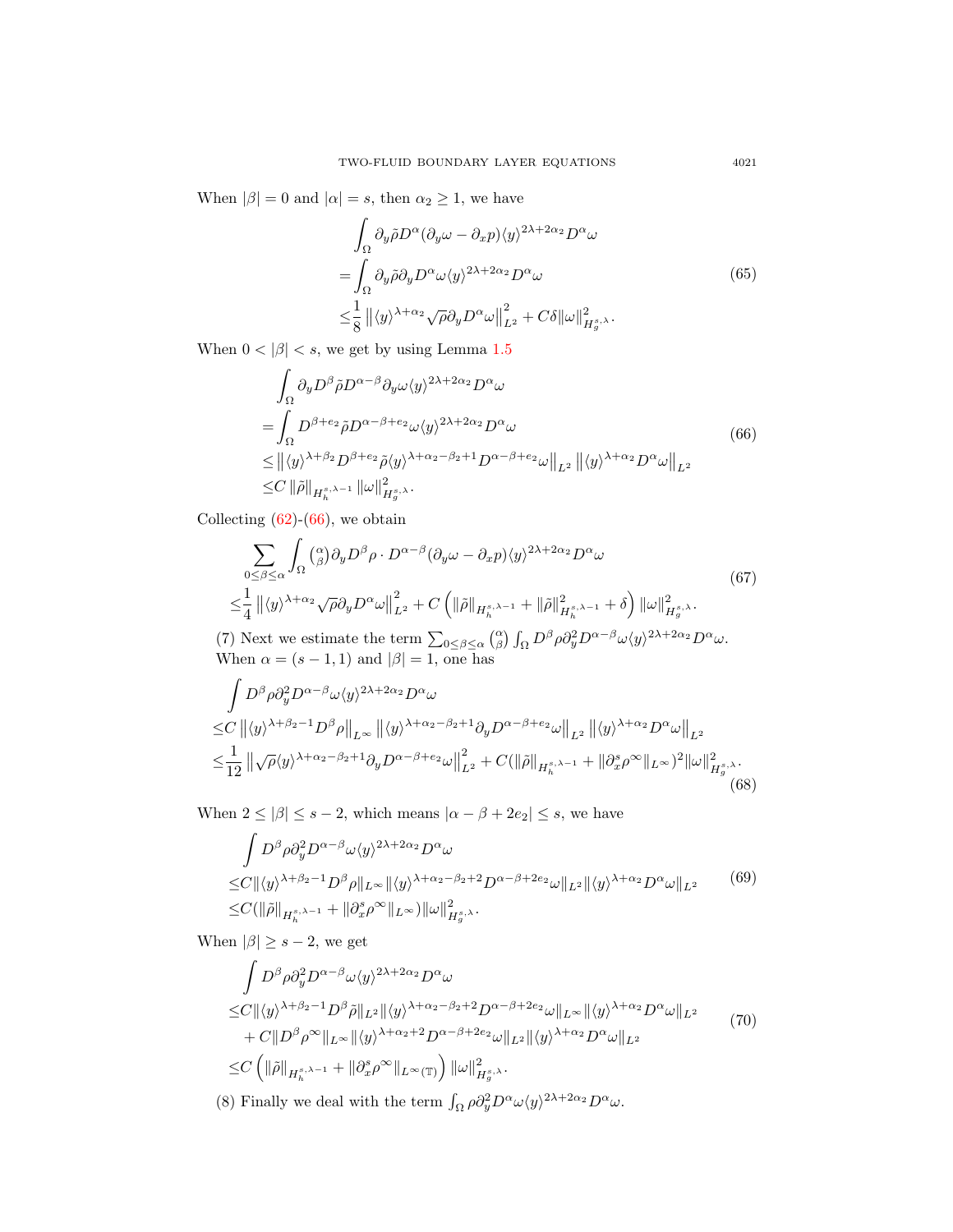Integrating by parts, one has

$$
\int_{\Omega} \rho \partial_y^2 D^{\alpha} \omega \langle y \rangle^{2\lambda + 2\alpha_2} D^{\alpha} \omega
$$
\n
$$
= - \left\| \sqrt{\rho} \langle y \rangle^{\lambda + \alpha_2} (\partial_y D^{\alpha} \omega) \right\|_{L^2}^2 - \int_{\Omega} \partial_y \tilde{\rho} \partial_y D^{\alpha} \omega \langle y \rangle^{2\lambda + 2\alpha_2} D^{\alpha} \omega
$$
\n
$$
- 2(\lambda + \alpha_2) \int_{\Omega} \rho \partial_y D^{\alpha} \omega \langle y \rangle^{2\lambda + 2\alpha_2 - 1} D^{\alpha} \omega
$$
\n
$$
+ \int_{\mathbb{T}} \rho \partial_y D^{\alpha} \omega \langle y \rangle^{2\lambda + 2\alpha_2} D^{\alpha} \omega \big|_{y=0}^{y=\infty}
$$
\n
$$
:= - \left\| \sqrt{\rho} \langle y \rangle^{\lambda + \alpha_2} (\partial_y D^{\alpha} \omega) \right\|_{L^2}^2 + \sum_{i=5}^7 I_i.
$$
\n(71)

Noticing that  $\rho \geq \delta$ , thus we have

$$
I_{5} \leq ||\partial_{y}\tilde{\rho}||_{L^{\infty}} ||\langle y\rangle^{\lambda+\alpha_{2}} \partial_{y}D^{\alpha}\omega||_{L^{2}} ||\langle y\rangle^{\lambda+\alpha_{2}} D^{\alpha}\omega||_{L^{2}} \leq \frac{1}{12} ||\langle y\rangle^{\lambda+\alpha_{2}} \sqrt{\rho} \partial_{y}D^{\alpha}\omega||_{L^{2}}^{2} + C ||\tilde{\rho}||_{H_{h}^{s,\lambda-1}}^{2} ||\omega||_{H_{g}^{s,\lambda}}^{2}
$$
\n
$$
(72)
$$

and

$$
I_6 \leq C \|\rho\|_{L^\infty} \|\langle y \rangle^{\lambda + \alpha_2} \partial_y D^\alpha \omega\|_{L^2} \|\langle y \rangle^{\lambda + \alpha_2} D^\alpha \omega\|_{L^2}
$$
  

$$
\leq \frac{1}{8} \| \langle y \rangle^{\lambda + \alpha_2} \sqrt{\rho} \partial_y D^\alpha \omega \|^2_{L^2} + C \|\rho\|_{L^\infty}^2 \|\omega\|_{H_g^{s,\lambda}}^2.
$$
 (73)

By using the boundary reduction and tedious calculations, the term  $I_7$  is estimated in the following lemma.

<span id="page-13-1"></span>Lemma 2.2 (The boundary reduction). Under the hypotheses of Lemma [2.1,](#page-7-3) for any  $1 \leq k \leq \frac{s}{2}$ , there are some constant C which does not depend on  $\epsilon$ , such that,

<span id="page-13-0"></span>
$$
\rho^k \partial_y^{2k+1} \omega |_{y=0}
$$
\n
$$
= \sum_{\mathcal{A}_{m,n,p}} C \left( D^{\alpha^1} \omega \cdots D^{\alpha^m} \omega \cdot D^{\beta^1} \rho \cdots D^{\beta^n} \rho \partial_t^{l_1} \ln p^{1/\gamma} \cdots \partial_t^{l_p} \ln p^{1/\gamma} \right) |_{y=0}, \tag{74}
$$

where  $A_{m,n,p}$  is denoted by

$$
\Big\{\sum_{i=1}^{n} |\alpha^{i}| + \sum_{j=1}^{m} |\beta^{i}| \leq 2k + 1, \max(|\alpha^{i}|) \leq 2k, \max(|\beta^{j}|) \leq 2k - 1, \max(l_q) \leq k - 1
$$
  
for  $i = 1, \dots, m, j = 1, \dots, n$  and  $q = 1, \dots, p(m \leq k + 1, n \leq k, p \leq k - 1)\Big\}$ .

*Proof.* When  $k = 1$ , we have

$$
\rho \partial_y^3 \omega\vert_{y=0} = \omega \partial_x \omega\vert_{y=0} - 2 \partial_y \rho \partial_y^2 \omega\vert_{y=0}.
$$

It is obvious that [\(74\)](#page-13-0) holds.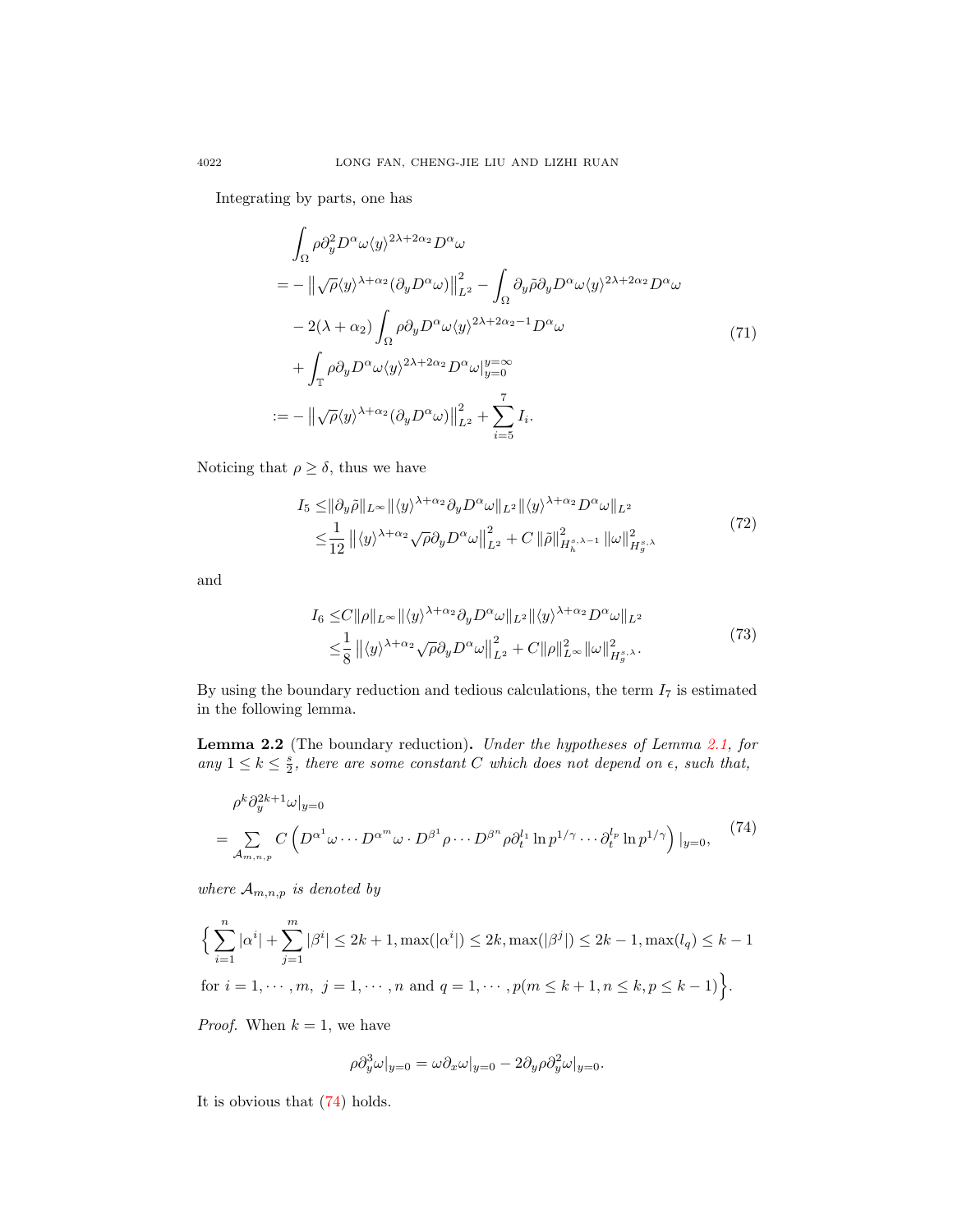Assume [\(74\)](#page-13-0) hold for k, then taking  $2k + 1$  times derivatives on the equation  $(23)_2$  $(23)_2$ , one has

<span id="page-14-0"></span>
$$
\rho^{k+1} \partial_y^{2k+3} \omega |_{y=0} \n= \left\{ (\partial_t - \epsilon^2 \partial_x^2)(\rho^k \partial_y^{2k+1} \omega) - (\partial_t - \epsilon^2 \partial_x^2)\rho^k \partial_y^{2k+1} \omega + 2\epsilon^2 \partial_x \rho^k \partial_x \partial_y^{2k+1} \omega \right.\n+ \rho^k \sum_{i=1}^{2k+1} C_{2k+1}^i \partial_y^{i-1} \omega \partial_x \partial_y^{2k+1-i} \omega - \rho^k \sum_{i=2}^{2k+1} C_{2k+1}^i \partial_y^{i-2} \partial_x \omega \partial_y^{2k+2-i} \omega \n- (2k+2) \rho^k \partial_y^{2k+1} \omega \partial_t \ln p^{1/\gamma} \rho^k + \sum_{i=0}^{2k} C_{2k+1}^i \partial_y^{i+1} \rho \partial_y^{2k+2-i} \omega \n+ \rho^k \sum_{i=1}^{2k+1} C_{2k+1}^i \partial_y^i \rho \partial_y^{2k+3-i} \omega \right\}|_{y=0}.
$$
\n(75)

Here we used the boundary conditions  $u|_{y=0} = v|_{y=0} = 0$  and  $\partial_y \omega|_{y=0} = 0$ .

By checking the index, it is enough to deal with the first and second terms on the right-hand side of [\(75\)](#page-14-0).

Firstly, we have

$$
\begin{split}\n&\left(\partial_t - \epsilon^2 \partial_x^2\right) \rho^k \partial_y^{2k+1} \omega \\
&= k \rho^{k-1} \left(\partial_t - \epsilon^2 \partial_x^2\right) \rho \partial_y^{2k+1} \omega - \epsilon^2 k(k-1) \rho^{k-2} (\partial_x \rho)^2 \partial_y^{2k+1} \omega \\
&= k \rho^k \partial_t \ln p^{1/\gamma} \partial_y^{2k+1} \omega - \epsilon^2 k(k-1) \rho^{k-2} (\partial_x \rho)^2 \partial_y^{2k+1} \omega,\n\end{split} \tag{76}
$$

which satisfies Lemma [2.2.](#page-13-1) Here we use  $(4)_1$  $(4)_1$  and  $u|_{y=0} = v|_{y=0} = 0$ .

Now we move to deal with the second term on the right-hand side of [\(75\)](#page-14-0).

$$
(\partial_t - \epsilon^2 \partial_x^2)(\rho^k \partial_y^{2k+1} \omega)
$$
  
=  $(\partial_t - \epsilon^2 \partial_x^2) \sum_{\mathcal{A}_{m,n,p}} C\left(D^{\alpha^1} \omega \cdots D^{\alpha^m} \omega D^{\beta^1} \rho \cdots D^{\beta^n} \rho \partial_t^l \ln p^{1/\gamma}\right).$  (77)

Three cases should be considered:

- (1) The derivative operator  $\partial_t \epsilon^2 \partial_x^2$  on  $D^{\alpha} \omega$ ;
- (2) The derivative operator  $\partial_t \epsilon^2 \partial_x^2$  on  $D^{\alpha} \rho$ ;
- (3)  $\partial_x^2$  separate to  $D^{\alpha}\omega$  and  $D^{\alpha}\rho$ .

**Case 1.** From  $(23)_2$  $(23)_2$  and boundary conditions, we have

$$
\left(\partial_t - \epsilon^2 \partial_x^2\right) \left(D^{\theta}\omega\right) = -\sum_{0 < \beta \leq \theta} \binom{\theta}{\beta} D^{\beta} u \partial_x D^{\theta - \beta} \omega - \sum_{0 < \beta \leq \theta} \binom{\theta}{\beta} D^{\beta} v \partial_y D^{\theta - \beta} \omega \n+ D^{\theta} \omega \partial_t \ln p^{1/\gamma} + \sum_{0 < \beta \leq \theta} \binom{\theta}{\beta} \partial_y D^{\theta - \beta} \rho \partial_y D^{\beta} \omega \n+ \sum_{0 < \beta \leq \theta} \binom{\theta}{\beta} D^{\beta} \rho \partial_y^2 D^{\theta - \beta} \omega,
$$
\n(78)

where  $|\theta| \leq 2k$ . We can check each term, which all satisfies Lemma [2.2.](#page-13-1)

**Case 2.** From  $(4)_1$  $(4)_1$  and boundary conditions, we have

$$
\left(\partial_t - \epsilon^2 \partial_x^2\right) \left(D^{\kappa}\rho\right) = -\sum_{0 < \beta \le \kappa} {\kappa \choose \beta} D^{\beta} u \partial_x D^{\kappa-\beta} \rho - \sum_{0 < \beta \le \kappa} {\kappa \choose \beta} D^{\beta} v \partial_y D^{\kappa-\beta} \rho
$$

$$
-\sum_{0 \le \beta \le \kappa} {\kappa \choose \beta} D^{\beta} \rho D^{\kappa-\beta} \partial_t \ln p^{1/\gamma}, \tag{79}
$$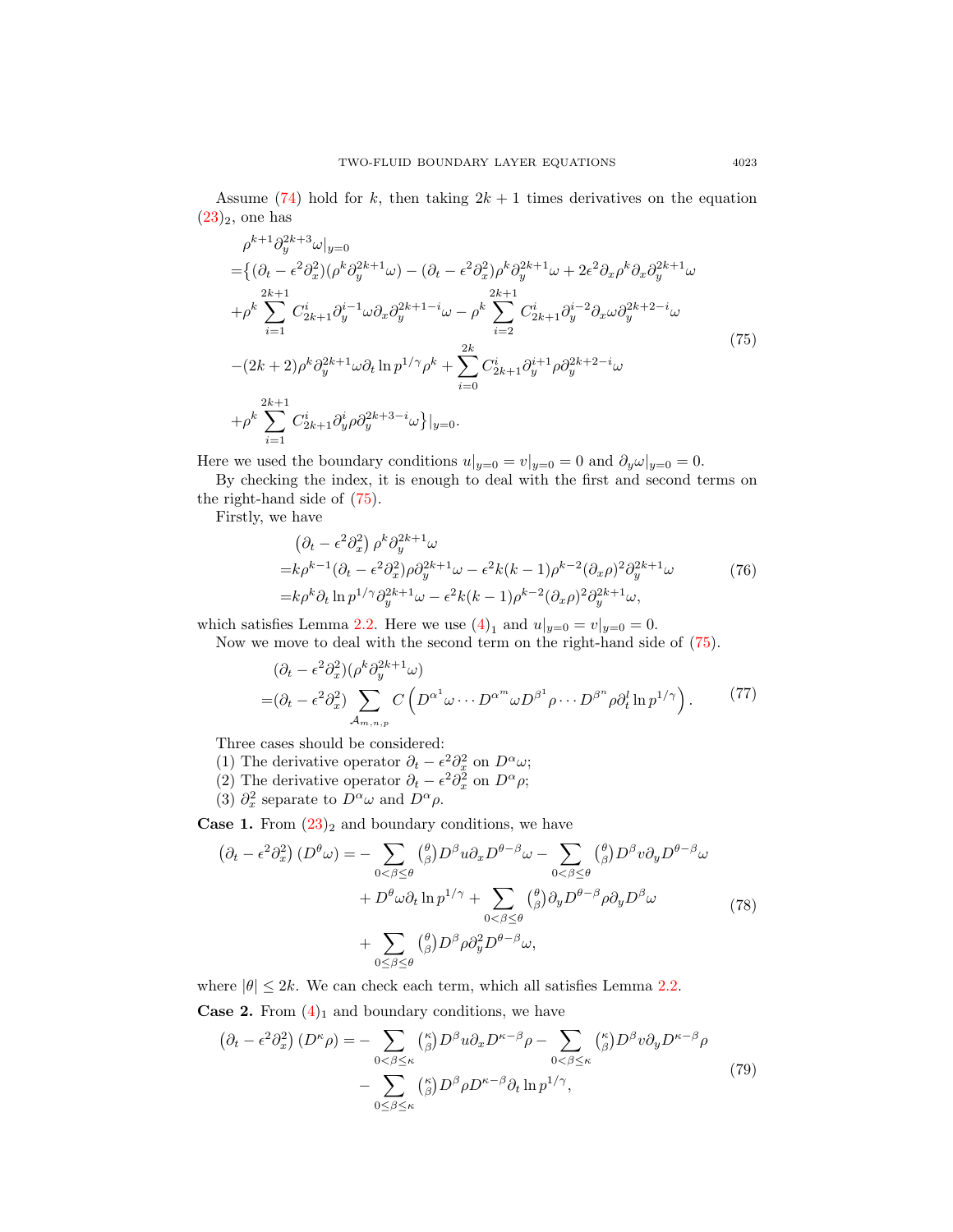where we notice  $|\kappa| \leq 2k - 1$ . Similar to case 1, we also can check each term, which all satisfies Lemma [2.2.](#page-13-1)

Case 3. This situation is much easier than cases 1 and 2. We only need to check the terms like  $-2\epsilon^2\partial_x(D^{\alpha^i}\omega)\partial_x(D^{\beta^j}\rho)$ ,  $i \leq m, j \leq n$ , it is obvious that all these terms satisfy Lemma [2.2.](#page-13-1) This completes the proof of Lemma [2.2.](#page-13-1)  $\Box$ 

Now we continue to estimate  $I_7$  in two cases. When  $\alpha_2 = 2k$ , we have from Lemma [2.2,](#page-13-1)

$$
I_7 = \int_{\mathbb{T}} \rho \partial_y D^{\alpha} \omega D^{\alpha} \omega dx |_{y=0}
$$
  
= $C \sum_{\mathcal{A}_{m,n,p}} \int_{\mathbb{T}} \rho^{1-k} D^{\alpha} \omega \partial_x^{\alpha_1} \left( D^{\theta^1} \omega \cdots D^{\theta^m} \omega D^{\kappa^1} \rho \cdots D^{\kappa^n} \rho \right) dx |_{y=0}$   
 $- C \sum_{\mathcal{A}_{m,n,p}} \int_{\mathbb{T}} \rho^{1-k} D^{\alpha} \omega \left( \sum_{i=1}^{\alpha_1} C^i_{\alpha_1} \partial_x^i (\rho^k) \partial_x^{\alpha_1-i} \partial_y^{2k+1} \omega \right) dx |_{y=0}.$ 

It is observed that the highest order of the term  $\partial_x^{\alpha_1} D^{\theta_i} \omega$  is s and the highest order of the term  $\partial_x^{\alpha_1} D^{\kappa_i} \tilde{\rho}$  is  $s-1$ . At most one of all terms like  $\partial_x^{\alpha_1} D^{\theta_i} \omega$  can attain the order s, the order of other terms is smaller than  $s - 2$  due to  $s \geq 6$ . In addition, the maximum of the index  $\alpha_1$  is  $s - 2$  since s is even and  $\alpha_1 \leq s - 1$ , which implies  $\alpha_1 = s-2k$  is also even. As in [\[27\]](#page-40-11), employing Cauchy inequality and trace estimate, one has

<span id="page-15-1"></span>
$$
I_7 \leq \frac{1}{12} \sum_{|\alpha| \leq s, \alpha_1 \leq s-1} ||\langle y \rangle^{\lambda+\alpha_2} \sqrt{\rho} \partial_y D^{\alpha} \omega||_{L^2}^2
$$
  
+  $C \left( ||\omega||_{H_g^{s,\lambda}} + ||\partial_x^s U||_{L^{\infty}} + 1 \right)^{s+2} \left( ||\tilde{\rho}||_{H_h^{s,\lambda-1}} + ||\partial_x^s \rho^{\infty}||_{L^{\infty}} + 1 \right)^s$ . (80)

When  $\alpha_2 = 2k + 1$ , it is easy to follow  $\partial_x^{\alpha_1} \partial_y \omega|_{y=0} = 0$  due to  $\partial_y \omega|_{y=0} = 0$ . Thus we only need to consider the case of  $k \geq 1$ . Meanwhile,  $\alpha_1 \geq 1$  since s is even. Then by employing integration by parts in the variable  $x$ , we have

$$
I_7 = \int_{\mathbb{T}} \rho \partial_y D^{\alpha} \omega D^{\alpha} \omega dx |_{y=0}
$$
  
= 
$$
- \int_{\mathbb{T}} \partial_x \rho \partial_x^{\alpha_1 - 1} \partial_y^{\alpha_2 + 1} \omega \partial_x^{\alpha_1} \partial_y^{\alpha_2} \omega dx |_{y=0} - \int_{\mathbb{T}} \rho \partial_x^{\alpha_1 - 1} \partial_y^{\alpha_2 + 1} \omega \partial_x^{\alpha_1 + 1} \partial_y^{\alpha_2} \omega dx |_{y=0}.
$$

Similar to the case  $\alpha_2 = 2k$ , the same inequality [\(80\)](#page-15-1) is obtained and the details are omitted here.

Finally combining all the above estimates, we obtain the estimate  $(43)$ . This completes the proof of Lemma [2.1.](#page-7-3)  $\Box$ 

<span id="page-15-0"></span>2.2. The case of  $\alpha_1 = s$ . Recalling notations  $g_s = \partial_x^s \omega - \frac{\partial_y \omega}{\omega} \partial_x^s \tilde{u}$ ,  $a = \frac{\partial_y \omega}{\omega}$  and the equations satisfied by  $(\omega, \tilde{u})$  for special pressure  $p = p(t)$ 

<span id="page-15-2"></span>
$$
\partial_t \omega + u \partial_x \omega + v \partial_y \omega = -\frac{\omega}{\gamma} \partial_t \ln p + \partial_y \rho \partial_y \omega + \epsilon^2 \partial_x^2 \omega + \rho \partial_y^2 \omega \tag{81}
$$

and

<span id="page-15-3"></span>
$$
\partial_t \tilde{u} + u \partial_x \tilde{u} + v \partial_y \tilde{u} = \rho \partial_y^2 \tilde{u} + \epsilon^2 \partial_x^2 \tilde{u} - \tilde{u} \partial_x U,\tag{82}
$$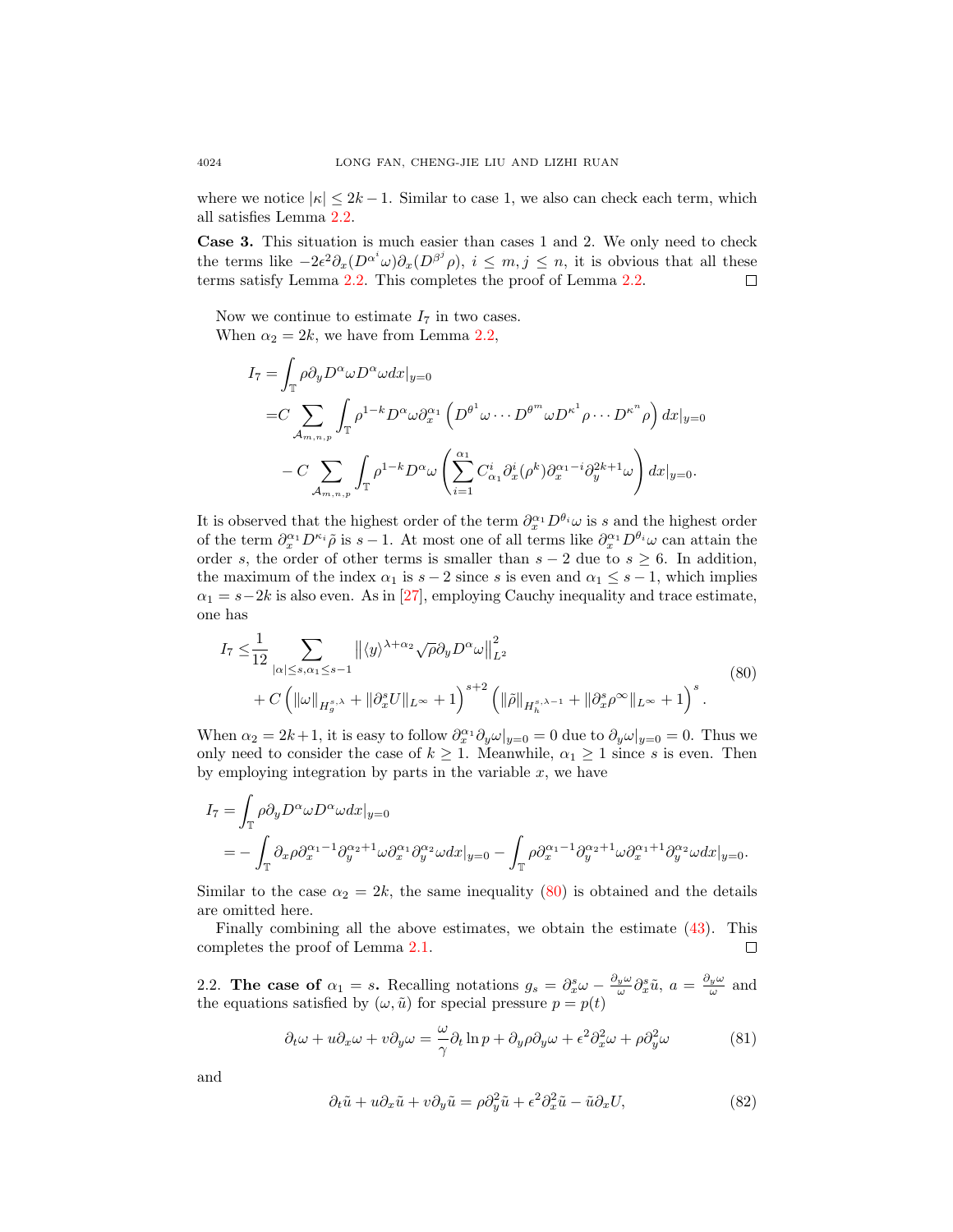differentiating the equations  $(81)$  and  $(82)$  s times with respect to x respectively, one has

<span id="page-16-1"></span>
$$
(\partial_t + u\partial_x + v\partial_y) \partial_x^s \omega + \sum_{i=1}^s \binom{s}{i} \partial_x^i u \partial_x^{s-i+1} \omega + \sum_{i=1}^{s-1} \binom{s}{i} \partial_x^i v \partial_x^{s-i} \partial_y \omega + \partial_x^s v \partial_y \omega
$$
  
=  $\partial_x^s \left( \frac{\omega}{\gamma} \partial_t \ln p \right) + \partial_x^s (\partial_y \rho \partial_y \omega) + \partial_x^s (\rho \partial_y^2 \omega) + \epsilon^2 \partial_x^{s+2} \omega$  (83)

and

<span id="page-16-0"></span>
$$
(\partial_t + u\partial_x + v\partial_y)\partial_x^s \tilde{u} + \sum_{i=1}^s \binom{s}{i} \partial_x^i u \partial_x^{s-i+1} \tilde{u} + \sum_{i=1}^{s-1} \binom{s}{i} \partial_x^i v \partial_x^{s-i} \partial_y \tilde{u} + \partial_x^s v\omega
$$
  
=  $\partial_x^s \left( \rho \partial_y^2 \tilde{u} \right) + \epsilon^2 \partial_x^{s+2} \tilde{u} - \partial_x^s \left( \tilde{u} \partial_x U \right).$  (84)

Subtracting  $(84) \times \frac{\partial_y \omega}{\omega}$  $(84) \times \frac{\partial_y \omega}{\omega}$  from  $(83)$ , we get the equation satisfied by  $g_s$  by tedious calculations

<span id="page-16-2"></span>
$$
(\partial_t + u\partial_x + v\partial_y - \epsilon^2 \partial_x^2 - \rho \partial_y^2) g_s
$$
  
\n
$$
= 2\epsilon^2 \left( \partial_x^{s+1} \tilde{u} - \frac{\partial_x \omega}{\omega} \partial_x \tilde{u} \right) \partial_x a + 2\rho \partial_y a g_s - g_1 \partial_x^s U
$$
  
\n
$$
- \left( \partial_y^2 \rho a + 2 \partial_y \rho \frac{\partial_y^2 \omega}{\omega} - \partial_y \rho a^2 + \frac{a}{\gamma} \partial_t \ln p \right) \partial_x^s \tilde{u}
$$
  
\n
$$
- \sum_{j=1}^{s-1} {s \choose j} \partial_x^{s-j} u g_{j+1} - \sum_{j=1}^{s-1} {s \choose j} \partial_x^{s-j} v \left( \partial_x^j \partial_y \omega - a \partial_x^j \partial_y \tilde{u} \right)
$$
  
\n
$$
+ a \sum_{j=0}^{s-1} {s \choose j} \partial_x^j \tilde{u} \partial_x^{s-j+1} U + \sum_{i=1}^s {s \choose i} \partial_x^i \rho \partial_y^2 \partial_x^{s-i} \omega - a \sum_{i=1}^s {s \choose i} \partial_x^i \rho \partial_y^2 \partial_x^{s-i} \tilde{u}
$$
  
\n
$$
+ \partial_x^s (\partial_y \rho \partial_y \omega) + \partial_x^s \left( \frac{\omega}{\gamma} \partial_t \ln p \right).
$$
  
\n(85)

<span id="page-16-3"></span>Lemma 2.3. Under the assumptions of Theorem [1.1,](#page-3-0) we have

$$
\frac{1}{2}\frac{d}{dt}\left\|\langle y\rangle^{\lambda}g_{s}\right\|_{L^{2}}^{2} + \frac{\epsilon^{2}}{2}\left\|\langle y\rangle^{\lambda}\partial_{x}g_{s}\right\|_{L^{2}}^{2} + \frac{3}{4}\left\|\sqrt{\rho}\langle y\rangle^{\lambda}\partial_{y}g_{s}\right\|_{L^{2}}^{2}
$$
\n
$$
\leq \frac{1}{4}\left\|\langle y\rangle^{\lambda+1}\sqrt{\rho}\partial_{y}(\partial_{y}\partial_{x}^{s-1}\omega)\right\|_{L^{2}}^{2}
$$
\n
$$
+ C\left(\|\omega\|_{H_{g}^{s,\lambda}} + \|\partial_{x}^{s+1}U\|_{L^{2}(\mathbb{T})} + 1\right)^{3}\left(\|\tilde{\rho}\|_{H_{h}^{s,\lambda-1}} + \|\partial_{x}^{s}\rho^{\infty}\|_{L^{\infty}(\mathbb{T})} + 1\right)^{4}.
$$
\n
$$
(86)
$$

*Proof.* Multiplying the equation [\(85\)](#page-16-2) by  $\langle y \rangle^{2\lambda} g_s$  and integrating the resulting equation over  $\Omega$ , then estimate term by term as follows.

(1) It is obvious to get

$$
\int_{\Omega} \partial_t g_s \langle y \rangle^{2\lambda} g_s = \frac{1}{2} \frac{d}{dt} ||\langle y \rangle^{\lambda} g_s||_{L^2}^2 \tag{87}
$$

and

$$
\int_{\Omega} \epsilon^2 \partial_x^2 g_s \langle y \rangle^{2\lambda} g_s = -\epsilon^2 \| \langle y \rangle^{\lambda} \partial_x g_s \|_{L^2}^2.
$$
 (88)

(2) Integrating by parts and using Lemma [1.4,](#page-5-1) one has

$$
\int_{\Omega} (u \partial_x g_s + v \partial_y g_s) \langle y \rangle^{2\lambda} g_s \tag{89}
$$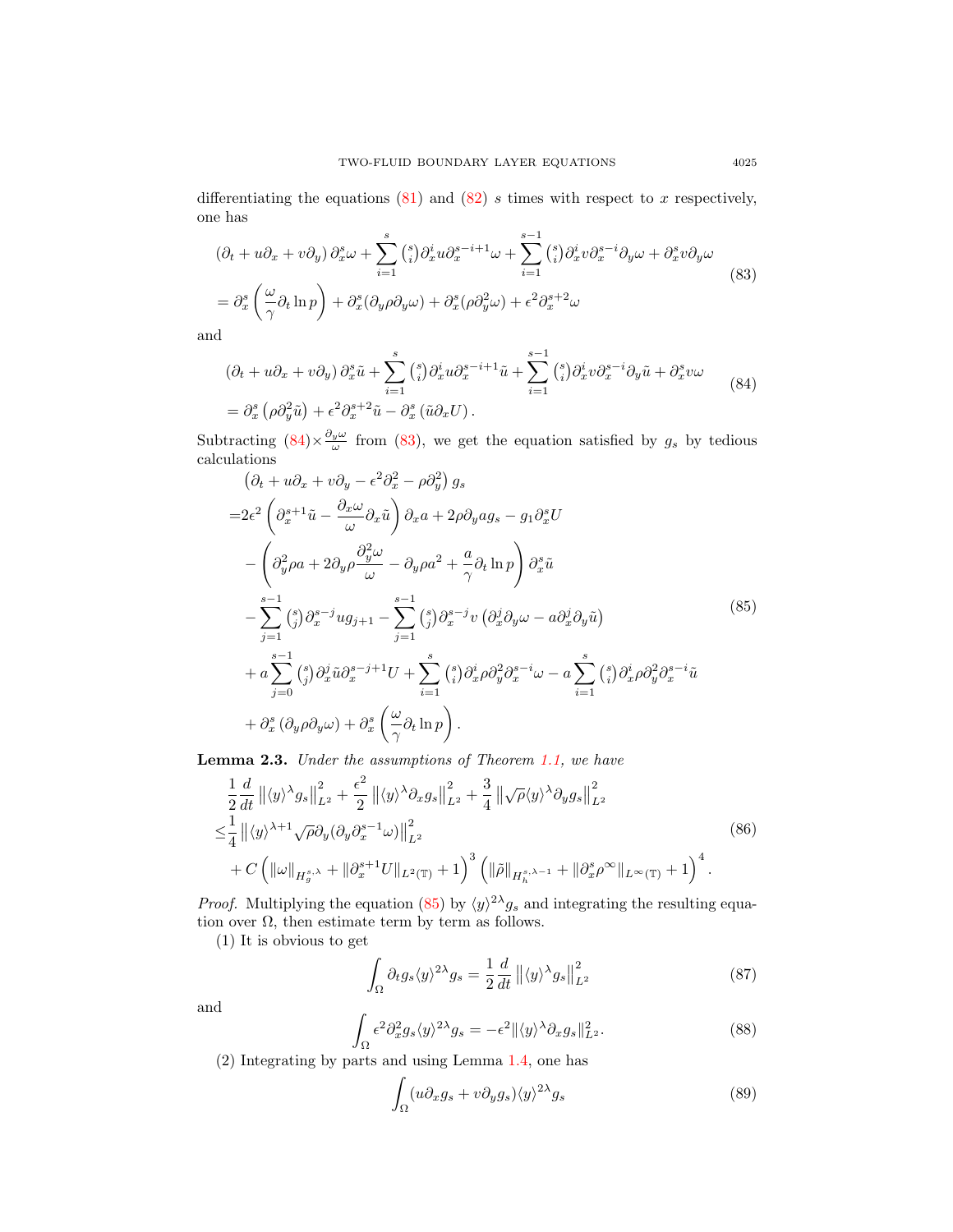$$
= -\frac{1}{2} \int_{\Omega} (\partial_x u + \partial_y v) \langle y \rangle^{2\lambda} g_s^2 - \lambda \int_{\Omega} v \langle y \rangle^{2\lambda - 1} g_s^2 + \int_{\mathbb{T}} v \langle y \rangle^{2\lambda} g_s^2 \vert_{y=0}^{y=\pm \infty}
$$
  
\n
$$
= \frac{1}{2} \int_{\Omega} \partial_t \ln p^{1/\gamma} \langle y \rangle^{2\lambda} g_s^2 - \lambda \int_{\Omega} \frac{v}{1+y} \langle y \rangle^{2\lambda} g_s^2
$$
  
\n
$$
\leq \frac{1}{2} ||\partial_t \ln p^{1/\gamma}||_{L^{\infty}} ||\langle y \rangle^{\lambda} g_s||_{L^2}^2 + \lambda \left\| \frac{v}{1+y} \right\|_{L^{\infty}} ||\langle y \rangle^{\lambda} g_s||_{L^2}^2
$$
  
\n
$$
\leq C \left( ||\omega||_{H_g^{s,\lambda}} + ||\partial_x^s U||_{L^2} + 1 \right) ||\omega||_{H_g^{s,\lambda}}^2.
$$

(3) Integrating by part in variable  $y$ , we have

$$
\int_{\Omega} \rho \partial_y^2 g_s \langle y \rangle^{2\lambda} g_s = - \left\| \sqrt{\rho} \langle y \rangle^{\lambda} \partial_y g_s \right\|_{L^2}^2 - \int_{\Omega} \partial_y \rho \langle y \rangle^{2\lambda} \partial_y g_s g_s
$$
  

$$
- 2\lambda \int_{\Omega} \rho \langle y \rangle^{2\lambda - 1} \partial_y g_s \cdot g_s + \int_{\mathbb{T}} \rho \partial_y g_s \cdot g_s \vert_{y=0} \tag{90}
$$
  

$$
:= - \left\| \sqrt{\rho} \langle y \rangle^{\lambda} \partial_y g_s \right\|_{L^2}^2 + \sum_{i=8}^{10} I_i.
$$

Firstly, the terms  $I_8$  and  $I_9$  are estimated as follows.

$$
I_8 \leq \frac{1}{24} \|\langle y \rangle^{\lambda} \sqrt{\rho} (\partial_y g_s) \|_{L^2}^2 + C \| \langle y \rangle^{\lambda} g_s \|_{L^2}^2 \| \partial_y \rho \|_{L^\infty}^2
$$
  

$$
\leq \frac{1}{24} \| \langle y \rangle^{\lambda} \sqrt{\rho} (\partial_y g_s) \|_{L^2}^2 + C \| \tilde{\rho} \|_{H_h^{s,\lambda-1}}^2 \| \omega \|_{H_g^{s,\lambda}}^2
$$
(91)

and

$$
I_9 \leq \frac{1}{24} ||\langle y \rangle^{\lambda} \sqrt{\rho} \partial_y g_s||_{L^2}^2 + C ||\rho||_{L^{\infty}}^2 ||\langle y \rangle^{\lambda} g_s||_{L^2}^2
$$
  

$$
\leq \frac{1}{24} ||\langle y \rangle^{\lambda} \sqrt{\rho} (\partial_y g_s) ||_{L^2}^2 + C \left( ||\tilde{\rho}||_{H_h^{s,\lambda-1}} + ||\rho^{\infty}||_{L^{\infty}(\mathbb{T})} \right)^2 ||\omega||_{H_g^{s,\lambda}}^2.
$$
 (92)

Next we deal with the boundary term  $I_{10}$ . Using the boundary conditions  $\partial_y \omega|_{y=0}$  = 0 and  $u|_{y=0} = 0$ , one has

$$
\partial_y g_s|_{y=0} = \frac{\partial_y^2 \omega}{\omega} \partial_x^s U \Big|_{y=0}.
$$
\n(93)

Thus, we have by employing Cauchy inequality,  $\Big\vert$  $\left|\frac{\partial_y^2 \omega}{\omega}\right|_{y=0} \leq \frac{1}{\delta^2}$  and trace estimate

$$
I_{10} = \int_{\mathbb{T}} \rho \left. \frac{\partial_y^2 \omega}{\omega} \partial_x^s U g_s \right|_{y=0} dx
$$
  
\n
$$
\leq \frac{1}{2\delta^2} \int_{\mathbb{T}} (\partial_x^s U)^2 dx + \frac{1}{2\delta^2} \int_{\mathbb{T}} \rho^2 g_s^2 |_{y=0} dx
$$
  
\n
$$
\leq \frac{1}{12} ||\langle y \rangle^{\lambda} \sqrt{\rho} \partial_y g_s ||_{L^2}^2
$$
  
\n
$$
+ C \left( ||\tilde{\rho}||_{H_h^{s,\lambda-1}} + ||\rho^{\infty}||_{L^{\infty}(\mathbb{T})} + 1 \right)^4 \left( ||\omega||_{H_g^{s,\lambda}} + ||\partial_x^s U||_{L^2(\mathbb{T})} \right)^2.
$$
\n(94)

(4) The term  $\int_{\Omega} 2\epsilon^2 \left( \partial_x^{s+1} \tilde{u} - \frac{\partial_x \omega}{\omega} \partial_x \tilde{u} \right) \partial_x a \langle y \rangle^{2\lambda} g_s$  is estimated as follows.

Due to  $\delta \leq \langle y \rangle^{\lambda} \omega$ ,  $\sum_{|\alpha| \leq 2} |\langle y \rangle^{\lambda+\alpha_2} D^{\alpha} \omega|^2 \leq \delta^{-2}$ , which means  $|\langle y \rangle \partial_x a| \leq \delta^{-2}$ , we have

$$
2\epsilon^2 \int_{\Omega} \partial_x^{s+1} \tilde{u} \partial_x a \langle y \rangle^{2\lambda} g_s \le 2\delta^{-2} \epsilon^2 \| \langle y \rangle^{\lambda-1} \partial_x^{s+1} \tilde{u} \|_{L^2} \| \langle y \rangle^{\lambda} g_s \|_{L^2}.
$$
 (95)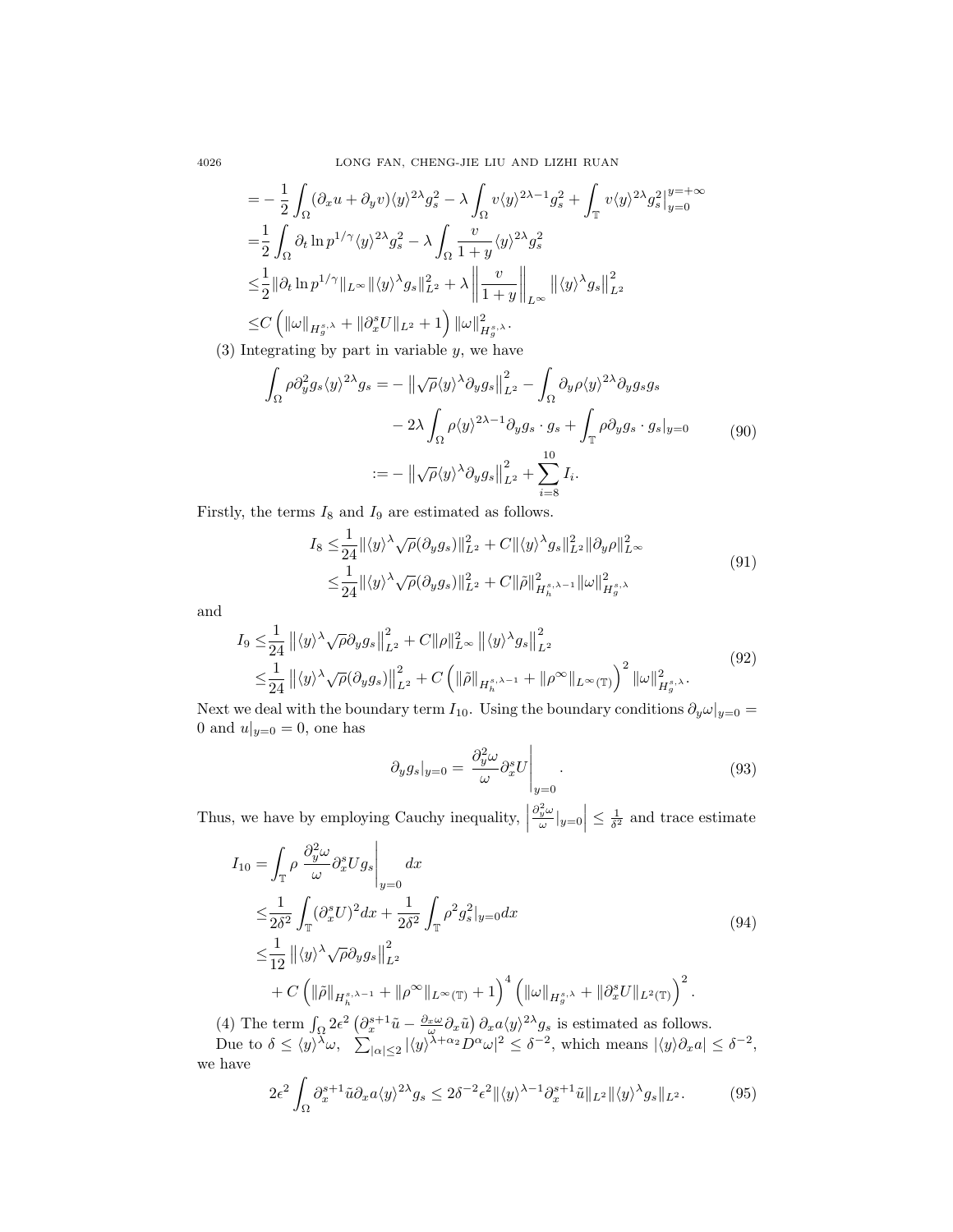Noted that

\n
$$
\omega \partial_y \left( \frac{\partial_z^{s+1} \tilde{u}}{\omega} \right) = g_{s+1} = \partial_x g_s + \partial_x a \partial_x^s \tilde{u}, \text{ we have}
$$
\n
$$
\|\langle y \rangle^{\lambda-1} \partial_x^{s+1} \tilde{u} \|_{L^2} = \left\| \langle y \rangle^{\lambda-1} \omega \frac{\partial_z^{s+1} \tilde{u}}{\omega} \right\|_{L^2}
$$
\n
$$
\leq \frac{1}{\delta} \left\| \langle y \rangle^{-1} \frac{\partial_x^{s+1} \tilde{u}}{\omega} \right\|_{L^2}
$$
\n
$$
\leq C \|\partial_x^{s+1} U\|_{L^2} + C \left\| \langle y \rangle^{\lambda} \omega \partial_y \left( \frac{\partial_x^{s+1} \tilde{u}}{\omega} \right) \right\|_{L^2}
$$
\n
$$
\leq C \left( \|\partial_x^{s+1} U\|_{L^2} + \|\langle y \rangle^{\lambda} \partial_x g_s\|_{L^2} + \|\langle y \rangle^{\lambda} \partial_x a \partial_x^s \tilde{u} \|_{L^2} \right).
$$
\n(96)

<span id="page-18-0"></span>Here we use the fact  $\delta \leq \langle y \rangle^{\lambda} \omega \leq \frac{1}{\delta}$  and Lemma [1.2.](#page-5-3)

Thus, we get

$$
2\epsilon^2 \int_{\Omega} \partial_x^{s+1} \tilde{u} \partial_x a \langle y \rangle^{2\lambda} g_s
$$
  
\n
$$
\leq C\epsilon^2 ||\langle y \rangle^{\lambda-1} \partial_x^{s+1} \tilde{u}||_{L^2} ||\langle y \rangle^{\lambda} g_s||_{L^2}
$$
  
\n
$$
\leq C\epsilon^2 \left( \|\partial_x^{s+1} U\|_{L^2} + \|\langle y \rangle^{\lambda} \partial_x g_s\|_{L^2} + \|\langle y \rangle^{\lambda} \partial_x a \partial_x^s \tilde{u}||_{L^2} \right) \|\langle y \rangle^{\lambda} g_s||_{L^2}.
$$
\n(97)

Similarly, we obtain

$$
\int_{\Omega} 2\epsilon^2 \frac{\partial_x \omega}{\omega} \partial_x \tilde{u} \partial_x a \langle y \rangle^{2\lambda} g_s
$$
\n
$$
\leq 2\epsilon^2 \left\| \frac{\partial_x \omega}{\omega} \right\|_{L^\infty} \| \langle y \rangle \partial_x a \|_{L^\infty} \| \langle y \rangle^{\lambda - 1} \partial_x \tilde{u} \|_{L^2} \| \langle y \rangle^{\lambda} g_s \|_{L^2}
$$
\n
$$
\leq 2\epsilon^2 \delta^{-4} \left( \| \omega \|_{H_g^{s,\lambda}} + \| \partial_x^s U \|_{L^2} \right) \| \omega \|_{H_g^{s,\lambda}}.
$$
\n
$$
(98)
$$

Thus we have

$$
\int_{\Omega} 2\epsilon^2 \left( \partial_x^{s+1} \tilde{u} - \frac{\partial_x \omega}{\omega} \partial_x \tilde{u} \right) \partial_x a \cdot \langle y \rangle^{2\lambda} g_s
$$
\n
$$
\leq \frac{\epsilon^2}{2} \left\| \langle y \rangle^{\lambda} \partial_x g_s \right\|_{L^2}^2 + C \left( \|\omega\|_{H_g^{s,\lambda}} + \|\partial_x^{s+1} U\|_{L^2} \right) \|\omega\|_{H_g^{s,\lambda}}.
$$
\n(99)

(5) The terms  $\int_{\Omega} 2\rho \partial_y a g_s \langle y \rangle^{2\lambda} g_s$  and  $-\int_{\Omega} g_1 \partial_x^s U \langle y \rangle^{2\lambda} g_s$  are controlled due to  $|\partial_y a| \leq C.$ 

$$
\int_{\Omega} 2\rho \partial_y a g_s \langle y \rangle^{2\lambda} g_s \le C \left( \|\tilde{\rho}\|_{H_h^{s,\lambda-1}} + \|\rho^{\infty}\|_{L^\infty} \right) \|\omega\|_{H_g^{s,\lambda}}^2 \tag{100}
$$

and

$$
-\int_{\Omega} g_1 \partial_x^s U \langle y \rangle^{2\lambda} g_s \leq \|\partial_x^s U\|_{L^\infty(\mathbb{T})} \|\omega\|_{H_g^{s,\lambda}} \left( \|\omega\|_{H_g^{s,\lambda}} + \|\partial_x^s U\|_{L^2(\mathbb{T})} \right). \tag{101}
$$

(6) Next we estimate the term

$$
-\int_{\Omega} \left( \partial_y^2 \rho a + 2\partial_y \rho \frac{\partial_y^2 \omega}{\omega} - \partial_y \rho a^2 + \frac{a}{\gamma} \partial_t \ln p \right) \partial_x^s \tilde{u} \langle y \rangle^{2\lambda} g_s, \tag{102}
$$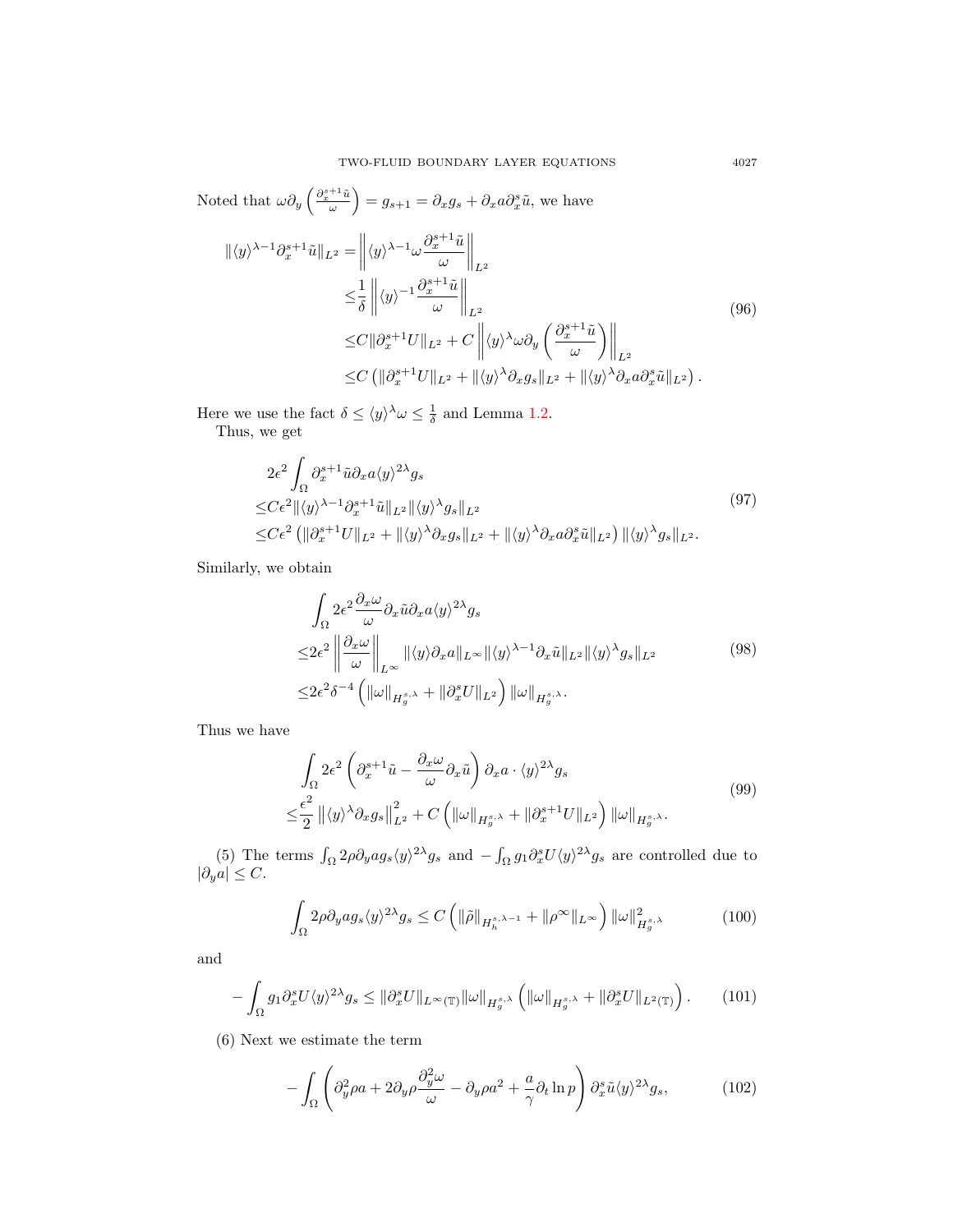<span id="page-19-0"></span>which is divided into four terms to estimate.

$$
-\int_{\Omega} 2\partial_y^2 \rho a \partial_x^s \tilde{u} \langle y \rangle^{2\lambda} g_s
$$
  
\n
$$
\leq ||2\partial_y^2 \rho \langle y \rangle a||_{L^{\infty}} ||\langle y \rangle^{\lambda-1} (\partial_x^s \tilde{u})||_{L^2} ||\langle y \rangle^{\lambda} g_s||_{L^2}
$$
  
\n
$$
\leq C \left( ||\omega||_{H_g^{s,\lambda}} + ||\partial_x^s U||_{L^2} \right) ||\tilde{\rho}||_{H_h^{s,\lambda-1}} ||\omega||_{H_g^{s,\lambda}}.
$$
\n(103)

Here we used  $\|\langle y\rangle a\|_{L^{\infty}} \leq C.$ 

$$
-\int_{\Omega} 2 \partial_y \rho \frac{\partial_y^2 \omega}{\omega} \partial_x^s \tilde{u} \langle y \rangle^{2\lambda} g_s
$$
  
\n
$$
\leq \left\| 2 \langle y \rangle \partial_y \rho \frac{\partial_y^2 \omega}{\omega} \right\|_{L^{\infty}} \left\| \langle y \rangle^{\lambda - 1} (\partial_x^s \tilde{u}) \right\|_{L^2} \left\| \langle y \rangle^{\lambda} g_s \right\|_{L^2}
$$
  
\n
$$
\leq C \left( \|\omega\|_{H_g^{s,\lambda}} + \|\partial_x^s U\|_{L^2} \right) \|\tilde{\rho}\|_{H_h^{s,\lambda - 1}} \|\omega\|_{H_g^{s,\lambda}}.
$$
\n(104)

Here we use  $\left\| \langle y \rangle \frac{\partial_y^2 \omega}{\omega} \right\|_{L^\infty} \leq C$  and Lemma [1.4.](#page-5-1)

$$
-\int_{\Omega} 2\partial_y \rho a^2 \partial_x^s \tilde{u} \langle y \rangle^{2\lambda} g_s
$$
  
\n
$$
\leq ||2\langle y \rangle \partial_y \rho a^2||_{L^{\infty}} ||\langle y \rangle^{\lambda-1} \partial_x^s \tilde{u}||_{L^2} ||\langle y \rangle^{\lambda} g_s||_{L^2}
$$
  
\n
$$
\leq C \left( ||\omega||_{H_g^{s,\lambda}} + ||\partial_x^s U||_{L^2} \right) ||\tilde{\rho}||_{H_h^{s,\lambda-1}} ||\omega||_{H_g^{s,\lambda}}
$$
\n(105)

<span id="page-19-1"></span>and

$$
\int_{\Omega} \frac{a}{\gamma} \partial_t \ln p \partial_x^s \tilde{u} \langle y \rangle^{2\lambda} g_s
$$
\n
$$
\leq \left\| \langle y \rangle \frac{a}{\gamma} \partial_t \ln p \right\|_{L^{\infty}} \left\| \langle y \rangle^{\lambda - 1} \partial_x^s \tilde{u} \right\|_{L^2} \left\| \langle y \rangle^{\lambda} g_s \right\|_{L^2}
$$
\n
$$
\leq C \|\omega\|_{H_g^{s,\lambda}} \left( \|\omega\|_{H_g^{s,\lambda}} + \|\partial_x^s U\|_{L^2} \right).
$$
\n(106)

Combining the estimates  $(103)-(106)$  $(103)-(106)$  $(103)-(106)$ , we obtain

$$
- \int_{\Omega} \left( \partial_y^2 \rho a + 2 \partial_y \rho \frac{\partial_y^2 \omega}{\omega} - \partial_y \rho a^2 + \frac{a}{\lambda} \partial_t \ln p \right) \partial_x^s \tilde{u} \langle y \rangle^{2\lambda} g_s
$$
  
\n
$$
\leq C \|\omega\|_{H_g^{s,\lambda}} \left( \|\omega\|_{H_g^{s,\lambda}} + \|\partial_x^s U\|_{L^2} \right) \left( \|\tilde{\rho}\|_{H_h^{s,\lambda-1}} + 1 \right).
$$
\n(107)

(7) The estimate on the term  $-\sum_{j=1}^{s-1} {s \choose j} \int_{\Omega} \partial_x^{s-j} u g_{j+1} \langle y \rangle^{2\lambda} g_s$ . In fact, one has for all  $j = 1 \cdots s - 1$ 

$$
\int_{\Omega} \partial_x^{s-j} u g_{j+1} \langle y \rangle^{2\lambda} g_s
$$
\n
$$
\leq \left\| \partial_x^{s-j} u \right\|_{L^\infty} \left\| \langle y \rangle^{\lambda} g_{j+1} \right\|_{L^2} \left\| \langle y \rangle^{\lambda} g_s \right\|_{L^2}
$$
\n
$$
\leq C \left( \left\| \omega \right\|_{H_g^{s,\lambda}} + \left\| \partial_x^s U \right\|_{L^2} \right) \left\| \omega \right\|_{H_g^{s,\lambda}}^2. \tag{108}
$$

(8) The estimate on the term  $-\sum_{j=1}^{s-1} {s \choose j} \int_{\Omega} \partial_x^{s-j} v (\partial_x^j \partial_y \omega - a \partial_x^j \partial_y \tilde{u}) \langle y \rangle^{2\lambda} g_s$  is divided into two cases.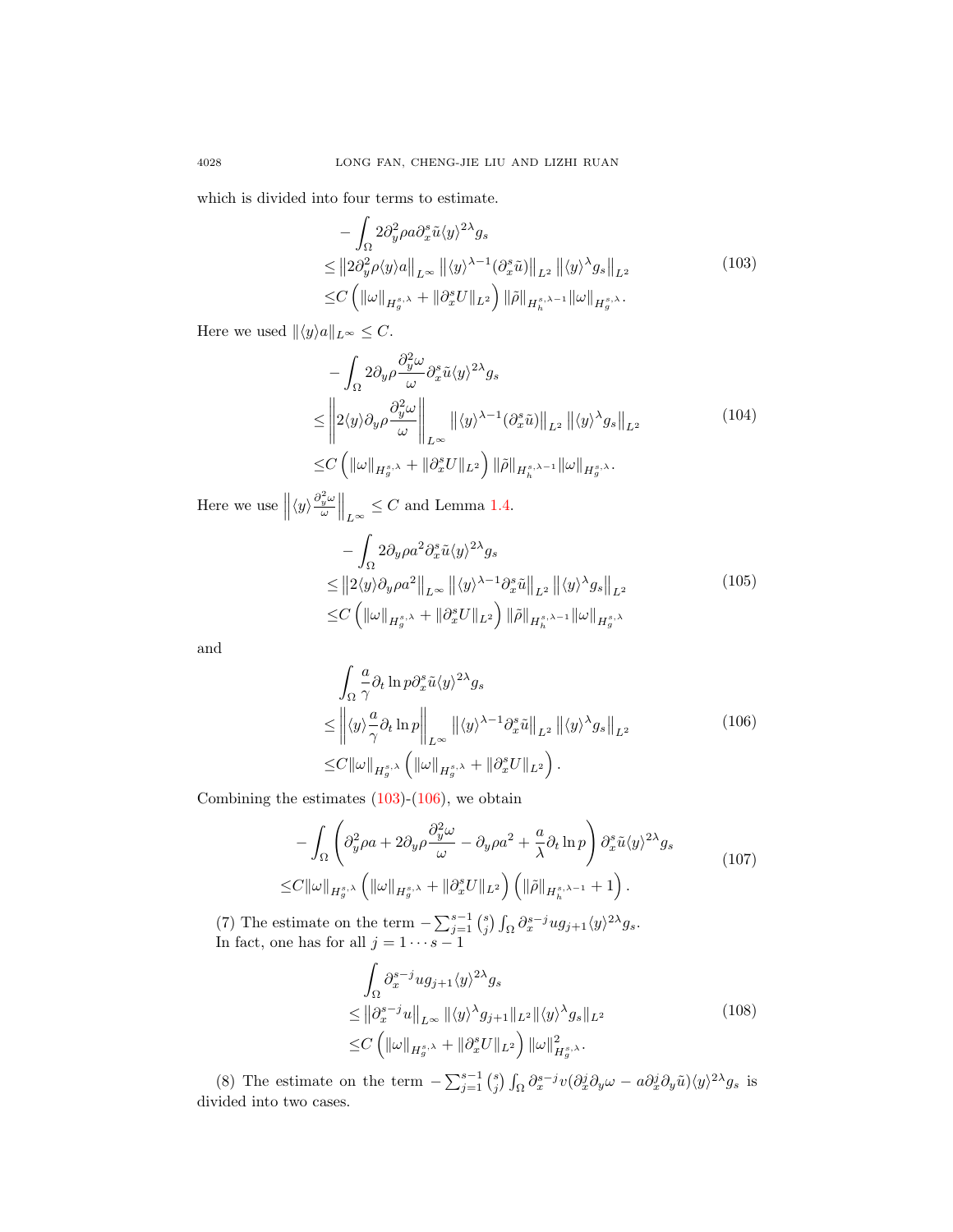**Case 1.** When  $j = 1$ , we have

<span id="page-20-0"></span>
$$
\int_{\Omega} \partial_x^{s-1} v (\partial_x \partial_y \omega - a \partial_x \partial_y \tilde{u}) \langle y \rangle^{2\lambda} g_s
$$
\n
$$
\leq \int_{\Omega} \frac{\partial_x^{s-1} v + y \partial_x^s U}{1 + y} \langle y \rangle (\partial_x \partial_y \omega - a \partial_x \partial_y \tilde{u}) \langle y \rangle^{2\lambda} g_s
$$
\n
$$
+ \int_{\Omega} \partial_x^s U \langle y \rangle (\partial_x \partial_y \omega - a \partial_x \partial_y \tilde{u}) \langle y \rangle^{2\lambda} g_s
$$
\n
$$
\leq \left\| \frac{\partial_x^{s-1} v + y \partial_x^s U}{1 + y} \right\|_{L^2} \| \langle y \rangle^{\lambda+1} (\partial_x \partial_y \omega - a \partial_x \partial_y \tilde{u}) \|_{L^\infty} \| \langle y \rangle^{\lambda} g_s \|_{L^2}
$$
\n
$$
+ \| \partial_x^s U \|_{L^\infty} \| \langle y \rangle^{\lambda+1} (\partial_x \partial_y \omega - a \partial_x \partial_y \tilde{u}) \|_{L^2} \| \langle y \rangle^{\lambda} g_s \|_{L^2}
$$
\n
$$
\leq C \left( \| \omega \|_{H^{s,\lambda}_g} + \| \partial_x^s U \|_{L^\infty} \right) \| \omega \|_{H^{s,\lambda}_g}^2.
$$
\n(109)

<span id="page-20-1"></span>**Case 2.** When  $j = 2, \dots, s-1$ , we have

$$
\int_{\Omega} \partial_x^{s-j} v (\partial_x^j \partial_y \omega - a \partial_x^j \partial_y \tilde{u}) \langle y \rangle^{2\lambda} g_s
$$
\n
$$
= \int_{\Omega} \frac{\partial_x^{s-j} v}{1+y} \langle y \rangle (\partial_x^j \partial_y \omega - a \partial_x^j \partial_y \tilde{u}) \langle y \rangle^{2\lambda} g_s
$$
\n
$$
\leq \left\| \frac{\partial_x^{s-j} v}{1+y} \right\|_{L^{\infty}} \| \langle y \rangle^{\lambda+1} (\partial_x^j \partial_y \omega - a \partial_x^j \partial_y \tilde{u}) \|_{L^2} \| \langle y \rangle^{\lambda} g_s \|_{L^2}
$$
\n
$$
\leq C \left( \| \omega \|_{H_g^{s,\lambda}} + \| \partial_x^s U \|_{L^2} + 1 \right) \| \omega \|_{H_g^{s,\lambda}}^2.
$$
\n
$$
(110)
$$

Combining the estimates  $(109)-(110)$  $(109)-(110)$  $(109)-(110)$ , we get

$$
-\sum_{j=1}^{s-1} \binom{s}{j} \int_{\Omega} \partial_x^{s-j} v(\partial_x^j \partial_y \omega - a \partial_x^j \partial_y \tilde{u}) \langle y \rangle^{2\lambda} g_s
$$
  

$$
\leq C \left( \|\omega\|_{H_g^{s,\lambda}} + \|\partial_x^s U\|_{L^\infty} + 1 \right) \|\omega\|_{H_g^{s,\lambda}}^2.
$$
 (111)

(9) The estimate on the term  $-\sum_{j=0}^{s-1} {s \choose j} \int_{\Omega} a \partial_x^j \tilde{u} \partial_x^{s-j+1} U \langle y \rangle^{2\lambda} g_s$ . In fact, one has for all  $j = 0, \dots, s - 1$ 

$$
- \sum_{j=1}^{s-1} \int_{\Omega} a \partial_x^j \tilde{u} \partial_x^{s-j+1} U \langle y \rangle^{2\lambda} g_s
$$
  
\n
$$
\leq C \left\| \langle y \rangle a \cdot \partial_x^{s+1} U \right\|_{L^\infty} \left\| \langle y \rangle^{\lambda-1} \partial_x^j \tilde{u} \right\|_{L^2} \left\| \langle y \rangle^{\lambda} g_s \right\|_{L^2}
$$
  
\n
$$
\leq C \left\| \partial_x^{s+1} U \right\|_{L^\infty} \left( \left\| \omega \right\|_{H_g^{s,\lambda}} + \left\| \partial_x^s U \right\|_{L^2} \right) \left\| \omega \right\|_{H_g^{s,\lambda}}.
$$
\n
$$
(112)
$$

Here we used  $\|\langle y\rangle a\|_{L^{\infty}} \leq C.$ 

(10) The estimate on the term  $\sum_{i=1}^{s} {s \choose i} \int_{\Omega} \partial_x^i \rho \partial_y^2 \partial_x^{s-i} \omega \langle y \rangle^{2\lambda} g_s$  is divided into four cases.

<span id="page-20-2"></span>**Case 1.** When  $i = 1$ , we have

$$
\int_{\Omega} \partial_x \rho \partial_y^2 \partial_x^{s-1} \omega \langle y \rangle^{2\lambda} g_s
$$
\n
$$
\leq C \|\partial_x \rho\|_{L^\infty} \|\langle y \rangle^{\lambda+1} \sqrt{\rho} \partial_y (\partial_y \partial_x^{s-1} \omega) \|_{L^2} \|\langle y \rangle^{\lambda} g_s \|_{L^2}
$$
\n
$$
(113)
$$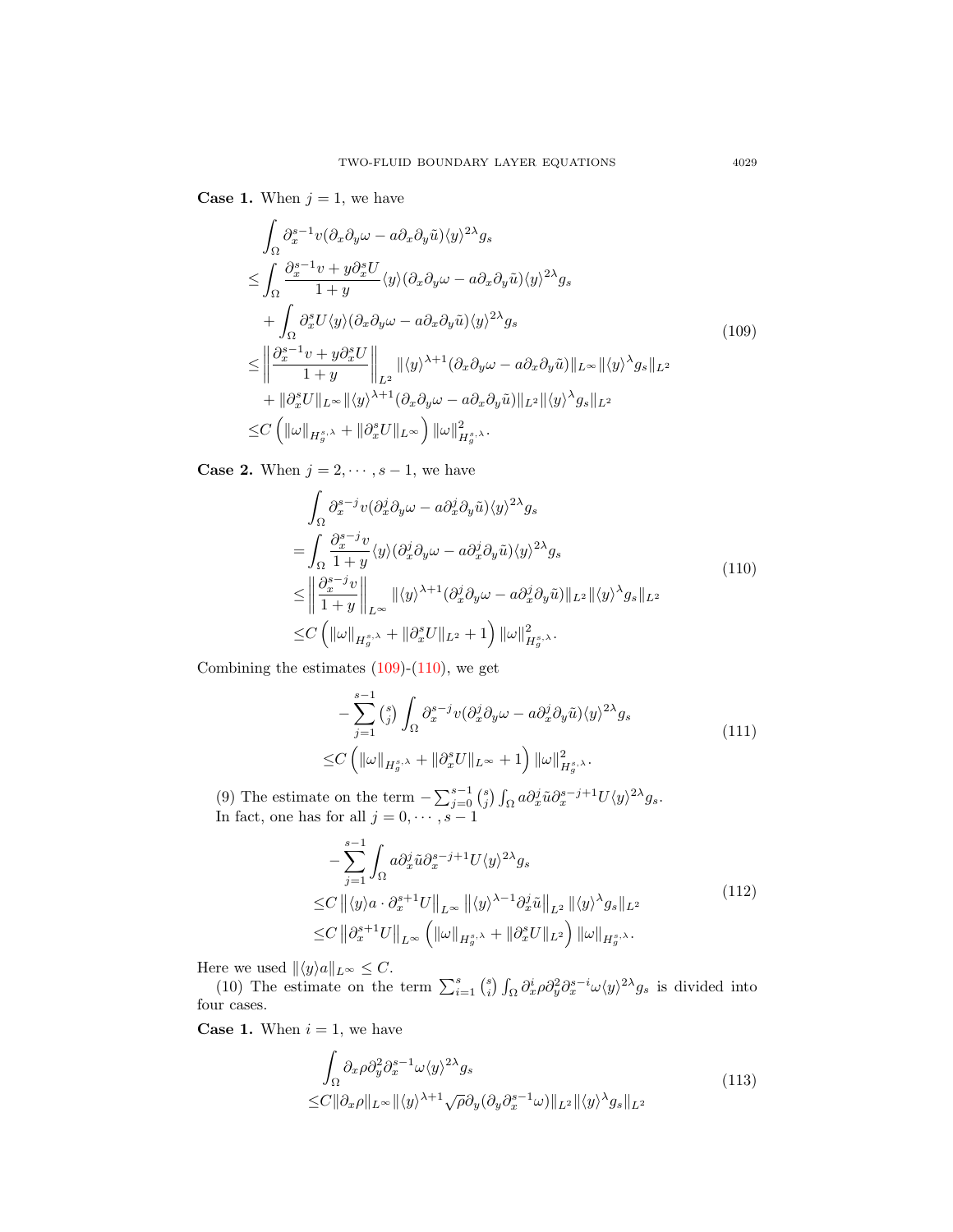4030 LONG FAN, CHENG-JIE LIU AND LIZHI RUAN

$$
\begin{aligned} &\leq \!\frac{1}{4} \| \langle y \rangle^{\lambda+1} \sqrt{\rho} \partial_y (\partial_y \partial_x^{s-1} \omega) \|_{L^2}^2 + C \| \partial_x \rho \|_{L^\infty}^2 \| \langle y \rangle^{\lambda} g_s \|_{L^2}^2 \\ &\leq & \!\frac{1}{4} \left\| \langle y \rangle^{\lambda+1} \sqrt{\rho} \partial_y (\partial_y \partial_x^{s-1} \omega) \right\|_{L^2}^2 + C \left( \| \tilde{\rho} \|_{H_h^{s,\lambda-1}} + \| \partial_x \rho^\infty \|_{L^\infty} \right)^2 \| \omega \|_{H_g^{s,\lambda}}^2. \end{aligned}
$$

**Case 2.** When  $1 < i < s - 1$ , we have

$$
\int_{\Omega} \partial_x^i \rho \partial_y^2 \partial_x^{s-i} \omega \langle y \rangle^{2\lambda} g_s \le C \left( \|\tilde{\rho}\|_{H_h^{s,\lambda-1}} + \|\partial_x^s \rho^\infty\|_{L^\infty} \right) \|\omega\|_{H_g^{s,\lambda}}^2. \tag{114}
$$

**Case 3.** When  $i = s - 1$ , we have

$$
\int_{\Omega} \partial_x^{s-1} \rho \partial_y^2 \partial_x \omega \langle y \rangle^{2\lambda} g_s
$$
\n
$$
\leq \int_{\Omega} \partial_x^{s-1} \tilde{\rho} \partial_y^2 \partial_x \omega \langle y \rangle^{2\lambda} g_s + \int_{\Omega} \partial_x^{s-1} \rho^\infty \partial_y^2 \partial_x \omega \langle y \rangle^{2\lambda} g_s
$$
\n
$$
\leq \|\langle y \rangle^{\lambda-1} \partial_x^{s-1} \tilde{\rho} \|_{L^2} \|\langle y \rangle \partial_y^2 \partial_x \omega \|_{L^\infty} \|\langle y \rangle^{\lambda} g_s \|_{L^2} + \|\partial_x^{s-1} \rho^\infty \|_{L^\infty} \|\omega\|_{H_g^{s,\lambda}}^2
$$
\n
$$
\leq \|\tilde{\rho}\|_{H_h^{s,\lambda-1}} \|\omega\|_{H_g^{s,\lambda}}^2 + \|\partial_x^{s-1} \rho^\infty\|_{L^\infty} \|\omega\|_{H_g^{s,\lambda}}^2.
$$
\n(115)

**Case 4.** When  $i = s$ , we have

 $\overline{a}$ 

<span id="page-21-0"></span>
$$
\int_{\Omega} \partial_x^s \rho \partial_y^2 \omega \langle y \rangle^{2\lambda} g_s
$$
\n
$$
= \int_{\Omega} h_s \partial_y^2 \omega \langle y \rangle^{2\lambda} g_s + \int_{\Omega} b \partial_x^s \tilde{u} \partial_y^2 \omega \langle y \rangle^{2\lambda} g_s + \int_{\Omega} \partial_x^s \rho^\infty \partial_y^2 \omega \langle y \rangle^{2\lambda} g_s
$$
\n
$$
\leq ||\langle y \rangle^{\lambda-1} h_s||_{L^2} ||\langle y \rangle \partial_y^2 \omega||_{L^\infty} ||\langle y \rangle^{\lambda} g_s||_{L^2}
$$
\n
$$
+ ||b||_{L^\infty} ||\langle y \rangle^{\lambda-1} \partial_x^s \tilde{u}||_{L^2} ||\langle y \rangle \partial_y^2 \omega||_{L^\infty} ||\langle y \rangle^{\lambda} g_s||_{L^2}
$$
\n
$$
+ ||\partial_x^s \rho^\infty||_{L^\infty} ||\langle y \rangle^{\lambda} \partial_y^2 \omega||_{L^2} ||\langle y \rangle^{\lambda} g_s||_{L^2}
$$
\n
$$
\leq C ||\tilde{\rho}||_{H_h^{s,\lambda-1}} ||\omega||_{H_g^{s,\lambda}}^2 + C \left( ||\omega||_{H_g^{s,\lambda}} + ||\partial_x^s U||_{L^2} \right) ||\omega||_{H_g^{s,\lambda}}^2
$$
\n
$$
+ C ||\partial_x^s \rho^\infty||_{L^\infty} ||\omega||_{H_g^{s,\lambda}}^2.
$$
\n(116)

Collecting the estimates  $(113)-(116)$  $(113)-(116)$  $(113)-(116)$ , we obtain

$$
\sum_{i=1}^{s} \binom{s}{i} \int_{\Omega} \partial_x^i \rho \partial_y^2 \partial_x^{s-i} \omega \langle y \rangle^{2\lambda} g_s
$$
\n
$$
\leq \frac{1}{4} \left\| \langle y \rangle^{\lambda+1} \sqrt{\rho} \partial_y (\partial_y \partial_x^{s-1} \omega) \right\|_{L^2}^2 + C \left( \|\tilde{\rho}\|_{H_h^{s,\lambda-1}} + \|\partial_x^s \rho^{\infty}\|_{L^{\infty}} + 1 \right)^2 \|\omega\|_{H_g^{s,\lambda}}^2 \tag{117}
$$
\n
$$
+ C \left( \|\omega\|_{H_g^{s,\lambda}} + \|\partial_x^s U\|_{L^2} \right) \|\omega\|_{H_g^{s,\lambda}}^2.
$$

(11) The estimate on the term  $\sum_{i=1}^{s} {s \choose i} \int_{\Omega} a \partial_x^i \rho \partial_y^2 \partial_x^{s-i} \tilde{u} \langle y \rangle^{2\lambda} g_s$  is divided into three cases.

<span id="page-21-1"></span>**Case 1.** When  $i = 1, \dots, s - 2$ , we have

$$
\int_{\Omega} a \partial_x^i \rho \partial_y \partial_x^{s-i} \omega \langle y \rangle^{2\lambda} g_s
$$
\n
$$
\leq ||a||_{L^{\infty}} ||\langle y \rangle^{\lambda} \partial_x^i \rho \partial_y \partial_x^{s-i} \omega||_{L^2} ||\langle y \rangle^{\lambda} g_s||_{L^2}
$$
\n
$$
\leq C \left( ||\tilde{\rho}||_{H_h^{s,\lambda-1}} + ||\partial_x^{s-2} \rho^{\infty}||_{L^{\infty}} \right) ||\omega||_{H_h^{s,\lambda}}^2.
$$
\n(118)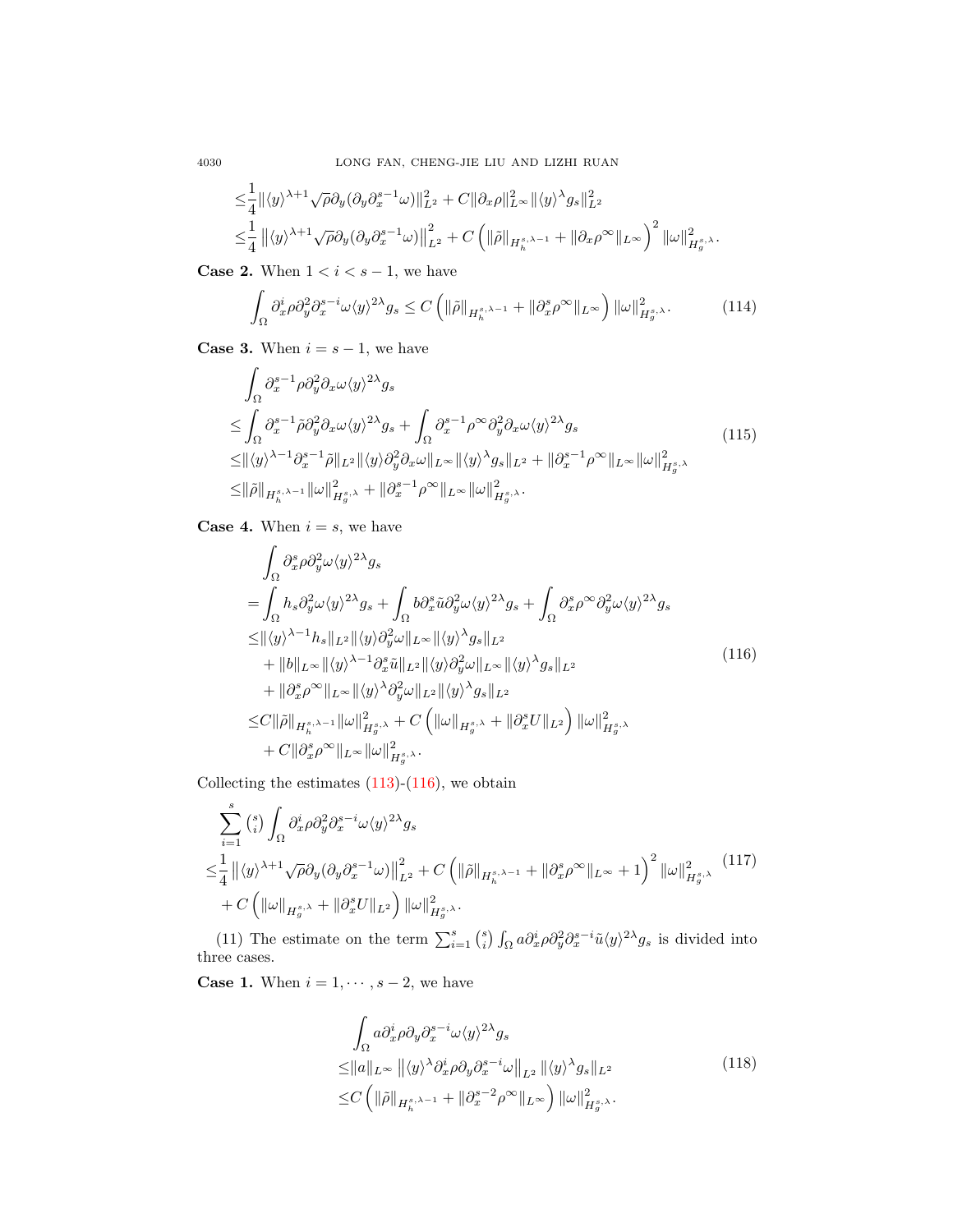Here we used Lemma [1.5.](#page-7-2)

**Case 2.** When  $i = s - 1$ , we have

$$
\int_{\Omega} a \partial_x^{s-1} \rho \partial_y \partial_x \omega \langle y \rangle^{2\lambda} g_s
$$
\n
$$
\leq ||a||_{L^{\infty}} ||\langle y \rangle^{\lambda} \partial_x^{s-1} \rho \partial_y \partial_x \omega ||_{L^2} ||\langle y \rangle^{\lambda} g_s ||_{L^2}
$$
\n
$$
\leq C \left( ||\tilde{\rho}||_{H_h^{s,\lambda-1}} + ||\partial_x^{s-1} \rho^{\infty}||_{L^{\infty}} \right) ||\omega||_{H_g^{s,\lambda}}^2.
$$
\n(119)

**Case 3.** When  $i = s$ , we have

<span id="page-22-0"></span>
$$
\int_{\Omega} a \partial_x^s \rho \partial_y \omega \langle y \rangle^{2\lambda} g_s
$$
\n
$$
= \int_{\Omega} a h_s \partial_y \omega \langle y \rangle^{2\lambda} g_s + \int_{\Omega} a b \partial_x^s \tilde{u} \partial_y \omega \langle y \rangle^{2\lambda} g_s + \int_{\Omega} a \partial_x^s \rho^\infty \partial_y \omega \langle y \rangle^{2\lambda} g_s \qquad (120)
$$
\n
$$
\leq C \left( \| \tilde{\rho} \|_{H_h^{s,\lambda-1}} + \| \partial_x^s \rho^\infty \|_{L^\infty} \right) \| \omega \|_{H_h^{s,\lambda}}^2 + C \left( \| \omega \|_{H_h^{s,\lambda}} + \| \partial_x^s U \|_{L^\infty} \right) \| \omega \|_{H_h^{s,\lambda}}^2.
$$

Combining the estimates  $(118)-(120)$  $(118)-(120)$  $(118)-(120)$ , we obtain

$$
\sum_{i=1}^{s} {s \choose i} \int_{\Omega} a \partial_x^i \rho \partial_y^2 \partial_x^{s-i} \tilde{u} \langle y \rangle^{2\lambda} g_s
$$
\n
$$
\leq C \left( \| \tilde{\rho} \|_{H_h^{s,\lambda-1}} + \| \partial_x^s \rho^\infty \|_{L^\infty} \right) \| \omega \|_{H_g^{s,\lambda}}^2 + C \left( \| \omega \|_{H_g^{s,\lambda}} + \| \partial_x^s U \|_{L^\infty} \right) \| \omega \|_{H_g^{s,\lambda}}^2.
$$
\n(12) The estimate on the term  $\int_{\Omega} \partial_s^s (\partial_s \rho \partial_s \psi) \langle \psi \rangle^{2\lambda} g_s = \sum_{s} {s \choose s} \int_{\Omega} \partial_s^i \partial_s \rho \partial_s^{s-i} \partial_s \psi_s^{(s-i)} d\mathcal{H}_g$ 

(12) The estimate on the term  $\int_{\Omega} \partial_x^s (\partial_y \rho \partial_y \omega) \langle y \rangle^{2\lambda} g_s = \sum_{i=0}^s \binom{s}{i} \int_{\Omega} \partial_x^i \partial_y \rho \partial_x^{s-i} \partial_y \omega$ is divided into three cases.

**Case 1.** When  $i = s$ , one has by integration by parts

$$
\int_{\Omega} \partial_{x}^{s} \partial_{y} \tilde{\rho} \partial_{y} \omega \langle y \rangle^{2\lambda} g_{s} \n= - \int_{\Omega} \partial_{x}^{s} \tilde{\rho} \partial_{y}^{2} \omega \langle y \rangle^{2\lambda} g_{s} - \int_{\Omega} 2\lambda \partial_{x}^{s} \tilde{\rho} \partial_{y} \omega \langle y \rangle^{2\lambda - 1} g_{s} \n- \int_{\Omega} \partial_{x}^{s} \tilde{\rho} \partial_{y} \omega \langle y \rangle^{2\lambda} \partial_{y} g_{s} + \int_{\mathbb{T}} \partial_{x}^{s} \tilde{\rho} \partial_{y} \omega \langle y \rangle^{2\lambda} g_{s} |_{y=0}^{y=+\infty}
$$
\n(122)  
\n
$$
= \sum_{i=11}^{14} I_{i}.
$$
\n
$$
I_{11} = - \int_{\Omega} h_{s} \partial_{y}^{2} \omega \langle y \rangle^{2\lambda} g_{s} - \int_{\Omega} b \partial_{x}^{s} \tilde{u} \partial_{y}^{2} \omega \langle y \rangle^{2\lambda} g_{s}
$$
\n
$$
\leq ||h_{s}||_{L^{2}} ||\langle y \rangle^{\lambda} \partial_{y}^{2} \omega||_{L^{\infty}} ||\langle y \rangle^{\lambda} g_{s}||_{L^{2}}
$$
\n
$$
\leq C ||\tilde{\rho}||_{H_{h}^{s, \lambda - 1}} ||\omega||_{H_{g}^{s, \lambda}}^{2} + C \left( ||\omega||_{H_{g}^{s, \lambda}} + ||\partial_{x}^{s} U||_{L^{\infty}} \right) ||\omega||_{H_{g}^{s, \lambda}}^{2}.
$$
\n
$$
I_{12} = - 2\lambda \int_{\Omega} h_{s} \partial_{y} \omega \langle y \rangle^{2\lambda - 1} g_{s} - 2\lambda \int_{\Omega} b \partial_{x}^{s} \tilde{u} \partial_{y} \omega \langle y \rangle^{2\lambda - 1} g_{s}
$$
\n
$$
\leq 2\lambda ||h_{s}||_{L^{2}} ||\langle y \rangle^{\lambda - 1} \partial_{y} \omega||_{L^{\infty}} ||\langle y \rangle^{\lambda} g_{s}||_{L^{2}}
$$
\n
$$
+ 2\lambda ||
$$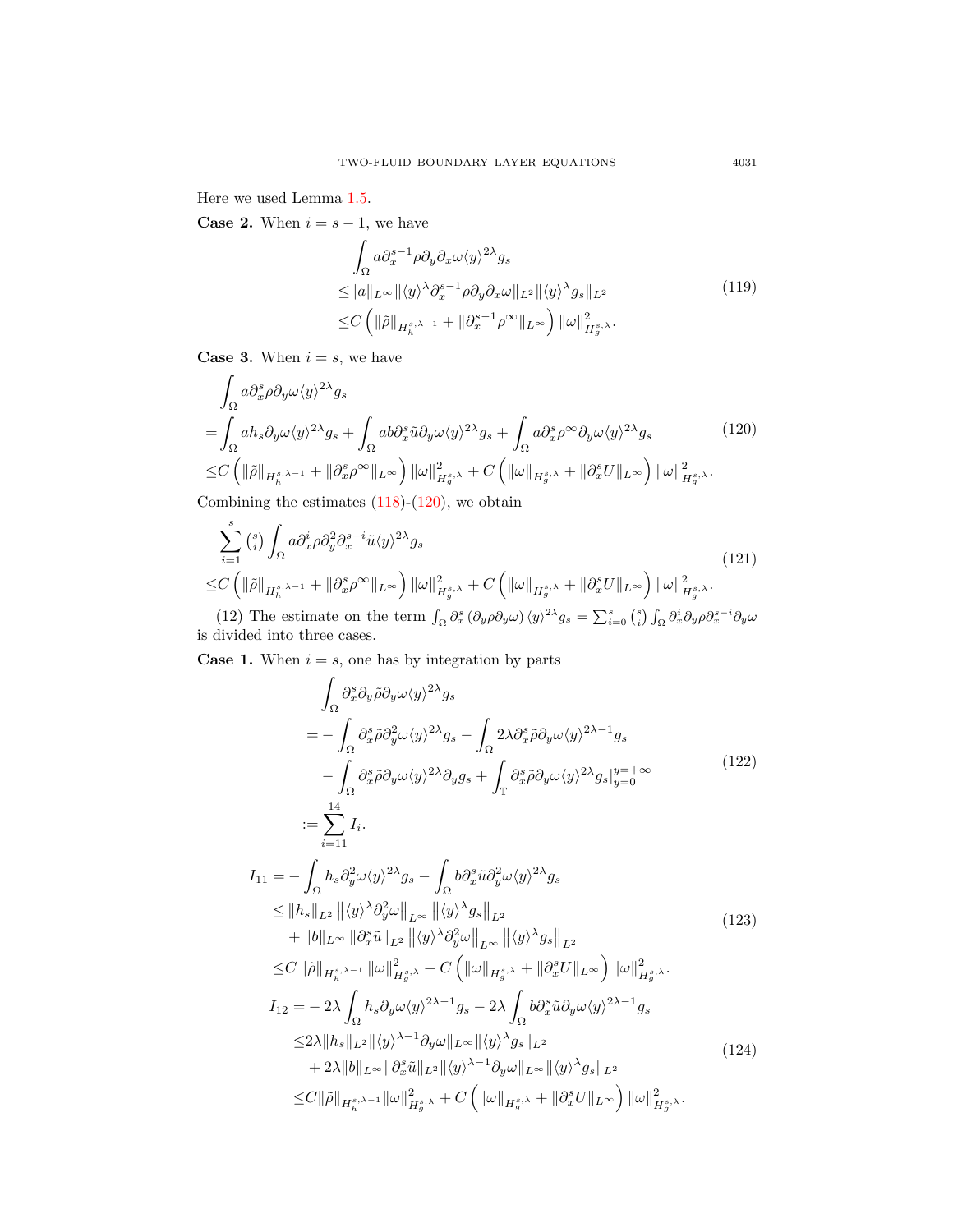4032 LONG FAN, CHENG-JIE LIU AND LIZHI RUAN

$$
I_{13} = -\int_{\Omega} h_s \partial_y \omega \langle y \rangle^{2\lambda} \partial_y g_s - \int_{\Omega} b \partial_x^s \tilde{u} \partial_y \omega \langle y \rangle^{2\lambda} \partial_y g_s
$$
  
\n
$$
\leq C \|h_s\|_{L^2} \|\langle y \rangle^{\lambda} \partial_y \omega\|_{L^{\infty}} \|\langle y \rangle^{\lambda} \sqrt{\rho} \partial_y g_s\|_{L^2}
$$
  
\n
$$
+ C \|b\|_{L^{\infty}} \|\partial_x^s \tilde{u}\|_{L^2} \|\langle y \rangle^{\lambda} \partial_y \omega\|_{L^{\infty}} \|\langle y \rangle^{\lambda} \sqrt{\rho} \partial_y g_s\|_{L^2}
$$
  
\n
$$
\leq \frac{1}{12} \|\langle y \rangle^{\lambda} \sqrt{\rho} \partial_y g_s\|_{L^2}^2 + C \|\tilde{\rho}\|_{H_h^{s,\lambda-1}}^2 \|\omega\|_{H_g^{s,\lambda}}^2
$$
  
\n
$$
+ C \left( \|\omega\|_{H_g^{s,\lambda}} + \|\partial_x^s U\|_{L^{\infty}} \right)^2 \|\omega\|_{H_g^{s,\lambda}}^2.
$$
 (125)

The boundary integral  $\mathcal{I}_{14}$  vanishes due to boundary and far field conditions. Collecting all the estimates  $I_{11}$ - $I_{14}$ , we have

$$
\int_{\Omega} \partial_x^s \partial_y \tilde{\rho} \partial_y \omega \langle y \rangle^{2\lambda} g_s
$$
\n
$$
\leq \frac{1}{12} \| \langle y \rangle^{\lambda} \sqrt{\rho} \partial_y g_s \|_{L^2}^2 + C \| \tilde{\rho} \|_{H_h^{s, \lambda-1}}^2 \| \omega \|_{H_g^{s, \lambda}}^2
$$
\n
$$
+ C \left( \| \omega \|_{H_g^{s, \lambda}} + \| \partial_x^s U \|_{L^\infty} \right)^2 \| \omega \|_{H_g^{s, \lambda}}^2
$$
\n
$$
+ C \| \tilde{\rho} \|_{H_h^{s, \lambda-1}} \| \omega \|_{H_g^{s, \lambda}}^2 + C \left( \| \omega \|_{H_g^{s, \lambda}} + \| \partial_x^s U \|_{L^\infty} \right) \| \omega \|_{H_g^{s, \lambda}}^2.
$$
\n
$$
(126)
$$

**Case 2.** When  $i = 0$ , we have

$$
\int_{\Omega} \partial_y \tilde{\rho} \partial_x^s \partial_y \omega \langle y \rangle^{2\lambda} g_s
$$
\n
$$
= \int_{\Omega} \partial_y \tilde{\rho} \left( \partial_y g_s + \partial_y a \partial_x^s \tilde{u} + a g_s + a^2 \partial_x^s \tilde{u} \right) \langle y \rangle^{2\lambda} g_s
$$
\n
$$
\leq \frac{1}{12} \| \sqrt{\rho} \langle y \rangle^{\lambda} \partial_y g_s \|_{L^2}^2 + C \left( \| \omega \|_{H_g^{s,\lambda}} + \| \partial_x^s U \|_{L^2} \right) \| \tilde{\rho} \|_{H_h^{s,\lambda-1}} \| \omega \|_{H_g^{s,\lambda}} + C \| \tilde{\rho} \|_{H_h^{s,\lambda-1}} \| \omega \|_{H_g^{s,\lambda}} + C \| \tilde{\rho} \|_{H_h^{s,\lambda-1}}^2 \| \omega \|_{H_g^{s,\lambda}}^2.
$$
\n
$$
(127)
$$

**Case 3.** For  $i = 1, \dots, s-1$ , we have

$$
\int_{\Omega} \partial_x^i \partial_y \rho \partial_x^{s-i} \partial_y \omega \langle y \rangle^{2\lambda} g_s \leq C \|\tilde{\rho}\|_{H_h^{s,\lambda-1}} \|\omega\|_{H_g^{s,\lambda}}^2. \tag{128}
$$

In summary, we get

$$
\int_{\Omega} \partial_x^s \left(\partial_y \rho \partial_y \omega\right) \langle y \rangle^{2\lambda} g_s
$$
\n
$$
\leq \frac{1}{6} \left\| \sqrt{\rho} \langle y \rangle^{\lambda} \partial_y g_s \right\|_{L^2}^2 + C \left( \|\omega\|_{H_g^{s,\lambda}} + \|\partial_x^s U\|_{L^\infty} \right)^2 \|\omega\|_{H_g^{s,\lambda}}^2
$$
\n
$$
+ C \|\tilde{\rho}\|_{H_h^{s,\lambda-1}} \|\omega\|_{H_g^{s,\lambda}}^2 + C \left( \|\omega\|_{H_g^{s,\lambda}} + \|\partial_x^s U\|_{L^\infty} \right) \|\omega\|_{H_g^{s,\lambda}}^2
$$
\n
$$
+ C \left( \|\omega\|_{H_g^{s,\lambda}} + \|\partial_x^s U\|_{L^2} \right) \|\tilde{\rho}\|_{H_h^{s,\lambda-1}} \|\omega\|_{H_g^{s,\lambda}} + C \|\tilde{\rho}\|_{H_h^{s,\lambda-1}} \|\omega\|_{H_g^{s,\lambda}} \right)
$$
\n
$$
+ C \|\tilde{\rho}\|_{H_h^{s,\lambda-1}}^2 \|\omega\|_{H_g^{s,\lambda}}^2.
$$
\n(129)

(13) Finally we estimate the term  $\int_{\Omega} \partial_x^s \left( \frac{\omega}{\gamma} \partial_t \ln p \right) \langle y \rangle^{2\lambda} g_s$ . Noticing that  $\partial_x p = 0$ , thus we have

$$
\int_{\Omega} \partial_t \ln p^{1/\gamma} \partial_x^s \omega \langle y \rangle^{2\lambda} g_s \tag{130}
$$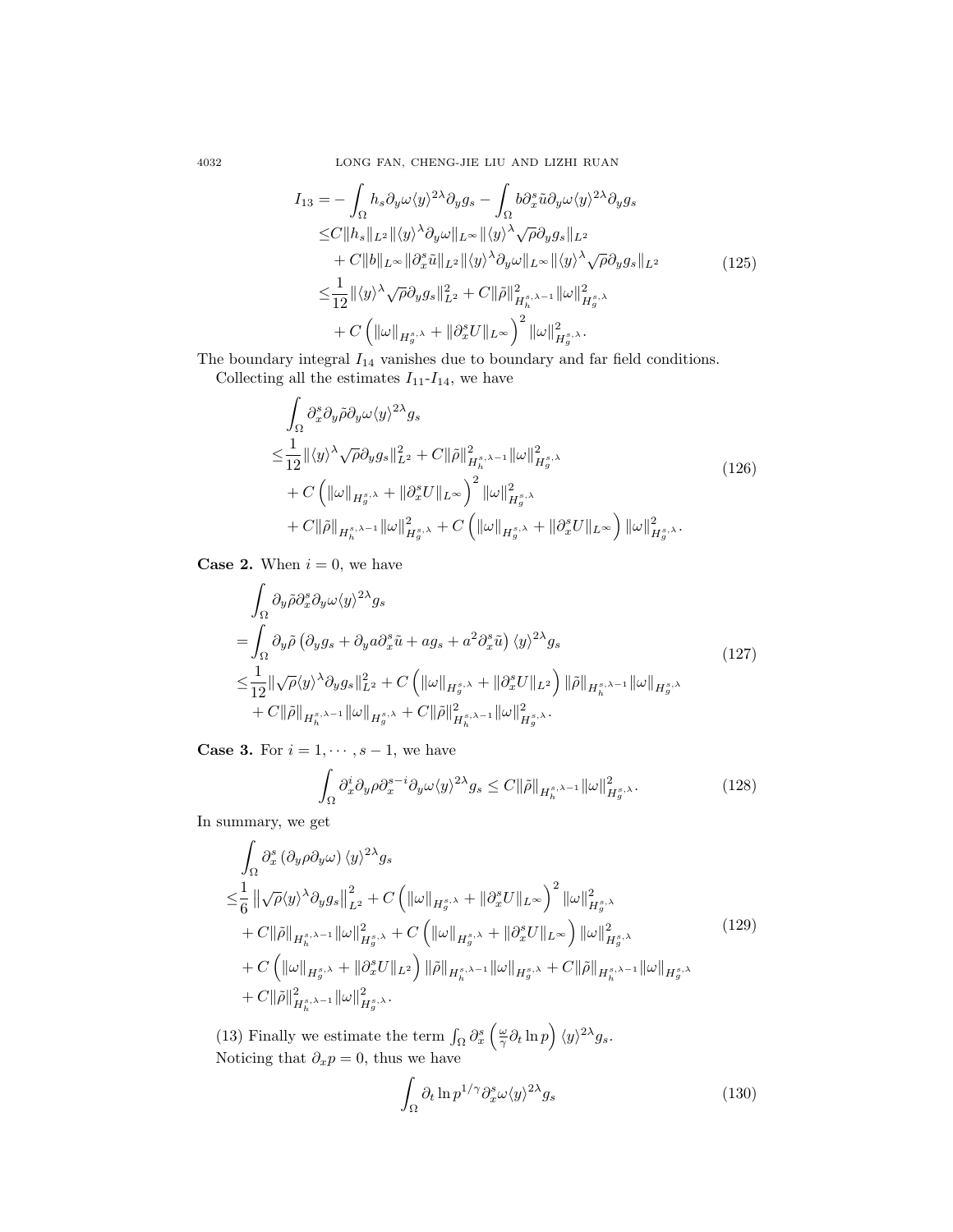TWO-FLUID BOUNDARY LAYER EQUATIONS 4033

$$
\begin{split} &= \int_{\Omega} \partial_t \ln p^{1/\gamma} g_s \langle y \rangle^{2\lambda} g_s + \int_{\Omega} \partial_t \ln p^{1/\gamma} \cdot a \partial_x^s \tilde{u} \cdot \langle y \rangle^{2\lambda} g_s \\ &\leq & \|\partial_t \ln p^{1/\gamma} \|_{L^\infty} \|\langle y \rangle^{\lambda} g_s\|_{L^2}^2 \\ &+ \|\partial_t \ln p^{1/\gamma} \|_{L^\infty} \|\langle y \rangle a \|_{L^\infty} \|\langle y \rangle^{\lambda-1} \partial_x^s \tilde{u} \|_{L^2} \|\langle y \rangle^{\lambda} g_s \|_{L^2} \\ &\leq & C \left( \|\omega\|_{H_g^{s,\lambda}} + \|\partial_x^s U\|_{L^2} \right) \|\omega\|_{H_g^{s,\lambda}} . \end{split}
$$

Combining all the above estimates, we complete the proof of Lemma [2.3.](#page-16-3)

## <span id="page-24-0"></span>3. Uniform weighted  $H^s$  estimates on the regularized  $\tilde{\rho}$ .

<span id="page-24-1"></span>3.1. The case of  $|\alpha| \leq s, \alpha_1 \leq s - 1$ .

<span id="page-24-6"></span>Lemma 3.1. Under the assumption of Theorem [1.1,](#page-3-0) we have

<span id="page-24-5"></span>
$$
\frac{1}{2}\frac{d}{dt}\sum_{|\alpha|\leq s,\alpha_1\leq s-1} \left\| \langle y \rangle^{\lambda+\alpha_2-1} D^{\alpha}\tilde{\rho} \right\|_{L^2}^2 + \epsilon^2 \sum_{|\alpha|\leq s,\alpha_1\leq s-1} \left\| \langle y \rangle^{\lambda+\alpha_2-1} \partial_x D^{\alpha}\tilde{\rho} \right\|_{L^2}^2
$$
  
 
$$
\leq C \left( \left\| \omega \right\|_{H_g^{s,\lambda}} + \left\| \partial_x^s U \right\|_{L^2} + 1 \right)^2 \left( \left\| \tilde{\rho} \right\|_{H_h^{s,\lambda-1}} + \left\| \partial_x^{s+1}\rho^{\infty} \right\|_{L^{\infty}} + 1 \right)^2.
$$
 (131)

*Proof.* Differentiating the equation  $(23)_1 \alpha_1$  $(23)_1 \alpha_1$  times with respect to x and  $\alpha_2$  times with respect to  $y$ , we have

<span id="page-24-2"></span>
$$
\partial_t D^{\alpha} \tilde{\rho} + u \partial_x D^{\alpha} \tilde{\rho} + v \partial_y D^{\alpha} \tilde{\rho}
$$
\n
$$
= - \sum_{0 < \beta \leq \alpha} \binom{\alpha}{\beta} D^{\beta} u \cdot \partial_x D^{\alpha - \beta} \tilde{\rho} - \sum_{0 < \beta \leq \alpha} \binom{\alpha}{\beta} D^{\beta} v \cdot \partial_y D^{\alpha - \beta} \tilde{\rho}
$$
\n
$$
- \sum_{0 \leq \beta \leq \alpha} \binom{\alpha}{\beta} D^{\beta} \tilde{u} \cdot D^{\alpha - \beta + \epsilon_1} \rho^{\infty} - \sum_{0 \leq \beta \leq \alpha} \binom{\alpha}{\beta} D^{\beta} \tilde{\rho} \cdot D^{\alpha - \beta} \partial_t \ln p
$$
\n
$$
+ \epsilon^2 \partial_x^2 D^{\alpha} \rho. \tag{132}
$$

Multiplying the equation [\(132\)](#page-24-2) by  $\langle y \rangle^{2\lambda+2\alpha_2-2}D^{\alpha}\tilde{\rho}$  and integrating the resulting equation over  $\Omega$ , we estimate each term step by step as follows.

(1) It is obvious to get

<span id="page-24-4"></span>
$$
\int_{\Omega} \partial_t D^{\alpha} \tilde{\rho} \cdot \langle y \rangle^{2\lambda + 2\alpha_2 - 2} D^{\alpha} \tilde{\rho} = \frac{1}{2} \frac{d}{dt} ||\langle y \rangle^{\lambda + \alpha_2 - 1} D^{\alpha} \tilde{\rho}||_{L^2}^2.
$$
 (133)

<span id="page-24-3"></span>(2) Integrating by parts and using the equation [\(28\)](#page-5-2) and Lemma [1.4,](#page-5-1) one has

$$
\int_{\Omega} (u \partial_x D^{\alpha} \tilde{\rho} + v \partial_y D^{\alpha} \tilde{\rho}) \langle y \rangle^{2\lambda + 2\alpha_2 - 2} D^{\alpha} \tilde{\rho}
$$
\n
$$
= -\frac{1}{2} \int_{\Omega} (\partial_x u + \partial_y v) \langle y \rangle^{2\lambda + 2\alpha_2 - 2} (D^{\alpha} \tilde{\rho})^2
$$
\n
$$
- (\lambda + \alpha_2 - 1) \int_{\Omega} v \langle y \rangle^{2\lambda + 2\alpha_2 - 3} (D^{\alpha} \tilde{\rho})^2
$$
\n
$$
+ \int_{\mathbb{T}} v \langle y \rangle^{2\lambda + 2\alpha_2 - 2} (D^{\alpha} \tilde{\rho})^2 \Big|_{y=0}^{y=+\infty}
$$
\n
$$
= \frac{1}{2} \int_{\Omega} \partial_t \ln p^{1/\gamma} \langle y \rangle^{2\lambda + 2\alpha_2 - 2} (D^{\alpha} \tilde{\rho})^2
$$
\n
$$
- (\lambda + \alpha_2 - 1) \int_{\Omega} \frac{v}{1+y} \langle y \rangle^{2\lambda + 2\alpha_2 - 2} (D^{\alpha} \tilde{\rho})^2
$$
\n
$$
:= K_1 + K_2,
$$
\n(134)

 $\Box$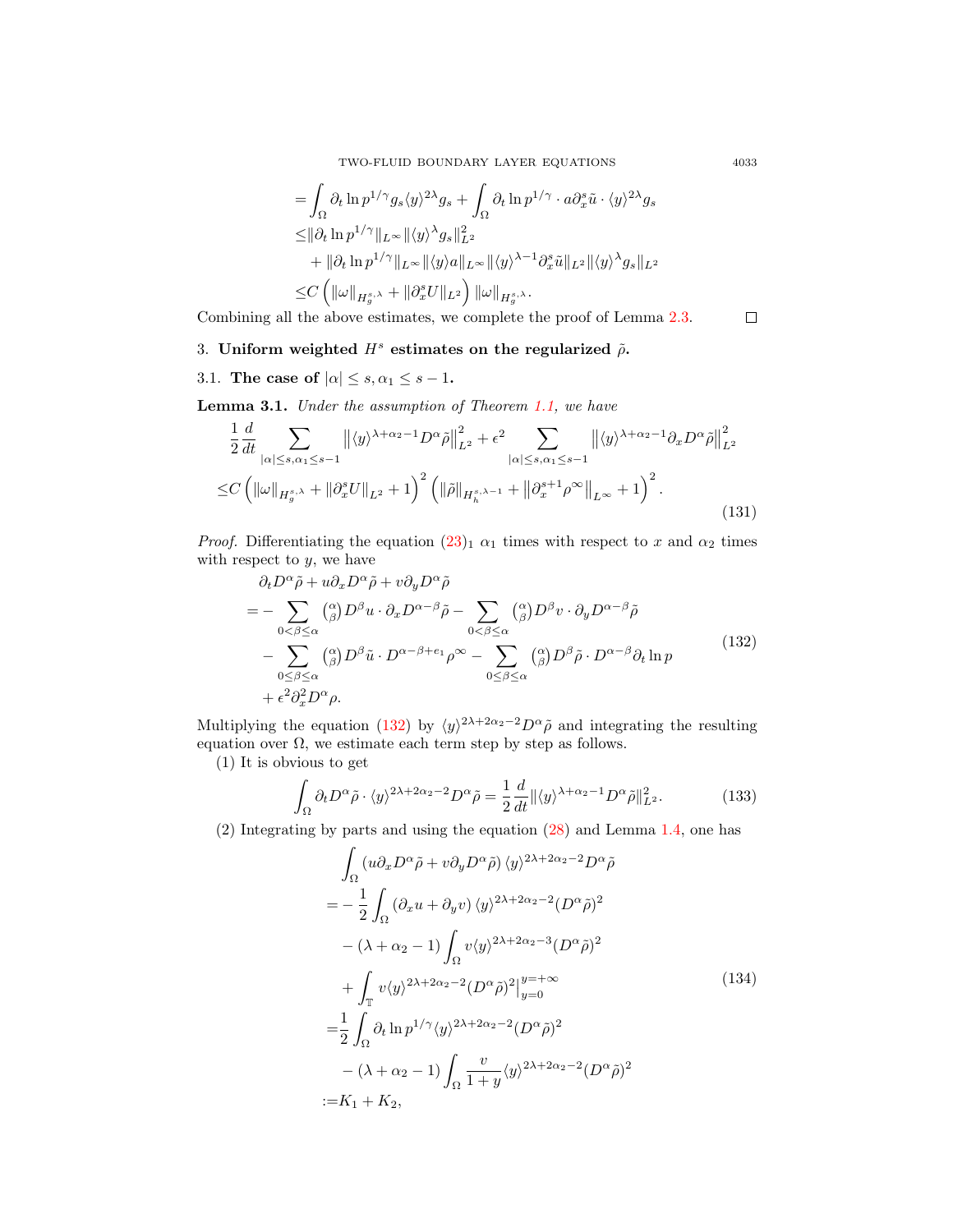where

<span id="page-25-0"></span>
$$
K_1 = \frac{1}{2} \int_{\Omega} \partial_t \ln p^{1/\gamma} \langle y \rangle^{2\lambda + 2\alpha_2 - 2} (D^\alpha \tilde{\rho})^2 \le C \left\| \langle y \rangle^{\lambda + \alpha_2 - 1} D^\alpha \tilde{\rho} \right\|_{L^2}^2 \tag{135}
$$

<span id="page-25-1"></span>and

$$
K_2 = -(\lambda + \alpha_2 - 1) \int_{\Omega} \frac{v}{1 + y} \langle y \rangle^{2\lambda + 2\alpha_2 - 2} (D^{\alpha} \tilde{\rho})^2
$$
  
\n
$$
\leq C \left\| \frac{v}{1 + y} \right\|_{L^{\infty}} \| \langle y \rangle^{\lambda + \alpha_2 - 1} D^{\alpha} \tilde{\rho} \|_{L^2}^2
$$
  
\n
$$
\leq C \left( \| \omega \|_{H_g^{s,\lambda}} + \| \partial_x^s U \|_{L^2} \right) \| \tilde{\rho} \|_{H_h^{s,\lambda - 1}}^2.
$$
\n(136)

Substituting  $(135)$  and  $(136)$  into  $(134)$ , we have

<span id="page-25-4"></span>
$$
\int_{\Omega} (u \partial_x D^{\alpha} \tilde{\rho} + v \partial_y D^{\alpha} \tilde{\rho}) \langle y \rangle^{2\lambda + 2\alpha_2 - 2} D^{\alpha} \tilde{\rho}
$$
\n
$$
\leq C \left( \| \omega \|_{H_g^{s,\lambda}} + \| \partial_x^s U \|_{L^2} + 1 \right) \| \tilde{\rho} \|_{H_h^{s,\lambda - 1}}^2.
$$
\n
$$
(137)
$$

(3) The estimate on the term  $-\sum$  $0<\beta\leq\alpha$  $\int_{\Omega} \binom{\alpha}{\beta} D^{\beta} u \cdot \partial_x D^{\alpha-\beta} \tilde{\rho} \cdot \langle y \rangle^{2\lambda+2\alpha_2-2} D^{\alpha} \tilde{\rho}$  is divided into three cases.

<span id="page-25-2"></span>**Case 1.** When  $\beta = (\beta_1, 0), 1 \leq \beta_1 \leq s - 1$ , we have from Lemma [1.4](#page-5-1)

$$
\int_{\Omega} \partial_x^{\beta_1} u \cdot \partial_x D^{\alpha-\beta} \tilde{\rho} \cdot \langle y \rangle^{2\lambda+2\alpha_2-2} D^{\alpha} \tilde{\rho}
$$
\n
$$
\leq \|\partial_x^{\beta_1} u\|_{L^{\infty}} \|\langle y \rangle^{\lambda+\alpha_2-1} \partial_x D^{\alpha-\beta} \tilde{\rho}\|_{L^2} \|\langle y \rangle^{\lambda+\alpha_2-1} D^{\alpha} \tilde{\rho}\|_{L^2}
$$
\n
$$
\leq C \left( \|\omega\|_{H_g^{s,\lambda}} + \|\partial_x^s U\|_{L^2} \right) \|\tilde{\rho}\|_{H_h^{s,\lambda-1}}^2.
$$
\n(138)

**Case 2.** When  $\beta_2 = 1, 0 \le \beta_1 \le s - 1$ , we further discuss for three different cases. Firstly, one has for  $1 \leq \beta_1 \leq s - 1$ 

$$
\int_{\Omega} \partial_x^{\beta_1} \omega \cdot \partial_x^{\alpha_1 - \beta_1 + 1} \partial_y^{\alpha_2 - 1} \tilde{\rho} \cdot \langle y \rangle^{2\lambda + 2\alpha_2 - 2} D^{\alpha} \tilde{\rho} \le C \| \omega \|_{H^{s, \lambda}_{g}} \| \tilde{\rho} \|_{H^{s, \lambda - 1}_{h}}^2. \tag{139}
$$

Secondly, we consider  $\beta_1 = 0$ , which means  $\alpha_2 \ge 1$ , when  $\alpha_1 = s - 1$ , then we have

$$
\int_{\Omega} \omega \cdot \partial_x^s \tilde{\rho} \cdot \langle y \rangle^{2\lambda + 2\alpha_2 - 2} D^{\alpha} \tilde{\rho} \n= \int_{\Omega} \omega \cdot h_s \cdot \langle y \rangle^{2\lambda + 2\alpha_2 - 2} D^{\alpha} \tilde{\rho} + \int_{\Omega} \omega \cdot b \partial_x^s \tilde{u} \cdot \langle y \rangle^{2\lambda + 2\alpha_2 - 2} D^{\alpha} \tilde{\rho} \n\leq C \| \omega \|_{H_g^{s,\lambda}} \| \tilde{\rho} \|_{H_h^{s,\lambda - 1}}^2 + C \| \omega \|_{H_g^{s,\lambda}} ( \| \omega \|_{H_g^{s,\lambda}} + \| \partial_x^s U \|_{L^2}) \| \tilde{\rho} \|_{H_h^{s,\lambda - 1}}.
$$
\n(140)

Finally, when  $\alpha_1 \leq s - 2$ , which means  $\beta_1 \leq \alpha_1 \leq s - 2$ , then we have

$$
\int_{\Omega} \partial_x^{\beta_1} \omega \cdot \partial_x^{\alpha_1+1} \partial_y^{\alpha_2-1} \tilde{\rho} \cdot \langle y \rangle^{2\lambda+2\alpha_2-2} D^{\alpha} \tilde{\rho} \le C \| \omega \|_{H_g^{s,\lambda}} \| \tilde{\rho} \|_{H_h^{s,\lambda-1}}^2. \tag{141}
$$

<span id="page-25-3"></span>**Case 3.** When  $\beta_2 \geq 2$ , we have

$$
\int_{\Omega} D^{\beta - e_2} \omega \cdot D^{\alpha - \beta + e_1} \tilde{\rho} \cdot \langle y \rangle^{2\lambda + 2\alpha_2 - 2} D^{\alpha} \tilde{\rho} \le C \| \omega \|_{H^{s, \lambda}_g} \| \tilde{\rho} \|_{H^{s, \lambda - 1}_h}^2. \tag{142}
$$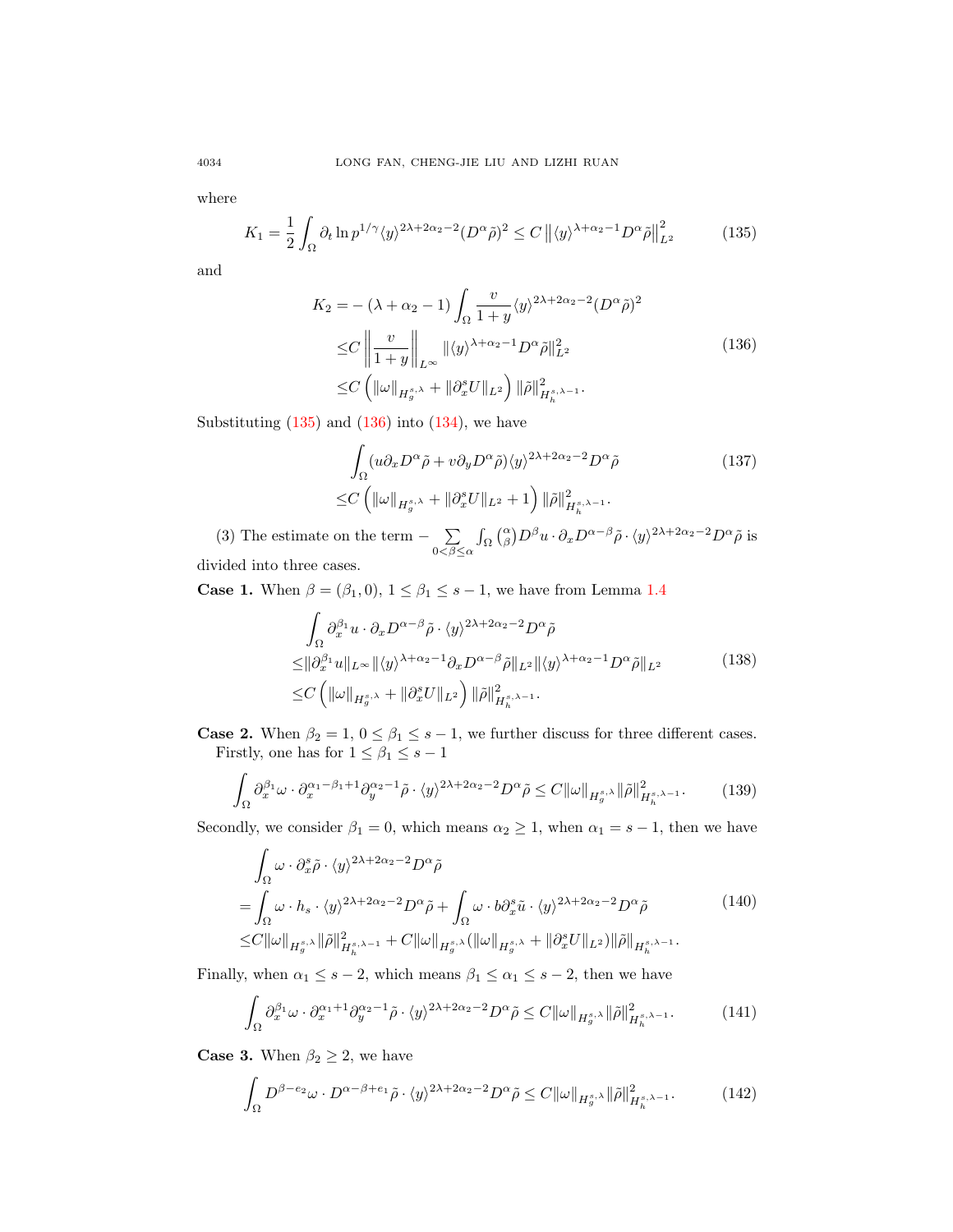Combining the estimates  $(138)-(142)$  $(138)-(142)$  $(138)-(142)$ , we get

$$
- \sum_{0 < \beta \le \alpha} \int_{\Omega} \binom{\alpha}{\beta} D^{\beta} u \cdot \partial_x D^{\alpha - \beta} \tilde{\rho} \cdot \langle y \rangle^{2\lambda + 2\alpha_2 - 2} D^{\alpha} \tilde{\rho}
$$
  

$$
\le C \left( \|\omega\|_{H_g^{s,\lambda}} + \|\partial_x^s U\|_{L^2} \right) \left( \|\omega\|_{H_g^{s,\lambda}} + \|\tilde{\rho}\|_{H_h^{s,\lambda - 1}} \right) \|\tilde{\rho}\|_{H_h^{s,\lambda - 1}}.
$$
 (143)

(4) The estimate on the term  $-\sum$  $0<\beta\leq\alpha$  $\int_{\Omega} \binom{\alpha}{\beta} D^{\beta} v \cdot \partial_{y} D^{\alpha-\beta} \tilde{\rho} \cdot \langle y \rangle^{2\lambda+2\alpha_{2}-2} D^{\alpha} \tilde{\rho}$  is divided into three cases.

<span id="page-26-1"></span>**Case 1.**  $\beta_2 = 0$ , one has for  $1 \leq \beta_1 \leq s - 2$ 

$$
\int_{\Omega} \partial_x^{\beta_1} v \cdot D^{\alpha-\beta+e_2} \tilde{\rho} \cdot \langle y \rangle^{2\lambda+2\alpha_2-2} D^{\alpha} \tilde{\rho}
$$
\n
$$
\leq \left\| \frac{\partial_x^{\beta_1} v}{1+y} \right\|_{L^{\infty}} \left\| \langle y \rangle^{\lambda+\alpha_2} D^{\alpha-\beta+e_2} \tilde{\rho} \right\|_{L^2} \left\| \langle y \rangle^{\lambda+\alpha_2-1} D^{\alpha} \tilde{\rho} \right\|_{L^2}
$$
\n
$$
\leq C \left( \left\| \omega \right\|_{H_g^{s,\lambda}} + \left\| \partial_x^s U \right\|_{L^2} + 1 \right) \left\| \tilde{\rho} \right\|_{H_h^{s,\lambda-1}}^2
$$
\n(144)

and for  $\beta_1=s-1$ 

<span id="page-26-2"></span>
$$
\int_{\Omega} \partial_x^{\beta_1} v \cdot D^{\alpha-\beta+e_2} \tilde{\rho} \cdot \langle y \rangle^{2\lambda+2\alpha_2-2} D^{\alpha} \tilde{\rho}
$$
\n
$$
= \int_{\Omega} \frac{\partial_x^{\beta_1} v + y \tilde{U}_{\beta_1}}{1+y} \cdot D^{\alpha-\beta+e_2} \tilde{\rho} \cdot \langle y \rangle^{2\lambda+2\alpha_2-1} D^{\alpha} \tilde{\rho}
$$
\n
$$
- \int_{\Omega} y \tilde{U}_{\beta_1} \cdot D^{\alpha-\beta+e_2} \tilde{\rho} \cdot \langle y \rangle^{2\lambda+2\alpha_2-2} D^{\alpha} \tilde{\rho}
$$
\n
$$
\leq \left\| \frac{\partial_x^{\beta_1} v + y \tilde{U}_{\beta_1}}{1+y} \right\|_{L^2} \| \langle y \rangle^{\lambda+\alpha_2} D^{\alpha-\beta+e_2} \tilde{\rho} \|_{L^{\infty}} \| \langle y \rangle^{\lambda+\alpha_2-1} D^{\alpha} \tilde{\rho} \|_{L^2}
$$
\n
$$
+ \left\| \tilde{U}_{\beta_1} \right\|_{L^{\infty}} \| \langle y \rangle^{\lambda+\alpha_2} D^{\alpha-\beta+e_2} \tilde{\rho} \|_{L^2} \| \langle y \rangle^{\lambda+\alpha_2-1} D^{\alpha} \tilde{\rho} \|_{L^2}
$$
\n
$$
\leq C \left( \| \omega \|_{H_g^{s,\lambda}} + \| \partial_x^s U \|_{L^{\infty}} + 1 \right) \| \tilde{\rho} \|_{H_h^{s,\lambda-1}}^2.
$$
\n(145)

**Case 2.**  $\beta_2 = 1$ , one has for  $\beta_1 = 0$ 

<span id="page-26-0"></span>
$$
-\int_{\Omega} \partial_{x}^{\beta_{1}} (\partial_{x} u + \partial_{t} \ln p^{1/\gamma}) \cdot D^{\alpha-\beta+e_{2}} \tilde{\rho} \cdot \langle y \rangle^{2\lambda+2\alpha_{2}-2} D^{\alpha} \tilde{\rho}
$$
  
\n
$$
\leq ||\partial_{x} u||_{L^{\infty}} ||\langle y \rangle^{\lambda+\alpha_{2}-1} D^{\alpha-\beta+e_{2}} \tilde{\rho}||_{L^{2}} ||\langle y \rangle^{\lambda+\alpha_{2}-1} D^{\alpha} \tilde{\rho}||_{L^{2}}\n+ \left\| \partial_{t} \ln p^{1/\gamma} \right\|_{L^{\infty}} ||\langle y \rangle^{\lambda+\alpha_{2}-1} D^{\alpha-\beta+e_{2}} \tilde{\rho}||_{L^{2}} ||\langle y \rangle^{\lambda+\alpha_{2}-1} D^{\alpha} \tilde{\rho}||_{L^{2}}\n\leq C \left( \|\omega\|_{H_{g}^{s}} \cdot + \|\partial_{x}^{s} U\|_{L^{2}} + \|\partial_{t} \ln p^{1/\gamma}\|_{L^{\infty}} \right) \|\tilde{\rho}\|_{H_{h}^{s,\lambda-1}}^{2} \tag{146}
$$

for  $1 \leq \beta_1 \leq s-2$ 

$$
- \int_{\Omega} \partial_x^{\beta_1} (\partial_x u + \partial_t \ln p^{1/\gamma}) \cdot D^{\alpha-\beta+e_2} \tilde{\rho} \cdot \langle y \rangle^{2\lambda+2\alpha_2-2} D^{\alpha} \tilde{\rho}
$$
  
\n
$$
\leq \left\| \partial_x^{\beta_1+1} u \right\|_{L^{\infty}} \left\| \langle y \rangle^{\lambda+\alpha_2-1} D^{\alpha-\beta+e_2} \tilde{\rho} \right\|_{L^2} \left\| \langle y \rangle^{\lambda+\alpha_2-1} D^{\alpha} \tilde{\rho} \right\|_{L^2}
$$
  
\n
$$
\leq C \left( \left\| \omega \right\|_{H_g^{s,\lambda}} + \left\| \partial_x^s U \right\|_{L^2} \right) \left\| \tilde{\rho} \right\|_{H_h^{s,\lambda-1}}^2
$$
\n(147)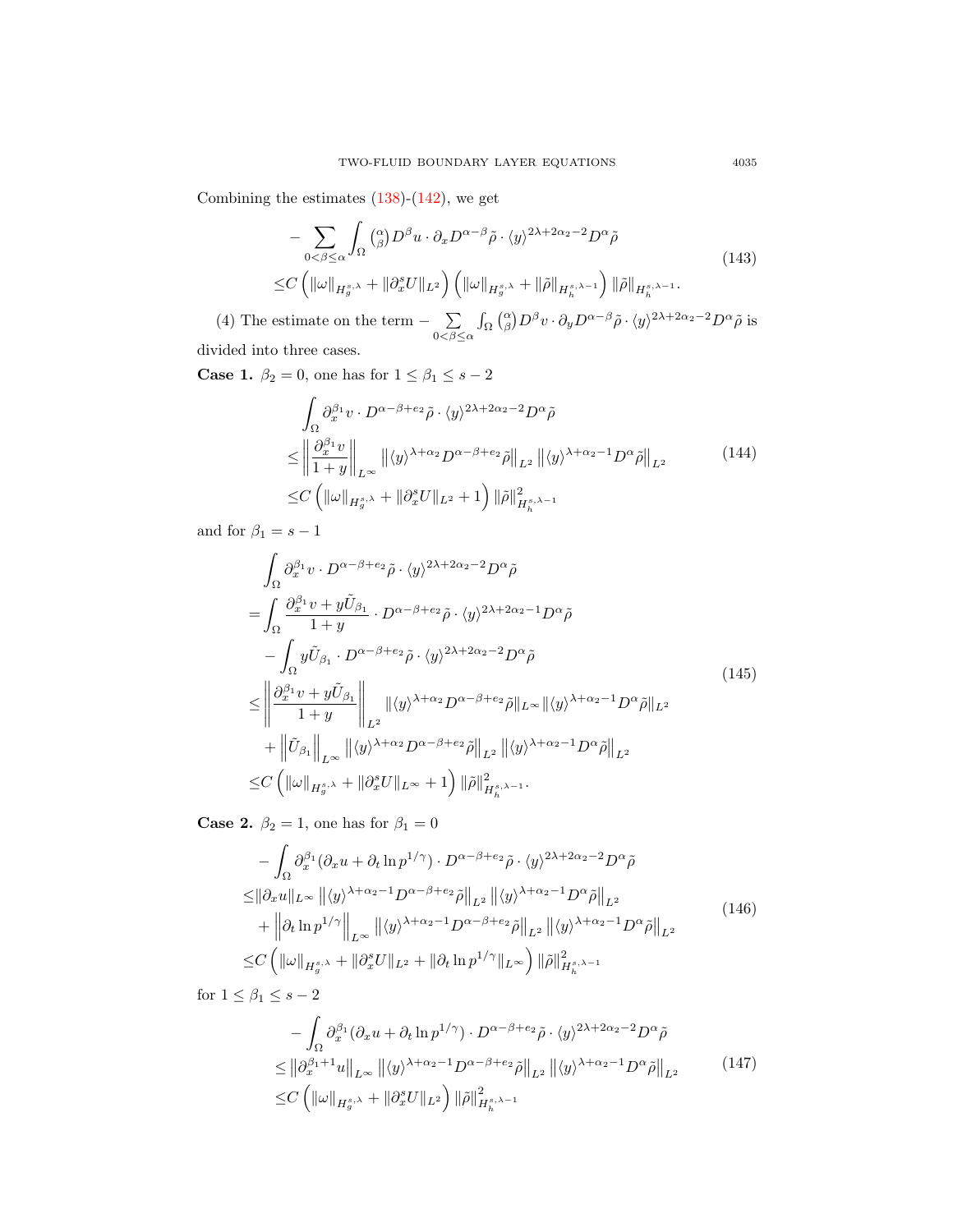<span id="page-27-0"></span>and for  $\beta_1=s-1$ 

$$
-\int_{\Omega} \partial_x^{\beta_1} \left( \partial_x u + \partial_t \ln p^{1/\gamma} \right) \cdot D^{\alpha - \beta + e_2} \tilde{\rho} \cdot \langle y \rangle^{2\lambda + 2\alpha_2 - 2} D^{\alpha} \tilde{\rho}
$$
  
\n
$$
\leq \|\partial_x^s \tilde{u}\|_{L^2} \left\| \langle y \rangle^{\lambda + \alpha_2 - 1} D^{\alpha - \beta + e_2} \tilde{\rho} \right\|_{L^{\infty}} \left\| \langle y \rangle^{\lambda + \alpha_2 - 1} D^{\alpha} \tilde{\rho} \right\|_{L^2}
$$
  
\n
$$
+ \|\partial_x^s U\|_{L^{\infty}} \left\| \langle y \rangle^{\lambda + \alpha_2 - 1} D^{\alpha - \beta + e_2} \tilde{\rho} \right\|_{L^2} \left\| \langle y \rangle^{\lambda + \alpha_2 - 1} D^{\alpha} \tilde{\rho} \right\|_{L^2}
$$
  
\n
$$
\leq C \left( \|\omega\|_{H_g^{s,\lambda}} + \|\partial_x^s U\|_{L^{\infty}} \right) \|\tilde{\rho}\|_{H_h^{s,\lambda - 1}}^2.
$$
 (148)

<span id="page-27-1"></span>Summarizing the estimates [\(146\)](#page-26-0)-[\(148\)](#page-27-0), we have for  $\beta_2 = 1$ 

$$
- \int_{\Omega} \partial_x^{\beta_1} \left( \partial_x u + \partial_t \ln p^{1/\gamma} \right) \cdot D^{\alpha - \beta + e_2} \tilde{\rho} \cdot \langle y \rangle^{2\lambda + 2\alpha_2 - 2} D^{\alpha} \tilde{\rho}
$$
  
 
$$
\leq C \left( \|\omega\|_{H_g^{s,\lambda}} + \|\partial_x^s U\|_{L^\infty} + \|\partial_t \ln p^{1/\gamma}\|_{L^\infty} \right) \|\tilde{\rho}\|_{H_h^{s,\lambda - 1}}^2.
$$
 (149)

**Case 3.** When  $\beta_2 > 1$ , we have for  $\lambda \geq 1$ 

<span id="page-27-2"></span>
$$
-\int_{\Omega} \partial_x^{\beta_1+1} \partial_y^{\beta_2-2} \omega \cdot D^{\alpha-\beta+e_2} \tilde{\rho} \cdot \langle y \rangle^{2\lambda+2\alpha_2-2} D^{\alpha} \tilde{\rho}
$$
  
\n
$$
\leq ||\langle y \rangle^{\lambda+\beta_2-2} \partial_x^{\beta_1+1} \partial_y^{\beta_2-2} \omega ||_{L^2} ||\langle y \rangle^{\lambda+\alpha_2-\beta_2} D^{\alpha-\beta+e_2} \tilde{\rho} ||_{L^{\infty}} ||\langle y \rangle^{\lambda+\alpha_2-1} D^{\alpha} \tilde{\rho} ||_{L^{\infty}}
$$
  
\n
$$
\leq C ||\omega||_{H_g^{s,\lambda}} ||\tilde{\rho}||_{H_h^{s,\lambda-1}}^2 . \tag{150}
$$

<span id="page-27-5"></span>Combining  $(144)$ ,  $(145)$ ,  $(149)$  and  $(150)$ , we obtain

$$
- \sum_{0 < \beta \leq \alpha} \int_{\Omega} \binom{\alpha}{\beta} D^{\beta} v \cdot \partial_y D^{\alpha - \beta} \tilde{\rho} \cdot \langle y \rangle^{2\lambda + 2\alpha_2 - 2} D^{\alpha} \tilde{\rho}
$$
\n
$$
\leq C \left( \|\omega\|_{H_g^{s,\lambda}} + \|\partial_x^s U\|_{L^\infty} + 1 \right) \|\tilde{\rho}\|_{H_h^{s,\lambda - 1}}^2. \tag{151}
$$

(5) Now we estimate the term

$$
\sum_{0 \le \beta \le \alpha} \binom{\alpha}{\beta} \int_{\Omega} D^{\beta} \tilde{u} \cdot D^{\alpha - \beta + e_1} \rho^{\infty} \cdot \langle y \rangle^{2\lambda + 2\alpha_2 - 2} D^{\alpha} \tilde{\rho}
$$
\n
$$
= \sum_{0 \le \beta \le \alpha} \binom{\alpha}{\beta} \int_{\Omega} \partial_x^{\beta_1} \partial_y^{\alpha_2} \tilde{u} \cdot \partial_x^{\alpha_1 - \beta_1 + 1} \rho^{\infty} \cdot \langle y \rangle^{2\lambda + 2\alpha_2 - 2} D^{\alpha} \tilde{\rho}.
$$
\n(152)

Here we notice that  $\alpha_2 = \beta_2$  since  $\rho^{\infty}$  is independent of y. **Case 1.** When  $\beta_2 = 0$ , which implies  $\alpha_2 = 0$  and  $\beta_1 \leq s - 1$ , we have

$$
\int_{\Omega} \partial_x^{\beta_1} \tilde{u} \cdot \partial_x^{\alpha_1 - \beta_1 + 1} \rho^{\infty} \cdot \langle y \rangle^{2\lambda - 2} D^{\alpha} \tilde{\rho}
$$
\n
$$
\leq \left\| \langle y \rangle^{\lambda - 1} \partial_x^{\beta_1} \tilde{u} \right\|_{L^2} \left\| \partial_x^{\alpha_1 - \beta_1 + 1} \rho^{\infty} \right\|_{L^{\infty}} \left\| \langle y \rangle^{\lambda - 1} D^{\alpha} \tilde{\rho} \right\|_{L^2}
$$
\n
$$
\leq \left\| \partial_x^{s+1} \rho^{\infty} \right\|_{L^{\infty}} \left( \left\| \omega \right\|_{H_g^{s,\lambda}} + \left\| \partial_x^s U \right\|_{L^2} \right) \left\| \tilde{\rho} \right\|_{H_h^{s,\lambda - 1}}. \tag{153}
$$

<span id="page-27-3"></span>**Case 2.** When  $\beta_2 \geq 1$ , which implies  $\alpha_2 \geq 1$ , we get

<span id="page-27-4"></span>
$$
\int_{\Omega} \partial_x^{\beta_1} \partial_y^{\beta_2 - 1} \omega \cdot \partial_x^{\alpha_1 - \beta_1 + 1} \rho^{\infty} \cdot \langle y \rangle^{2\lambda + 2\alpha_2 - 2} D^{\alpha} \tilde{\rho}
$$
\n
$$
\leq \left\| \langle y \rangle^{\lambda + \alpha_2 - 1} \partial_x^{\beta_1} \partial_y^{\beta_2 - 1} \omega \right\|_{L^2} \left\| \partial_x^{\alpha_1 - \beta_1 + 1} \rho^{\infty} \right\|_{L^{\infty}} \left\| \langle y \rangle^{\lambda + \alpha_2 - 1} D^{\alpha} \tilde{\rho} \right\|_{L^2}
$$
\n
$$
\leq \left\| \partial_x^s \rho^{\infty} \right\|_{L^{\infty}} \left\| \omega \right\|_{H_g^{s, \lambda}} \left\| \tilde{\rho} \right\|_{H_h^{s, \lambda - 1}}. \tag{154}
$$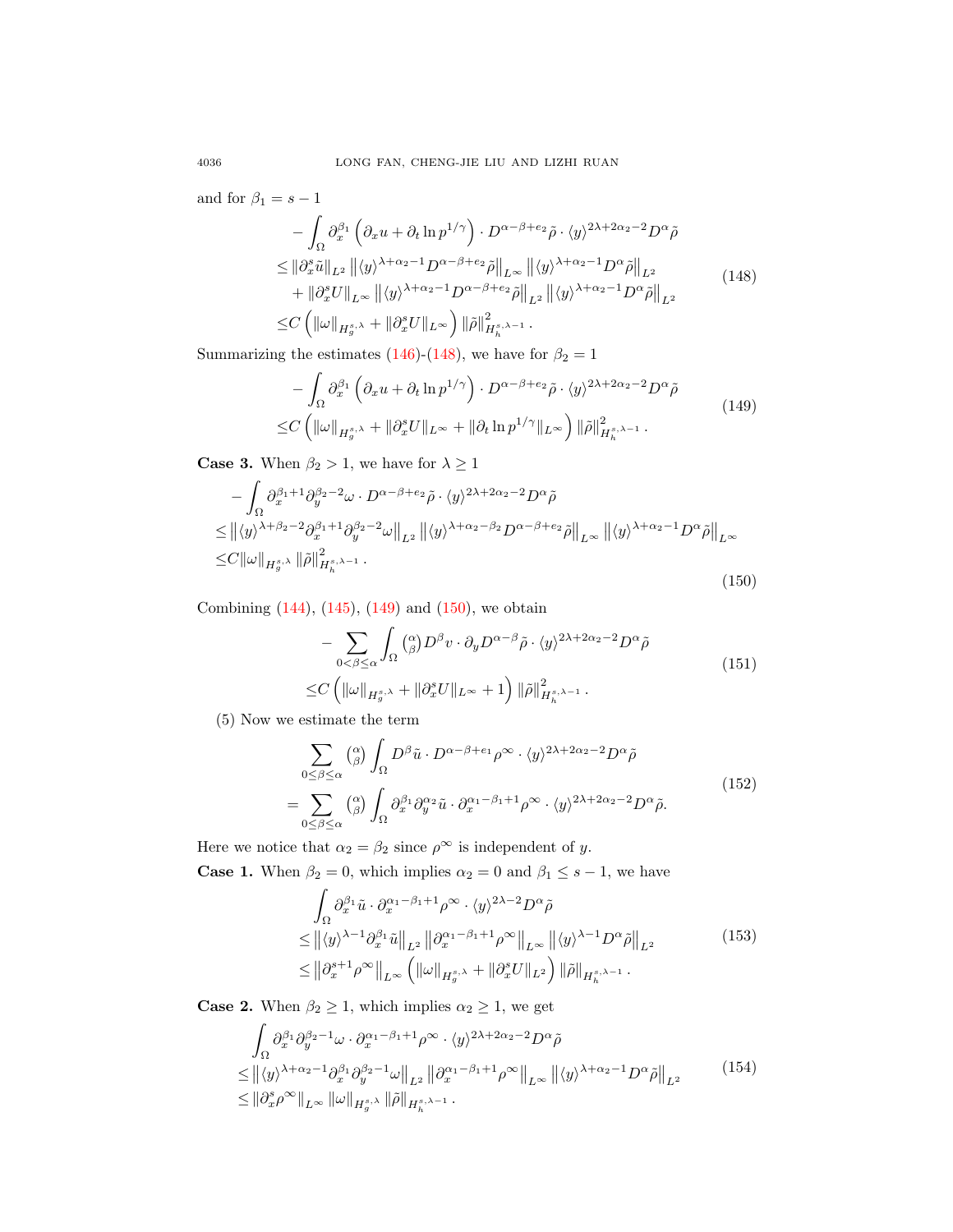<span id="page-28-1"></span>Combining  $(153)$  and  $(154)$ , we obtain

$$
\sum_{0 \leq \beta \leq \alpha} \binom{\alpha}{\beta} \int_{\Omega} D^{\beta} \tilde{u} \cdot D^{\alpha-\beta+e_1} \rho^{\infty} \cdot \langle y \rangle^{2\lambda+2\alpha_2-2} D^{\alpha} \tilde{\rho}
$$
\n
$$
\leq \left\| \partial_x^{s+1} \rho^{\infty} \right\|_{L^{\infty}} \left( \left\| \omega \right\|_{H_g^{s,\lambda}} + \left\| \partial_x^s U \right\|_{L^2} \right) \left\| \tilde{\rho} \right\|_{H_h^{s,\lambda-1}}. \tag{155}
$$

<span id="page-28-2"></span>(6) Finally we estimate

$$
\sum_{0 \le \beta \le \alpha} \binom{\alpha}{\beta} \int_{\Omega} D^{\beta} \tilde{\rho} \cdot D^{\alpha - \beta} \partial_t \ln p \cdot \langle y \rangle^{2\lambda + 2\alpha_2 - 2} D^{\alpha} \tilde{\rho}
$$
\n
$$
= \int_{\Omega} D^{\alpha} \tilde{\rho} \cdot \partial_t \ln p \cdot \langle y \rangle^{2\lambda + 2\alpha_2 - 2} D^{\alpha} \tilde{\rho}
$$
\n
$$
\leq C \| \partial_t \ln p \|_{L^{\infty}} \| \tilde{\rho} \|_{H_h^{s, \lambda - 1}}^2. \tag{156}
$$

Collecting the above estimates  $(133)$ ,  $(137)$ ,  $(151)$ ,  $(155)$  and  $(156)$ , we obtain the estimate [\(131\)](#page-24-5) and this completes the proof of Lemma [3.1.](#page-24-6)  $\Box$ 

<span id="page-28-0"></span>3.2. The case of  $\alpha_1 = s$ . Recalling notations  $h_s = \partial_x^s \tilde{\rho} - b \partial_x^s \tilde{u}$ ,  $b = \frac{\partial_y \rho}{\omega}$  and the equations satisfied by  $(\tilde{\rho}, \tilde{u})$  for special pressure  $p = p(t)$ 

<span id="page-28-3"></span>
$$
\partial_t \tilde{\rho} + u \partial_x \tilde{\rho} + v \partial_y \tilde{\rho} = -\tilde{u} \partial_x \rho^{\infty} - \tilde{\rho} \partial_t \ln p^{1/\gamma} + \epsilon^2 \partial_x^2 \tilde{\rho}
$$
 (157)

and

<span id="page-28-4"></span>
$$
\partial_t \tilde{u} + u \partial_x \tilde{u} + v \partial_y \tilde{u} = -\tilde{u} \partial_x U + \rho \partial_y^2 \tilde{u} + \epsilon^2 \partial_x^2 \tilde{u}.
$$
 (158)

We get the equation for  $h_s$  from [\(157\)](#page-28-3) and [\(158\)](#page-28-4) by tedious calculations

<span id="page-28-5"></span>
$$
(\partial_t + u\partial_x + v\partial_y - \epsilon^2 \partial_x^2) h_s
$$
  
=  $-h_1 \cdot \partial_x^s U - \epsilon^2 \left( \frac{\partial_x \partial_y \rho \cdot \partial_x \partial_y u}{\omega^2} + \partial_x b \cdot \frac{\partial_x \partial_y u}{\omega} - b \left( \frac{\partial_x \partial_y u}{\omega} \right)^2 \right) \cdot \partial_x^s \tilde{u}$   
+  $\left( b\partial_t \ln p^{1/\gamma} + b^2 \cdot \partial_y^2 \tilde{u} + b\rho \frac{\partial_y^2 \omega}{\omega} \right) \partial_x^s \tilde{u}$   
-  $\sum_{j=1}^{s-1} {j \choose s} \partial_x^{s-j} u \cdot h_{j+1} - \sum_{j=1}^{s-1} {j \choose s} \partial_x^{s-j} v \left( \partial_x^j \partial_y \tilde{\rho} - b \partial_x^j \partial_y \tilde{u} \right)$   
-  $\sum_{i=0}^{s-1} {s \choose i} \partial_x^i \tilde{u} \cdot \partial_x^{s-i+1} \rho^\infty - \partial_x^s \left( \tilde{\rho} \cdot \partial_t \ln p^{1/\gamma} \right) + \sum_{i=1}^s {s \choose i} b \partial_x^{i+1} U \partial_x^{s-i} \tilde{u}$   
-  $\partial_x^s (\rho \cdot \partial_y^2 \tilde{u}) \cdot b + 2\epsilon^2 \partial_x b \cdot \partial_x^{s+1} \tilde{u}.$  (159)

We will give the weighted  $L^2$  estimate on  $h_s$  in the following lemma.

<span id="page-28-7"></span>Lemma 3.2. Under the assumptions of Theorem [1.1,](#page-3-0) we have

<span id="page-28-6"></span>
$$
\frac{1}{2}\frac{d}{dt}\left\|\langle y\rangle^{\lambda-1}h_s\right\|_{L^2}^2 + \frac{\epsilon^2}{2}\left\|\langle y\rangle^{\lambda-1}\partial_xh_s\right\|_{L^2}^2
$$
\n
$$
\leq \frac{\epsilon^2}{4}\left\|\langle y\rangle^{\lambda}\partial_xg_s\right\|_{L^2}^2 + \frac{1}{4}\left\|\langle y\rangle^{\lambda}\sqrt{\rho}\partial_yg_s\right\|_{L^2}^2
$$
\n
$$
+ C\left(\|\omega\|_{H_g^{s,\lambda}} + \|\partial_x^{s+1}\tilde{U}\|_{L^\infty} + 1\right)^2 \left(\|\tilde{\rho}\|_{H_h^{s,\lambda-1}} + \|\partial_x^{s+1}\rho^\infty\|_{L^\infty} + 1\right)^2.
$$
\n(160)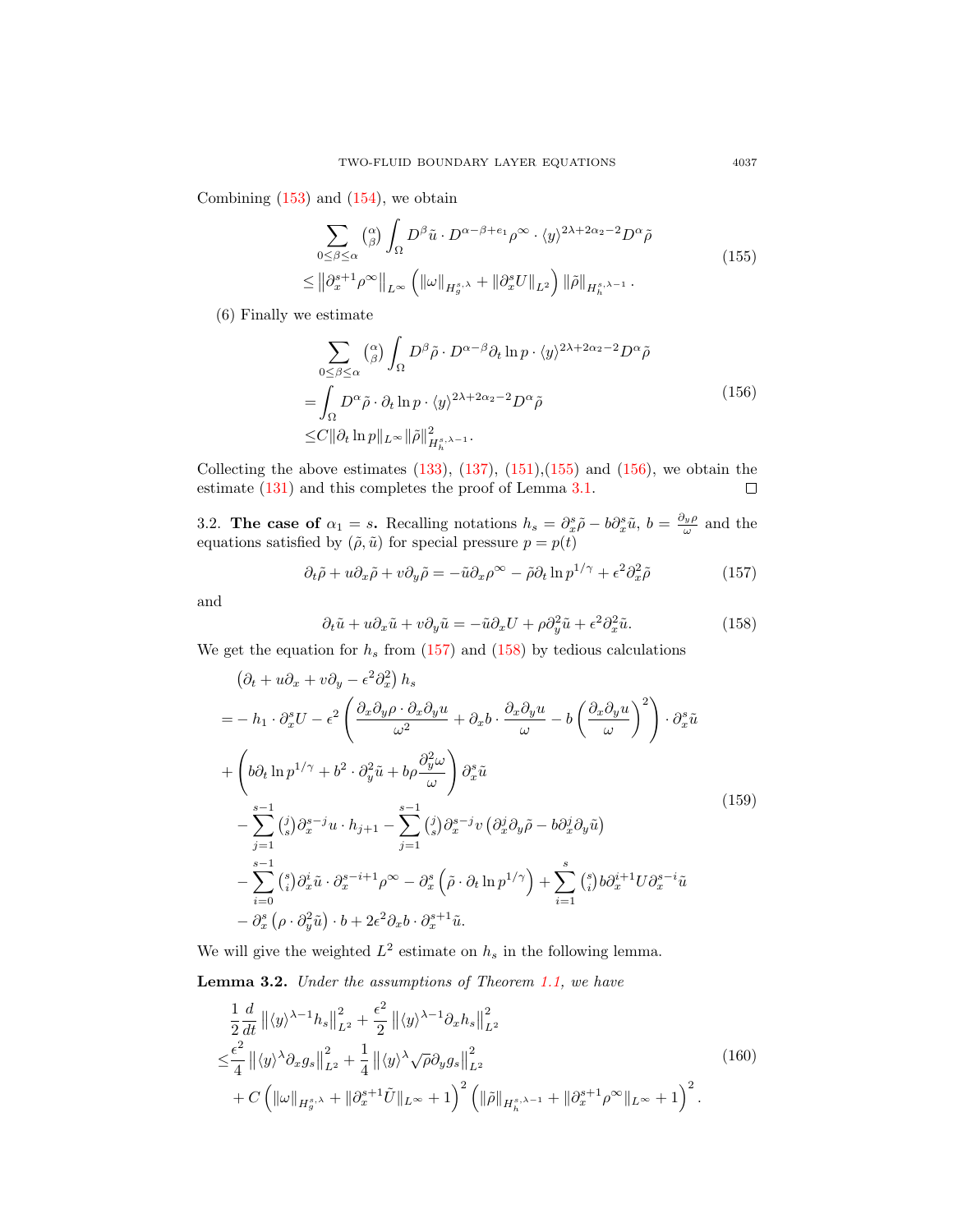*Proof.* Multiplying the equation [\(159\)](#page-28-5) by  $\langle y \rangle^{2\lambda-2}h_s$  and integrating the resulting equation over  $\Omega$ , then we estimate each term step by step as follows.

(1) It is obvious to get

$$
\int_{\Omega} \partial_t h_s \cdot \langle y \rangle^{2\lambda - 2} h_s = \frac{1}{2} \frac{d}{dt} \left\| \langle y \rangle^{\lambda - 1} h_s \right\|_{L^2}^2.
$$
 (161)

(2) Integrating by parts and using the equation [\(28\)](#page-5-2), one has

$$
\int_{\Omega} (u \partial_x h_s + v \partial_y h_s) \langle y \rangle^{2\lambda - 2} h_s
$$
\n
$$
= -\frac{1}{2} \int_{\Omega} (\partial_x u + \partial_y v) \langle y \rangle^{2\lambda - 2} h_s^2 - (\lambda - 1) \int_{\Omega} v \langle y \rangle^{2\lambda - 3} h_s^2
$$
\n
$$
+ \int_{\mathbb{T}} v \langle y \rangle^{2\lambda - 2} h_s^2 \Big|_{y=0}^{y=+\infty}
$$
\n
$$
= \frac{1}{2} \int_{\Omega} \partial_t \ln p^{1/\gamma} \langle y \rangle^{2\lambda - 2} h_s^2 - (\lambda - 1) \int_{\Omega} \frac{v}{1+y} \langle y \rangle^{2\lambda - 2} h_s^2
$$
\n
$$
:= K_3 + K_4,
$$
\n(162)

where

$$
K_3 = \frac{1}{2} \int_{\Omega} \partial_t \ln p^{1/\gamma} \langle y \rangle^{2\lambda - 2} h_s^2 \le C \left\| \langle y \rangle^{\lambda - 1} h_s \right\|_{L^2}^2 \tag{163}
$$

and

$$
K_4 = -(\lambda - 1) \int_{\Omega} \frac{v}{1 + y} \langle y \rangle^{2\lambda - 2} h_s^2
$$
  
\n
$$
\leq C \left\| \frac{v}{1 + y} \right\|_{L^{\infty}} \| \langle y \rangle^{\lambda - 1} h_s \|_{L^2}^2
$$
  
\n
$$
\leq C \left( \| \omega \|_{H_g^{s,\lambda}} + \| \partial_x^s U \|_{L^2} \right) \| \tilde{\rho} \|_{H_h^{s,\lambda - 1}}^2.
$$
\n(164)

Thus, we have

$$
\int_{\Omega} \left( u \partial_x h_s + v \partial_y h_s \right) \langle y \rangle^{2\lambda - 2} h_s \le C \left( \|\omega\|_{H_g^{s,\lambda}} + \|\partial_x^s U\|_{L^2} \right) \|\tilde{\rho}\|_{H_h^{s,\lambda - 1}}^2. \tag{165}
$$

(3) The estimate on the term  $-\int_{\Omega} h_1 \cdot \partial_x^s U \cdot \langle y \rangle^{2\lambda - 2} h_s$ .

$$
-\int_{\Omega} h_1 \cdot \partial_x^s U \cdot \langle y \rangle^{2\lambda - 2} h_s
$$
  
\n
$$
\leq \|\partial_x^s U\|_{L^\infty} \|\langle y \rangle^{\lambda - 1} h_1\|_{L^2} \|\langle y \rangle^{\lambda - 1} h_s\|_{L^2}
$$
  
\n
$$
\leq C \|\partial_x^s U\|_{L^\infty} \left( \|\tilde{\rho}\|_{H_h^{s, \lambda - 1}} + \|\omega\|_{H_g^{s, \lambda}} + \|\partial_x^s U\|_{L^2} \right) \|\tilde{\rho}\|_{H_h^{s, \lambda - 1}}. \tag{166}
$$

(4) The estimate on the term  $\int_{\Omega} \epsilon^2 \left\{ \frac{\partial_x \partial_y \rho \cdot \partial_x \partial_y u}{\omega^2} + \partial_x b \cdot \frac{\partial_x \partial_y u}{\omega} - b \left( \frac{\partial_x \partial_y u}{\omega} \right)^2 \right\} \cdot \partial_x^s \tilde{u}$ .  $\langle y \rangle^{2\lambda-2} h_s.$ 

$$
\int_{\Omega} \epsilon^{2} \left\{ \frac{\partial_{x} \partial_{y} \rho \cdot \partial_{x} \partial_{y} u}{\omega^{2}} + \partial_{x} b \cdot \frac{\partial_{x} \partial_{y} u}{\omega} - b \left( \frac{\partial_{x} \partial_{y} u}{\omega} \right)^{2} \right\} \cdot \partial_{x}^{s} \tilde{u} \cdot \langle y \rangle^{2\lambda - 2} h_{s} \qquad (167)
$$
\n
$$
\leq \left\| \frac{\partial_{x} \partial_{y} \rho \partial_{x} \partial_{y} u}{\omega^{2}} + \partial_{x} b \frac{\partial_{x} \partial_{y} u}{\omega} - b \left( \frac{\partial_{x} \partial_{y} u}{\omega} \right)^{2} \right\|_{L^{\infty}} \| \langle y \rangle^{\lambda - 1} \partial_{x}^{s} \tilde{u} \|_{L^{2}} \| \langle y \rangle^{\lambda - 1} h_{s} \|_{L^{2}}
$$
\n
$$
\leq C \left( \|\omega\|_{H_{g}^{s,\lambda}} + \|\partial_{x}^{s} U\|_{L^{2}} \right) \|\tilde{\rho}\|_{H_{h}^{s,\lambda - 1}} \qquad (167)
$$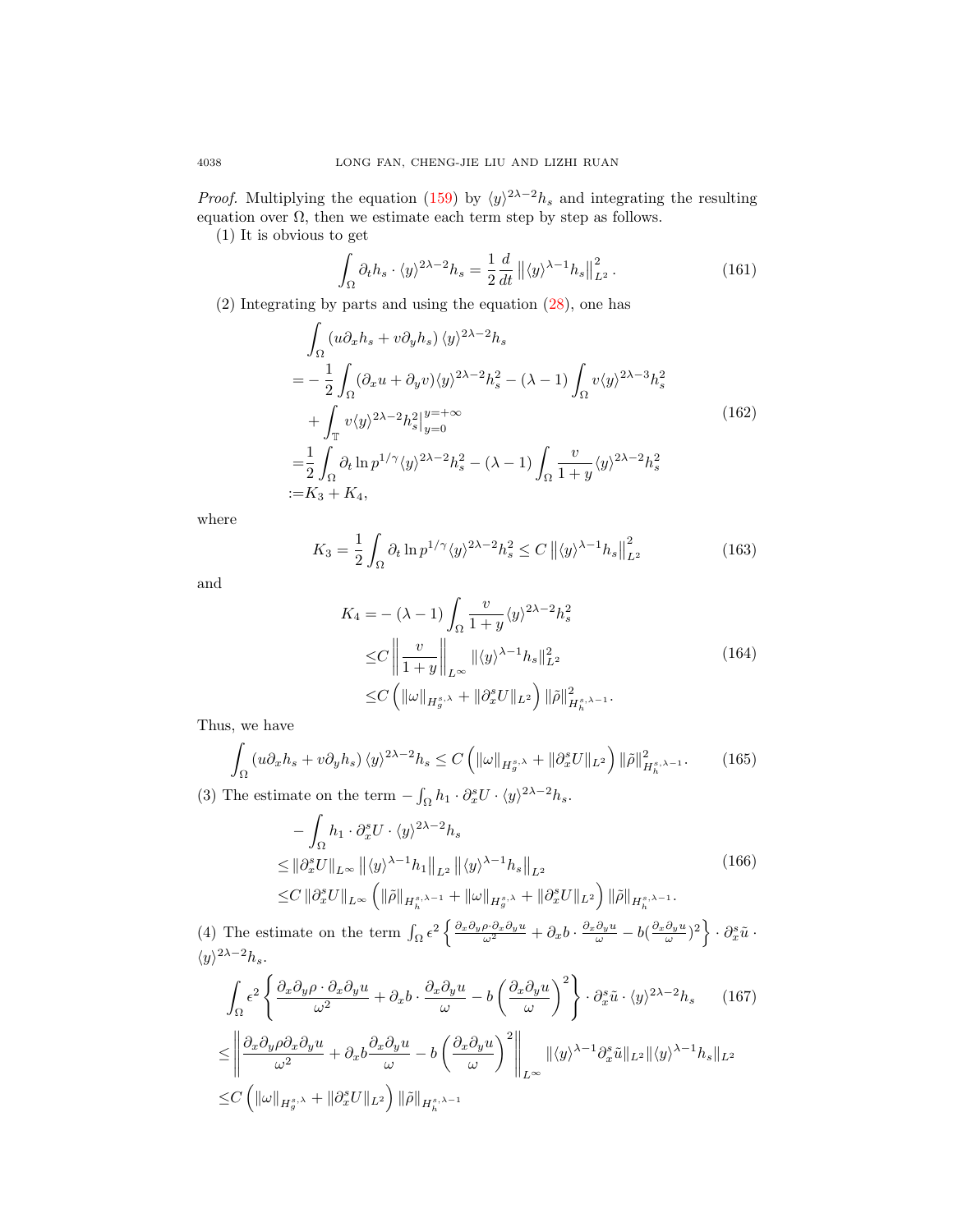provided  $\langle y \rangle^{\lambda} \omega \ge \delta$  and  $\sum_{|\alpha| \le 2} |\langle y \rangle^{\lambda+\alpha_2} D^{\alpha} \omega|^2 + \sum_{|\alpha| \le 2} |\langle y \rangle^{\lambda+\alpha_2-1} D^{\alpha} \tilde{\rho}|^2 \le \delta^{-2}$ . (5) The estimate on the term  $\int_{\Omega} \left( -b \partial_t \ln p^{1/\gamma} - b^2 \cdot \partial_y^2 \tilde{u} - b \rho \frac{\partial_y^2 \omega}{\omega} \right) \partial_x^s \tilde{u} \cdot \langle y \rangle^{2\lambda - 2} h_s$ .

$$
\int_{\Omega} \left( -b \partial_t \ln p^{1/\gamma} - b^2 \cdot \partial_y^2 \tilde{u} - b \rho \frac{\partial_y^2 \omega}{\omega} \right) \partial_x^s \tilde{u} \cdot \langle y \rangle^{2\lambda - 2} h_s
$$
\n
$$
\leq \left\| -b \partial_t \ln p^{1/\gamma} - b^2 \cdot \partial_y^2 \tilde{u} - b \rho \frac{\partial_y^2 \omega}{\omega} \right\|_{L^\infty} \int_{\Omega} \left| \partial_x^s \tilde{u} \cdot \langle y \rangle^{2\lambda - 2} h_s \right|
$$
\n
$$
\leq C \left( \|\omega\|_{H_g^{s,\lambda}} + \|\tilde{\rho}\|_{H_h^{s,\lambda - 1}} + \|\rho^\infty\|_{L^\infty} + 1 \right) \left( \|\omega\|_{H_g^{s,\lambda}} + \|\partial_x^s U\|_{L^2} \right) \|\tilde{\rho}\|_{H_h^{s,\lambda - 1}}
$$
\n
$$
.
$$
\n(168)

since

$$
\left\| -b\partial_t \ln p^{1/\gamma} - b^2 \cdot \partial_y^2 \tilde{u} - b\rho \frac{\partial_y^2 \omega}{\omega} \right\|_{L^\infty}
$$
  
\n
$$
\leq C \left( \|\omega\|_{H_g^{s,\lambda}} + \|\tilde{\rho}\|_{H_h^{s,\lambda-1}} + \|\rho^{\infty}\|_{L^\infty} + 1 \right). \tag{169}
$$

(6) The estimate on the term  $-\sum_{j=1}^{s-1} {j \choose s} \int_{\Omega} \partial_x^{s-j} u \cdot h_{j+1} \cdot \langle y \rangle^{2\lambda-2} h_s$ .

$$
\sum_{j=1}^{s-1} {j \choose s} \int_{\Omega} \partial_x^{s-j} u \cdot h_{j+1} \cdot \langle y \rangle^{2\lambda - 2} h_s
$$
\n
$$
\leq \sum_{j=1}^{s-1} {j \choose s} \left\| \partial_x^{s-j} u \right\|_{L^\infty} \left\| \langle y \rangle^{\lambda - 1} h_{j+1} \right\|_{L^2} \left\| \langle y \rangle^{\lambda - 1} h_s \right\|_{L^2}
$$
\n
$$
\leq C \left( \left\| \omega \right\|_{H_g^{s,\lambda}} + \left\| \partial_x^s U \right\|_{L^2} \right) \left( \left\| \tilde{\rho} \right\|_{H_h^{s,\lambda - 1}} + \left\| \omega \right\|_{H_g^{s,\lambda}} + \left\| \partial_x^s U \right\|_{L^2} \right) \left\| \tilde{\rho} \right\|_{H_h^{s,\lambda - 1}}.
$$
\n(170)

(7) The estimate on the term  $\sum_{j=1}^{s-1} {j \choose s} \int_{\Omega} \partial_x^{s-j} v (\partial_x^j \partial_y \tilde{\rho} - b \partial_x^j \partial_y \tilde{u}) \cdot \langle y \rangle^{2\lambda-2} h_s$  is divided into two cases.

**Case 1.** When  $j = 1$ , we have

$$
\begin{split}\n&\left|\int_{\Omega} \partial_x^{s-1} v(\partial_x \partial_y \tilde{\rho} - b \partial_x \partial_y \tilde{u}) \cdot \langle y \rangle^{2\lambda - 2} h_s \right| \\
&\leq \left| \int_{\Omega} \frac{\partial_x^{s-1} v + y \partial_x^s U}{1 + y} (\partial_x \partial_y \tilde{\rho} - b \partial_x \partial_y \tilde{u}) \cdot \langle y \rangle^{2\lambda - 1} h_s \right| \\
&+ \left| \int_{\Omega} \partial_x^s U(\partial_x \partial_y \tilde{\rho} - b \partial_x \partial_y \tilde{u}) \cdot \langle y \rangle^{2\lambda - 1} h_s \right| \\
&\leq \left\| \frac{\partial_x^{s-1} v + y \partial_x^s U}{1 + y} \right\|_{L^2} \left\| \langle y \rangle^{\lambda} (\partial_x \partial_y \tilde{\rho} - b \partial_x \partial_y \tilde{u}) \right\|_{L^{\infty}} \left\| \langle y \rangle^{\lambda - 1} h_s \right\|_{L^2} \\
&+ \left\| \partial_x^s U \right\|_{L^{\infty}} \left\| \langle y \rangle^{\lambda} (\partial_x \partial_y \tilde{\rho} - b \partial_x \partial_y \tilde{u}) \right\|_{L^2} \left\| \langle y \rangle^{\lambda - 1} h_s \right\|_{L^2} \\
&\leq C \left( \|\omega\|_{H_g^{s,\lambda}} + \|\partial_x^s U\|_{L^{\infty}} \right) \left( \|\omega\|_{H_g^{s,\lambda}} + \|\tilde{\rho}\|_{H_h^{s,\lambda - 1}} \right) \|\tilde{\rho}\|_{H_h^{s,\lambda - 1}}.\n\end{split} \tag{171}
$$

<span id="page-30-0"></span>**Case 2.** When  $j = 2, \dots, s - 1$ , we have

$$
\int_{\Omega} \partial_x^{s-j} v (\partial_x^j \partial_y \tilde{\rho} - b \partial_x^j \partial_y \tilde{u}) \cdot \langle y \rangle^{2\lambda - 2} h_s \tag{172}
$$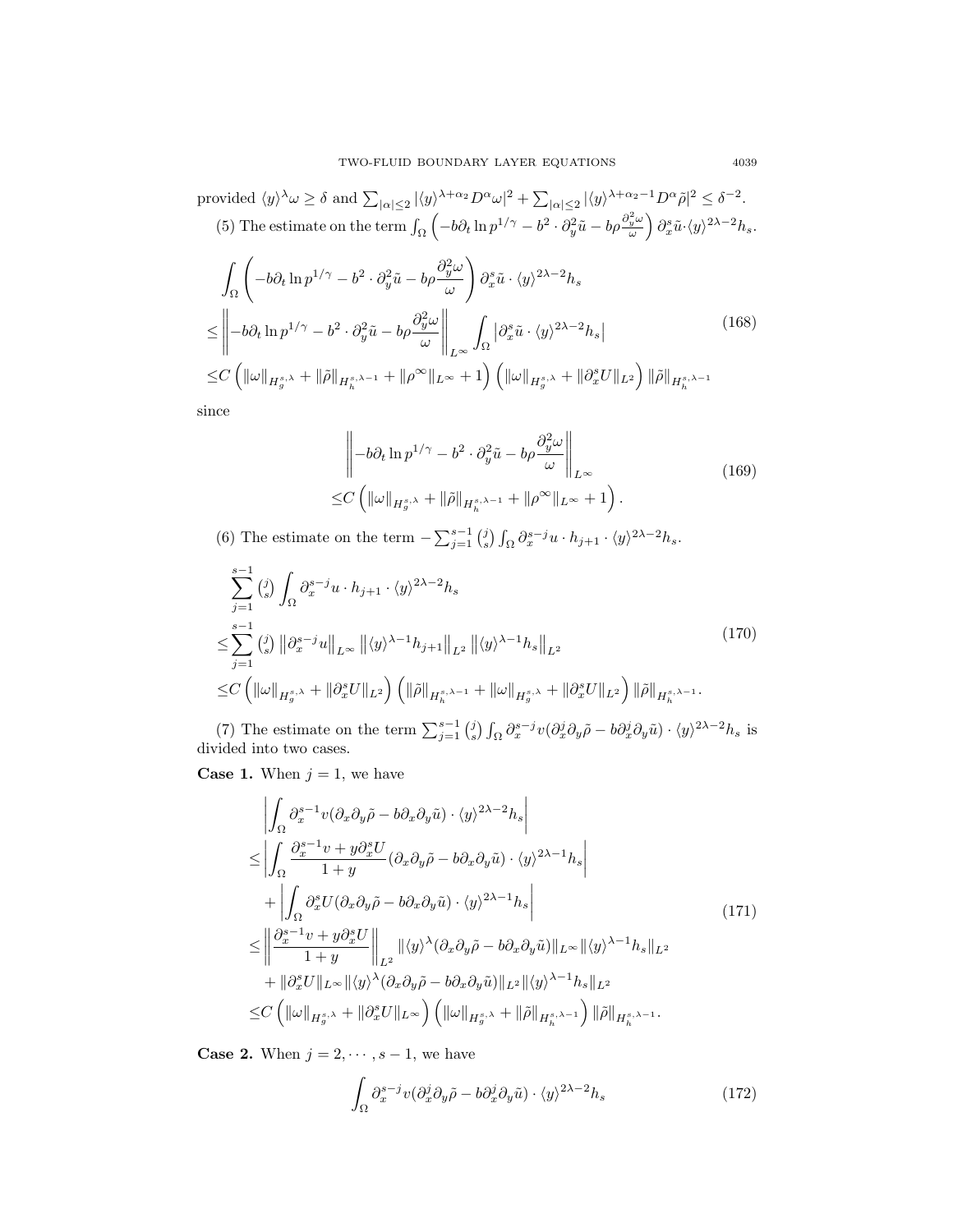4040 LONG FAN, CHENG-JIE LIU AND LIZHI RUAN

$$
\leq \left\| \frac{\partial_x^{s-j} v}{1+y} \right\|_{L^\infty} \left\| \langle y \rangle^{\lambda} (\partial_x^j \partial_y \tilde{\rho} - b \partial_x^j \partial_y \tilde{u}) \right\|_{L^2} \left\| \langle y \rangle^{\lambda-1} h_s \right\|_{L^2}
$$
  

$$
\leq C \left( \|\omega\|_{H_g^{s,\lambda}} + \|\partial_x^s U\|_{L^\infty} \right) \left( \|\omega\|_{H_g^{s,\lambda}} + \|\tilde{\rho}\|_{H_h^{s,\lambda-1}} \right) \|\tilde{\rho}\|_{H_h^{s,\lambda-1}}.
$$

Combining the above estimates  $(172)-(172)$  $(172)-(172)$ , we get

$$
\sum_{j=1}^{s-1} {j \choose s} \int_{\Omega} \partial_x^{s-j} v(\partial_x^j \partial_y \tilde{\rho} - b \partial_x^j \partial_y \tilde{u}) \cdot \langle y \rangle^{2\lambda - 2} h_s
$$
\n
$$
\leq C \left( \|\omega\|_{H_g^{s,\lambda}} + \|\partial_x^s U\|_{L^\infty} \right) \left( \|\omega\|_{H_g^{s,\lambda}} + \|\tilde{\rho}\|_{H_h^{s,\lambda - 1}} \right) \|\tilde{\rho}\|_{H_h^{s,\lambda - 1}}.
$$
\n(173)

(8) The estimate on the term  $\sum_{i=0}^{s-1} {s \choose i} \int_{\Omega} \partial_x^i \tilde{u} \cdot \partial_x^{s-i+1} \rho^{\infty} \langle y \rangle^{2\lambda-2} h_s$ .

$$
\sum_{i=0}^{s-1} \int_{\Omega} \binom{s}{i} \partial_x^i \tilde{u} \cdot \partial_x^{s-i+1} \rho^{\infty} \langle y \rangle^{2\lambda - 2} h_s
$$
\n
$$
\leq C \sum_{i=0}^{s-1} \left\| \partial_x^{s-i+1} \rho^{\infty} \right\|_{L^{\infty}} \left\| \langle y \rangle^{\lambda - 1} \partial_x^i \tilde{u} \right\|_{L^2} \left\| \langle y \rangle^{\lambda - 1} h_s \right\|_{L^2}
$$
\n
$$
\leq C \left\| \partial_x^{s+1} \rho^{\infty} \right\|_{L^{\infty}} \left( \|\omega\|_{H_g^{s,\lambda}} + \|\partial_x^s U\|_{L^2} \right) \|\tilde{\rho}\|_{H_h^{s,\lambda - 1}}.
$$
\n
$$
(174)
$$

(9) The estimate on the term  $\sum_{i=0}^{s} {s \choose i} \int_{\Omega} \partial_x^i \rho \cdot \partial_x^{s-i} \partial_y^2 \tilde{u} \cdot b \cdot \langle y \rangle^{2\lambda-2} h_s$  is divided into three cases.

**Case 1.** When  $i = 0$ , we have

<span id="page-31-0"></span>
$$
\int_{\Omega} \rho \cdot \partial_x^s \partial_y^2 \tilde{u} \cdot b \cdot \langle y \rangle^{2\lambda - 2} h_s
$$
\n
$$
= \int_{\Omega} \rho \cdot \partial_y g_s \cdot b \cdot \langle y \rangle^{2\lambda - 2} h_s + \int_{\Omega} \rho \cdot \partial_y a \cdot \partial_x^s \tilde{u} \cdot b \cdot \langle y \rangle^{2\lambda - 2} h_s
$$
\n
$$
+ \int_{\Omega} \rho \cdot a \cdot g_s \cdot b \cdot \langle y \rangle^{2\lambda - 2} h_s + \int_{\Omega} \rho \cdot a^2 \partial_x^s \tilde{u} \cdot b \cdot \langle y \rangle^{2\lambda - 2} h_s
$$
\n
$$
\leq ||\sqrt{\rho} \langle y \rangle^{\lambda} \partial_y g_s ||_{L^2} ||\langle y \rangle^{\lambda - 1} h_s ||_{L^2} ||\sqrt{\rho} b||_{L^{\infty}}
$$
\n
$$
+ ||\rho \partial_y a b ||_{L^{\infty}} ||\langle y \rangle^{\lambda - 1} \partial_x^s \tilde{u} ||_{L^2} ||\langle y \rangle^{\lambda - 1} h_s ||_{L^2}
$$
\n
$$
+ ||\rho a b ||_{L^{\infty}} ||\langle y \rangle^{\lambda} g_s ||_{L^2} ||\langle y \rangle^{\lambda - 1} h_s ||_{L^2} + ||\rho a^2 b |_{L^{\infty}} ||\langle y \rangle^{\lambda - 1} \partial_x^s \tilde{u} ||_{L^2} ||\langle y \rangle^{\lambda - 1} h_s ||_{L^2}
$$
\n
$$
\leq \frac{1}{8} ||\langle y \rangle^{\lambda} \sqrt{\rho} \partial_y g_s ||_{L^2}^2
$$
\n
$$
+ C \left( ||\omega||_{H_g^{s,\lambda}} + ||\partial_x^s U||_{L^2} \right) \left( ||\tilde{\rho}||_{H_h^{s,\lambda - 1}} + ||\rho^{\infty}||_{L^{\infty}} \right) ||\tilde{\rho}||_{H_h^{s,\lambda - 1}}.
$$
\n(175)

**Case 2.** When  $i = 1, \dots, s - 1$ , we have

$$
\int_{\Omega} \partial_x^i \rho \cdot \partial_x^{s-i} \partial_y^2 \tilde{u} \cdot b \cdot \langle y \rangle^{2\lambda - 2} h_s
$$
\n
$$
= \int_{\Omega} \partial_x^i \tilde{\rho} \cdot \partial_x^{s-i} \partial_y \omega \cdot b \cdot \langle y \rangle^{2\lambda - 2} h_s + \int_{\Omega} \partial_x^i \rho^\infty \cdot \partial_x^{s-i} \partial_y \omega \cdot b \cdot \langle y \rangle^{2\lambda - 2} h_s \qquad (176)
$$
\n
$$
\leq C \left( \| \tilde{\rho} \|_{H_h^{s,\lambda - 1}} + \| \partial_x^{s-1} \rho^\infty \|_{L^\infty} \right) \| \omega \|_{H_g^{s,\lambda}} \| \tilde{\rho} \|_{H_h^{s,\lambda - 1}}.
$$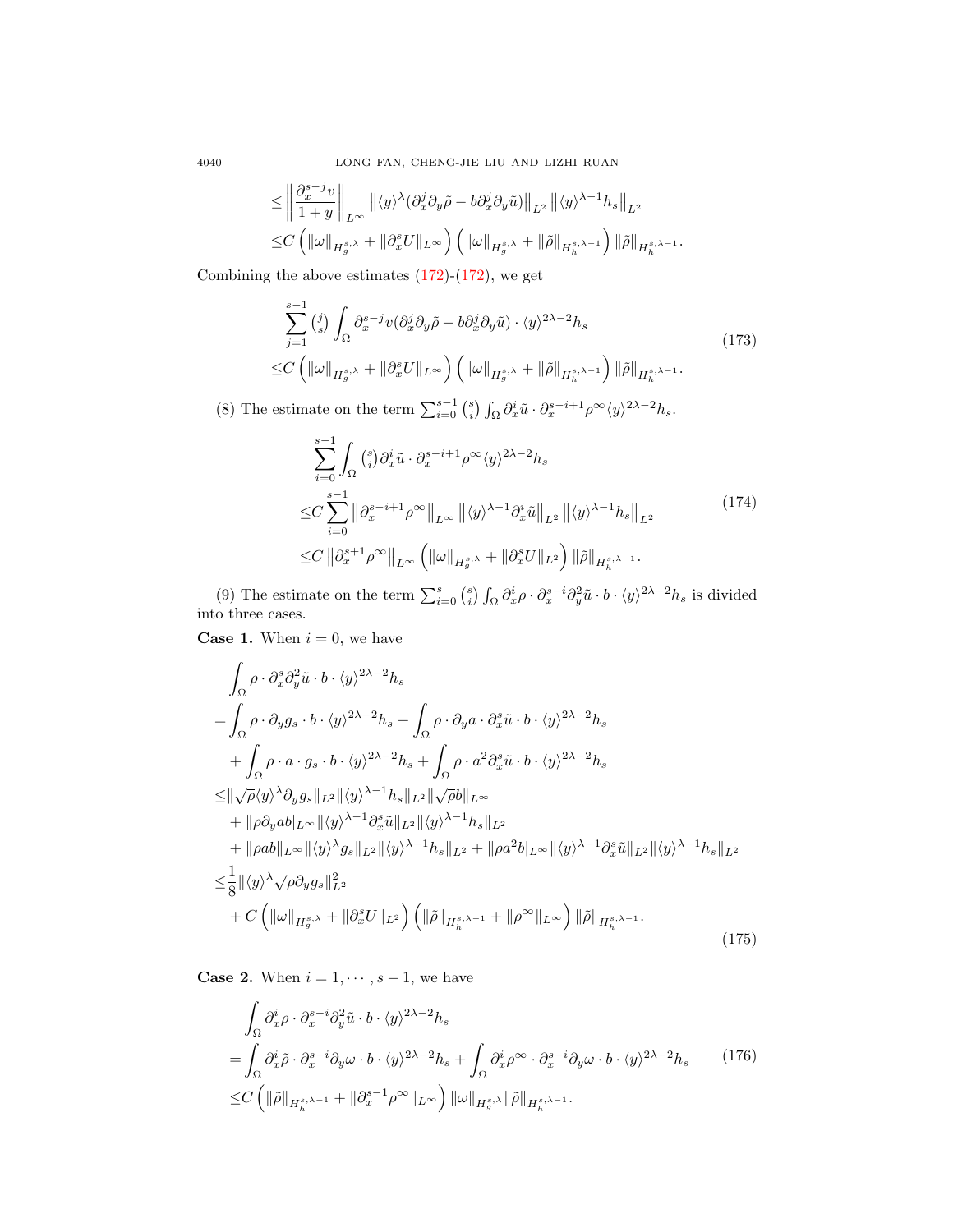**Case 3.** When  $i = s$ , we have

<span id="page-32-0"></span>
$$
\int_{\Omega} \partial_x^s \rho \cdot \partial_y^2 \tilde{u} \cdot b \cdot \langle y \rangle^{2\lambda - 2} h_s
$$
\n
$$
= \int_{\Omega} h_s \cdot \partial_y^2 \tilde{u} \cdot b \cdot \langle y \rangle^{2\lambda - 2} h_s + \int_{\Omega} \partial_x^s \rho^\infty \cdot \partial_y^2 \tilde{u} \cdot b \cdot \langle y \rangle^{2\lambda - 2} h_s
$$
\n
$$
+ \int_{\Omega} b^2 \partial_x^s \tilde{u} \cdot \partial_y^2 \tilde{u} \langle y \rangle^{2\lambda - 2} h_s
$$
\n
$$
\leq ||b \partial_y^2 \tilde{u}||_{L^\infty} ||\langle y \rangle^{\lambda - 1} h_s||_{L^2}^2 + ||b \partial_x^s \rho^\infty||_{L^\infty} ||\langle y \rangle^{\lambda} \partial_y^2 \tilde{u}||_{L^2} ||\langle y \rangle^{\lambda - 1} h_s||_{L^2}
$$
\n
$$
+ ||b \partial_y^2 \tilde{u}||_{L^\infty} ||\langle y \rangle^{\lambda - 1} \partial_x^s \tilde{u}||_{L^2} ||\langle y \rangle^{\lambda - 1} h_s||_{L^2}
$$
\n
$$
\leq C \left( ||\omega||_{H_g^{s,\lambda}} + ||\partial_x^s U||_{L^2} + ||\tilde{\rho}||_{H_h^{s,\lambda - 1}} + ||\partial_x^s \rho^\infty||_{L^\infty} \right)
$$
\n
$$
\cdot \left( ||\omega||_{H_g^{s,\lambda}} + ||\partial_x^s U||_{L^\infty} \right) ||\tilde{\rho}||_{H_h^{s,\lambda - 1}}.
$$
\n(177)

Here we use  $|b| \leq \delta^{-2}$ .

Combining all the estimates  $(175)-(177)$  $(175)-(177)$  $(175)-(177)$ , we obtain

$$
\sum_{i=0}^{s} \int_{\Omega} \left(\frac{s}{i}\right) \partial_x^i \rho \cdot \partial_x^{s-i} \partial_y^2 \tilde{u} \cdot b \cdot \langle y \rangle^{2\lambda - 2} h_s
$$
\n
$$
\leq \frac{1}{8} \| \langle y \rangle^{\lambda} \sqrt{\rho} \partial_y g_s \|_{L^2}^2 + C \left( \| \omega \|_{H_g^{s,\lambda}} + \| \partial_x^s U \|_{L^2} + \| \tilde{\rho} \|_{H_h^{s,\lambda - 1}} + \| \partial_x^s \rho^{\infty} \|_{L^{\infty}} \right) \quad (178)
$$
\n
$$
\cdot \left( \| \omega \|_{H_g^{s,\lambda}} + \| \partial_x^s U \|_{L^{\infty}} \right) \| \tilde{\rho} \|_{H_h^{s,\lambda - 1}}.
$$

(10) The estimate on the term  $\int_{\Omega} \partial_x^s (\tilde{\rho} \cdot \partial_t \ln p) \cdot \langle y \rangle^{2\lambda - 2} h_s$ .

$$
\int_{\Omega} \partial_x^s (\tilde{\rho} \cdot \partial_t \ln p^{1/\gamma}) \cdot \langle y \rangle^{2\lambda - 2} h_s
$$
\n
$$
= \int_{\Omega} h_s \cdot \partial_t \ln p^{1/\gamma} \cdot \langle y \rangle^{2\lambda - 2} h_s + \int_{\Omega} b \partial_x^s \tilde{u} \cdot \partial_t \ln p^{1/\gamma} \cdot \langle y \rangle^{2\lambda - 2} h_s
$$
\n
$$
\leq ||\partial_t \ln p^{1/\gamma}||_{L^\infty} ||\langle y \rangle^{\lambda - 1} h_s||_{L^2}^2 + ||b \partial_t \ln p^{1/\gamma}||_{L^\infty} ||\langle y \rangle^{\lambda - 1} \partial_x^s \tilde{u}||_{L^2} ||\langle y \rangle^{\lambda - 1} h_s||_{L^2}
$$
\n
$$
\leq C \left( ||\omega||_{H_g^{s,\lambda}} + ||\partial_x^s U||_{L^2} \right) ||\tilde{\rho}||_{H_h^{s,\lambda - 1}} + C ||\tilde{\rho}||_{H_h^{s,\lambda - 1}}^2. \tag{179}
$$

(11) The estimate the term  $\sum_{i=1}^{s} {s \choose i} \int_{\Omega} b \partial_x^{i+1} U \partial_x^{s-i} \tilde{u} \cdot \langle y \rangle^{2\lambda-2} h_s$ .

$$
\sum_{i=1}^{s} {s \choose i} \int_{\Omega} b \partial_x^{i+1} U \partial_x^{s-i} \tilde{u} \cdot \langle y \rangle^{2\lambda - 2} h_s
$$
  
\n
$$
\leq C \sum_{i=1}^{s} \|\partial_x^{i+1} U\|_{L^{\infty}} \|\langle y \rangle^{\lambda - 1} \partial_x^{s-i} \tilde{u}\|_{L^2} \|\langle y \rangle^{\lambda - 1} h_s\|_{L^2}
$$
  
\n
$$
\leq C \|\partial_x^{s+1} U\|_{L^{\infty}} \left( \|\omega\|_{H_g^{s,\lambda}} + \|\partial_x^s U\|_{L^2} \right) \|\tilde{\rho}\|_{H_h^{s,\lambda - 1}}.
$$
\n(180)

(12) The estimate on the term  $\int_{\Omega} 2\epsilon^2 \partial_x b \cdot \partial_x^{s+1} \tilde{u} \cdot \langle y \rangle^{2\lambda - 2} h_s$ . Recalling [\(96\)](#page-18-0)

$$
\|\langle y \rangle^{\lambda-1} \partial_x^{s+1} \tilde{u}\|_{L^2} \le C \left( \|\partial_x^{s+1} U\|_{L^2} + \|\langle y \rangle^{\lambda} \partial_x g_s\|_{L^2} + \|\langle y \rangle^{\lambda-1} \partial_x^s \tilde{u}\|_{L^2} \right), \qquad (181)
$$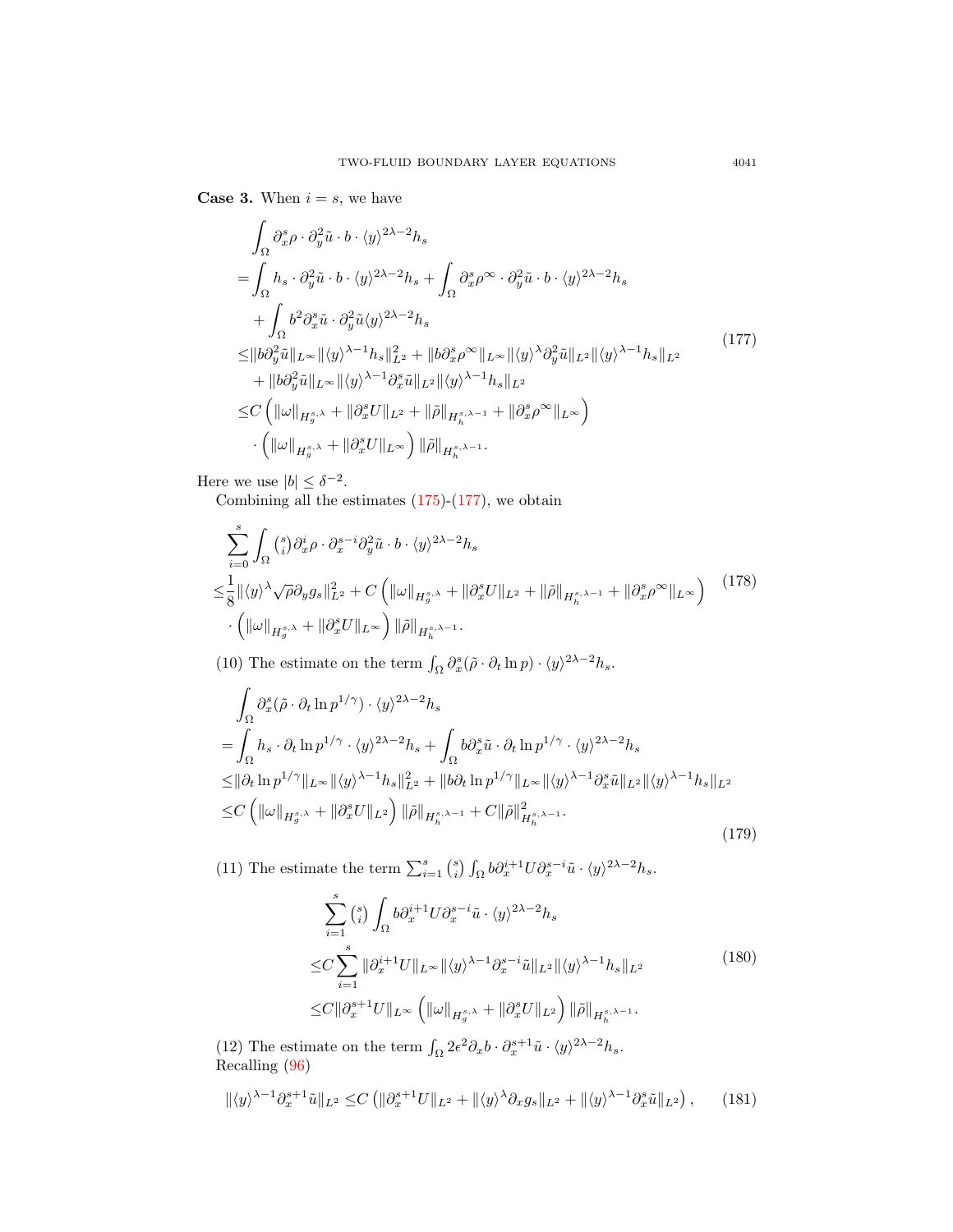and we have

$$
\int_{\Omega} 2\varepsilon^{2} \partial_{x} b \cdot \partial_{x}^{s+1} \tilde{u} \cdot \langle y \rangle^{2\lambda - 2} h_{s}
$$
\n
$$
\leq 2\varepsilon^{2} \|\partial_{x} b\|_{L^{\infty}} \|\langle y \rangle^{\lambda - 1} \partial_{x}^{s+1} \tilde{u}\|_{L^{2}} \|\langle y \rangle^{\lambda - 1} h_{s}\|_{L^{2}}
$$
\n
$$
\leq \frac{\epsilon^{2}}{4} \|\langle y \rangle^{\lambda} \partial_{x} g_{s}\|_{L^{2}}^{2} + C\varepsilon^{2} \left( \|\omega\|_{H_{g}^{s,\lambda}} + \|\partial_{x}^{s} U\|_{L^{2}} \right) \|\tilde{\rho}\|_{H_{h}^{s,\lambda - 1}} + C\varepsilon^{2} \|\tilde{\rho}\|_{H_{h}^{s,\lambda - 1}}^{2}.
$$
\n
$$
(182)
$$

Combining the above all estimates, we obtain the estimate [\(160\)](#page-28-6). This completes the proof of Lemma [3.2.](#page-28-7)  $\Box$ 

4. Closeness of priori estimate. In this section, we will close the priori estimate. Firstly, combining Lemmas [2.1,](#page-7-3) [2.3,](#page-16-3) [3.1](#page-24-6) and [3.2,](#page-28-7) we have

$$
\frac{1}{2}\frac{d}{dt}\left(\|\omega\|_{H_g^{s,\lambda}}^2 + \|\tilde{\rho}\|_{H_h^{s,\lambda-1}}^2\right) + \frac{1}{4}\sum_{|\alpha| \le s, \alpha_1 \le s-1} \|\langle y \rangle^{\lambda + \alpha_2} \partial_y D^{\alpha} \omega\|_{L^2}^2 \n+ \epsilon^2 \sum_{|\alpha| \le s, \alpha_1 \le s-1} \|\langle y \rangle^{\lambda + \alpha_2} \partial_x D^{\alpha} \omega\|_{L^2}^2 + \epsilon^2 \sum_{|\alpha| \le s, \alpha_1 \le s-1} \|\langle y \rangle^{\lambda + \alpha_2 - 1} \partial_x D^{\alpha} \tilde{\rho}\|_{L^2}^2 \n+ \frac{\epsilon^2}{4}\|\langle y \rangle^{\lambda} \partial_x g_s\|_{L^2}^2 + \frac{\epsilon^2}{2}\|\langle y \rangle^{\lambda - 1} \partial_x h_s\|_{L^2}^2 \n\le C \left(\|\omega\|_{H_g^{s,\lambda}} + \|\partial_x^{s+1} U\|_{L^\infty} + 1\right)^{s+2} \left(\|\tilde{\rho}\|_{H_h^{s,\lambda}} + \|\partial_x^{s+1} \rho^{\infty}\|_{L^\infty} + 1\right)^s \n\le C \left(\|\omega\|_{H_g^{s,\lambda}}^2 + \|\tilde{\rho}\|_{H_h^{s,\lambda-1}}^2\right)^{s+2} + F(t),
$$
\n(183)

where

<span id="page-33-1"></span>
$$
F(t) = C \left( \|\partial_x^{s+1} U\|_{L^\infty}^2 + \|\partial_x^{s+1} \rho^\infty\|_{L^\infty}^2 + 1 \right)^{s+2}.
$$
 (184)

Thus, it follows from the comparison principal of ordinary differential equations that

<span id="page-33-0"></span>
$$
\| \omega \|_{H_g^{s,\lambda}}^2 + \| \tilde{\rho} \|_{H_h^{s,\lambda-1}}^2
$$
\n
$$
\leq \left\{ \| \omega_0 \|_{H_g^{s,\lambda}}^2 + \| \tilde{\rho}_0 \|_{H_h^{s,\lambda-1}}^2 + \int_0^t F(\tau) d\tau \right\}
$$
\n
$$
\cdot \left\{ 1 - (s+1) C \left( \| \omega_0 \|_{H_g^{s,\lambda}}^2 + \| \tilde{\rho}_0 \|_{H_h^{s,\lambda-1}}^2 + \int_0^t F(\tau) d\tau \right)^{s+1} t \right\}^{-\frac{1}{s+1}} \qquad (185)
$$
\n
$$
= \mathcal{H}
$$

as long as the quantity within the second set of braces on the right-hand side of the inequality [\(185\)](#page-33-0) is positive.

**Lemma 4.1.** Let  $s \ge 6$  be an even integer,  $\lambda \ge 1$  be a real number and hypotheses for  $(U, \rho^{\infty}, p)(t, x)$  given in Theorem [1.1](#page-3-0) hold. Assume that  $(\omega, \tilde{\rho})$  is a classical solution to initial-boundary value problem  $(23)-(25)$  $(23)-(25)$  $(23)-(25)$  in  $[0, T]$  satisfying that

$$
\omega \in L^{\infty}(0,T;H^{s,\lambda}), \quad \tilde{\rho} \in L^{\infty}(0,T;H^{s,\lambda-1}).
$$

Then, the inequality [\(185\)](#page-33-0) holds for small time,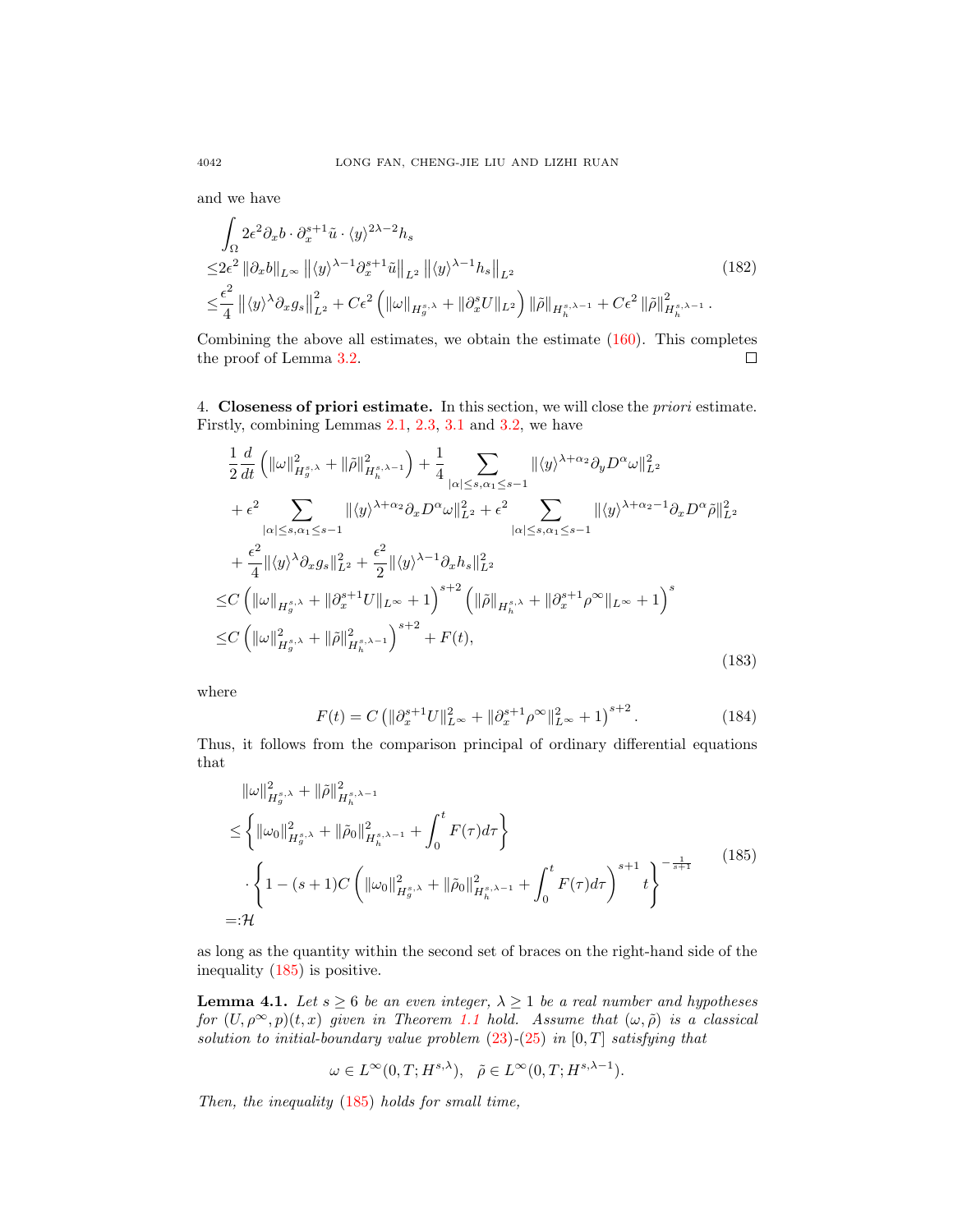Taking derivative  $D^{\alpha} = \partial_x^{\alpha_1} \partial_y^{\alpha_2}$  on the equation  $(23)_2$  $(23)_2$  and multiplying  $\langle y \rangle^{\lambda+\alpha_2}$ , one has

<span id="page-34-0"></span>
$$
\partial_t \langle y \rangle^{\lambda + \alpha_2} D^{\alpha} \omega + \sum_{0 \le \beta \le \alpha} \binom{\alpha}{\beta} \langle y \rangle^{\lambda + \alpha_2} D^{\beta} u \cdot \partial_x D^{\alpha - \beta} \omega \n+ \sum_{0 \le \beta \le \alpha} \binom{\alpha}{\beta} \langle y \rangle^{\lambda + \alpha_2} D^{\beta} v \cdot \partial_y D^{\alpha - \beta} \omega \n= \langle y \rangle^{\lambda + \alpha_2} D^{\alpha} \omega \cdot \partial_t \ln p^{1/\gamma} + \sum_{0 \le \beta \le \alpha} \binom{\alpha}{\beta} \langle y \rangle^{\lambda + \alpha_2} D^{\beta} \rho \cdot \partial_y^2 D^{\alpha - \beta} \omega \n+ \sum_{0 \le \beta \le \alpha} \binom{\alpha}{\beta} \langle y \rangle^{\lambda + \alpha_2} \partial_y D^{\beta} \rho \cdot \partial_y D^{\alpha - \beta} \omega + \epsilon^2 \langle y \rangle^{\lambda + \alpha_2} \partial_x^2 D^{\alpha} \omega.
$$
\n(186)

<span id="page-34-1"></span>**Claim 1.** From Lemma 4.4, when  $|\beta| \leq 2$ , we have the following results

$$
\left\| \langle y \rangle^{\beta_2} D^{\beta} u \right\|_{L^{\infty}} \leq \begin{cases} C\left( \|\omega\|_{H_g^{s,\lambda}} + \|\partial_x^s U\|_{L^2} \right), & \beta_2 = 0, \\ C\|\omega\|_{H_g^{s,\lambda}}, & \beta_2 \geq 1. \end{cases}
$$
(187)

$$
\left\| \langle y \rangle^{\beta_2 - 1} D^{\beta} v \right\|_{L^{\infty}} \le C \left( \|\omega\|_{H_g^{s,\lambda}} + \|\partial_x^s U\|_{L^2} + 1 \right). \tag{188}
$$

$$
\left\| \langle y \rangle^{\beta_2 - 2} D^{\beta} \rho \right\|_{L^{\infty}} \le C \left( \|\tilde{\rho}\|_{H_h^{s, \lambda - 1}} + \|\partial_x^2 \rho^{\infty}\|_{L^{\infty}} \right). \tag{189}
$$

$$
\left\| \langle y \rangle^{\beta_2 - 1} \partial_y D^\beta \rho \right\|_{L^\infty} \le C \left\| \tilde{\rho} \right\|_{H_h^{s, \lambda - 1}}. \tag{190}
$$

Then by direct calculations, we have

$$
\left\|\partial_t \langle y \rangle^{\lambda + \alpha_2} D^{\alpha} \omega \right\|_{L^{\infty}} \leq C \mathcal{H} + C \left( \|\partial_x^s U\|_{L^2} + \|\partial_x^2 \rho^{\infty}\|_{L^{\infty}} + 1 \right)^2 \tag{191}
$$

<span id="page-34-3"></span>and

$$
\sum_{|\alpha| \leq 2} ||\langle y \rangle^{\lambda + \alpha_2} D^{\alpha} \omega||_{L^{\infty}}\n\n\leq \sum_{|\alpha| \leq 2} ||\langle y \rangle^{\lambda + \alpha_2} D^{\alpha} \omega_0||_{L^{\infty}} + \sum_{|\alpha| \leq 2} \int_0^t ||\partial_t \langle y \rangle^{\lambda + \alpha_2} D^{\alpha} \omega||_{L^{\infty}} d\tau\n\n\leq \sum_{|\alpha| \leq 2} ||\langle y \rangle^{\lambda + \alpha_2} D^{\alpha} \omega_0||_{L^{\infty}} + \sum_{|\alpha| \leq 2} \sup_{0 \leq \tau \leq t} ||\partial_t \langle y \rangle^{\lambda + \alpha_2} D^{\alpha} \omega||_{L^{\infty}} t\n\n\leq \sum_{|\alpha| \leq 2} ||\langle y \rangle^{\lambda + \alpha_2} D^{\alpha} \omega_0||_{L^{\infty}}\n\n+ C \mathcal{H}t + C \sup_{0 \leq \tau \leq t} (||\partial_x^s U||_{L^2} + ||\partial_x^2 \rho^{\infty}||_{L^{\infty}} + 1)^2 t.
$$
\n
$$
(192)
$$

By using the case  $\alpha = (0, 0)$  in [\(186\)](#page-34-0), we also have

<span id="page-34-2"></span>
$$
\langle y \rangle^{\lambda} \omega \ge \langle y \rangle^{\lambda} \omega_0 - \int_0^t \|\partial_t \langle y \rangle^{\lambda} \omega\|_{L^\infty} d\tau
$$
  
\n
$$
\ge \langle y \rangle^{\lambda} \omega_0 - \sup_{0 \le \tau \le t} \|\partial_t \langle y \rangle^{\lambda} \omega\|_{L^\infty} t
$$
  
\n
$$
\ge \langle y \rangle^{\lambda} \omega_0 - C \mathcal{H} t - C \sup_{0 \le \tau \le t} \left( \|\partial_x^s U\|_{L^2} + \|\partial_x^2 \rho^\infty\|_{L^\infty} + 1 \right)^2 t.
$$
\n(193)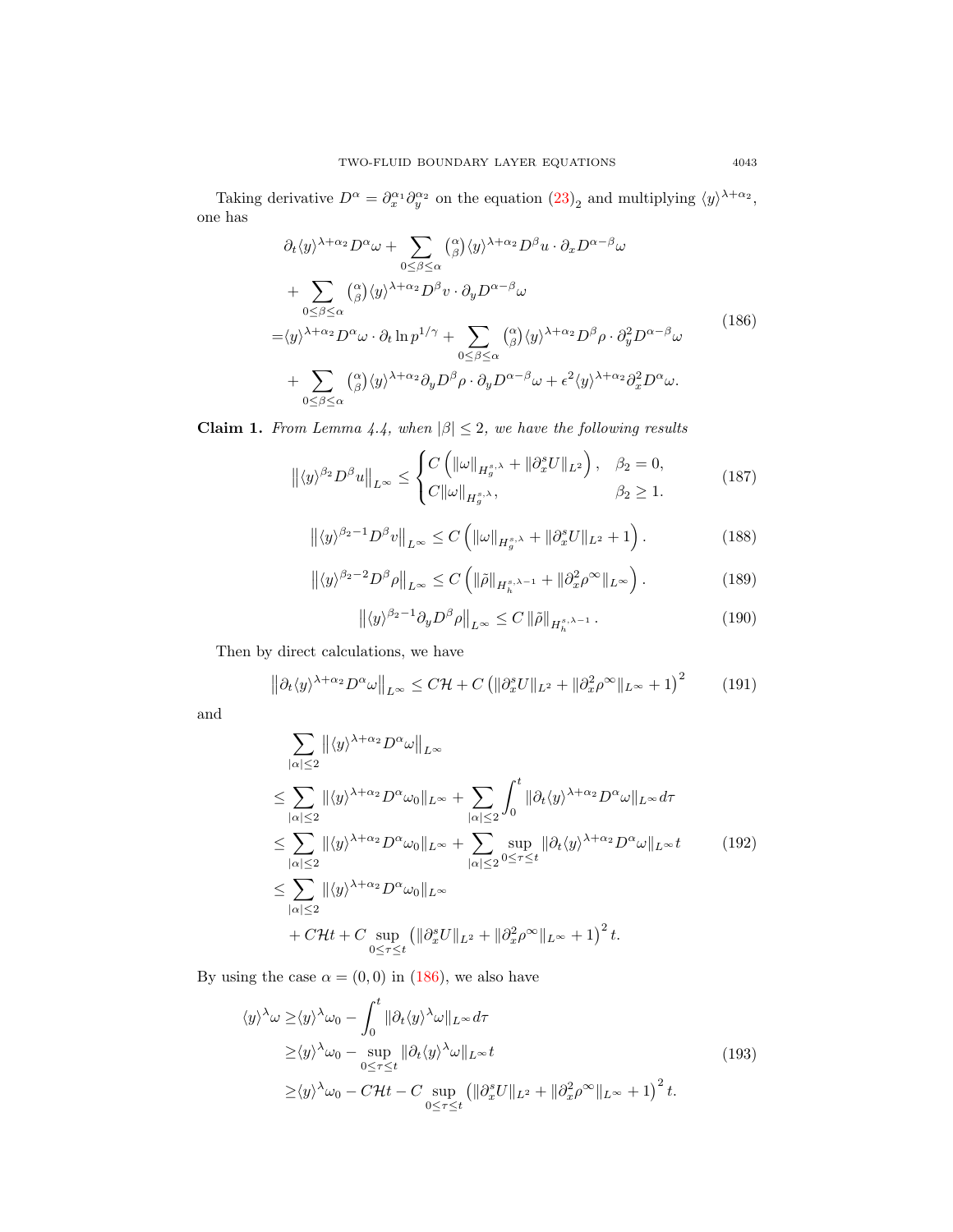Taking derivative  $D^{\alpha} = \partial_x^{\alpha_1} \partial_y^{\alpha_2}$  on the equation  $(23)_1$  $(23)_1$  and multiplying  $\langle y \rangle^{\lambda + \alpha_2 - 1}$ , one has

$$
\partial_t \langle y \rangle^{\lambda + \alpha_2 - 1} D^{\alpha} \tilde{\rho} + \sum_{0 \le \beta \le \alpha} {\alpha \choose \beta} \langle y \rangle^{\lambda + \alpha_2 - 1} D^{\beta} u \cdot \partial_x D^{\alpha - \beta} \tilde{\rho}
$$
  
+ 
$$
\sum_{0 \le \beta \le \alpha} {\alpha \choose \beta} \langle y \rangle^{\lambda + \alpha_2 - 1} D^{\beta} v \cdot \partial_y D^{\alpha - \beta} \tilde{\rho}
$$
  
= 
$$
\sum_{0 \le \beta \le \alpha} {\alpha \choose \beta} \langle y \rangle^{\lambda + \alpha_2 - 1} D^{\beta} \tilde{u} \cdot \partial_x D^{\alpha - \beta} \rho^{\infty} - \langle y \rangle^{\lambda + \alpha_2 - 1} D^{\alpha} \tilde{\rho} \cdot \partial_t \ln p^{1/\gamma}
$$
  
+ 
$$
\epsilon^2 \langle y \rangle^{\lambda + \alpha_2 - 1} \partial_x^2 D^{\alpha} \tilde{\rho}.
$$
 (194)

Using Claim [1,](#page-34-1) we obtain

<span id="page-35-0"></span>
$$
\sum_{|\alpha| \leq 2} ||\langle y \rangle^{\lambda + \alpha_2 - 1} D^{\alpha} \tilde{\rho}||_{L^{\infty}}\n\n\leq \sum_{|\alpha| \leq 2} ||\langle y \rangle^{\lambda + \alpha_2 - 1} D^{\alpha} \tilde{\rho}_0||_{L^{\infty}} + \sum_{|\alpha| \leq 2} \int_0^t ||\partial_t \langle y \rangle^{\lambda + \alpha_2 - 1} D^{\alpha} \tilde{\rho}||_{L^{\infty}} d\tau\n\n\leq \sum_{|\alpha| \leq 2} ||\langle y \rangle^{\lambda + \alpha_2 - 1} D^{\alpha} \tilde{\rho}_0||_{L^{\infty}} + \sum_{|\alpha| \leq 2} \sup_{0 \leq \tau \leq t} ||\partial_t \langle y \rangle^{\lambda + \alpha_2 - 1} D^{\alpha} \tilde{\rho}||_{L^{\infty}} t\n\n\leq \sum_{|\alpha| \leq 2} ||\langle y \rangle^{\lambda + \alpha_2 - 1} D^{\alpha} \omega_0||_{L^{\infty}} + C \mathcal{H}t\n\n+ C \sup_{0 \leq \tau \leq t} (||\partial_x^s U||_{L^2} + ||\partial_x^3 \rho^{\infty}||_{L^{\infty}} + 1)^2 t.
$$
\n
$$
(195)
$$

Similar to [\(193\)](#page-34-2), we also have

$$
\langle y \rangle^{\lambda-1} \tilde{\rho} \ge \langle y \rangle^{\lambda-1} \tilde{\rho}_0 - \int_0^t \|\partial_t \langle y \rangle^{\lambda-1} \tilde{\rho} \|_{L^\infty} d\tau
$$
  
\n
$$
\ge \langle y \rangle^{\lambda-1} \tilde{\rho}_0 - \sup_{0 \le \tau \le t} \|\partial_t \langle y \rangle^{\lambda-1} \tilde{\rho} \|_{L^\infty} t
$$
  
\n
$$
\ge \langle y \rangle^{\lambda-1} \tilde{\rho}_0 - C \mathcal{H} t
$$
  
\n
$$
- C \sup_{0 \le \tau \le t} \left( \|\partial_x^s U\|_{L^2} + \|\partial_x^3 \rho^\infty\|_{L^\infty} + 1 \right)^2 t,
$$
\n(196)

which implies

<span id="page-35-1"></span>
$$
\rho \ge \rho_0 - C\mathcal{H}t - C \sup_{0 \le \tau \le t} \left( \|\partial_x^s U\|_{L^2} + \|\partial_x^3 \rho^\infty\|_{L^\infty} + 1 \right)^2 t. \tag{197}
$$

<span id="page-35-2"></span>**Lemma 4.2.** Let  $s \ge 6$  be an even integer,  $\lambda \ge 1$ ,  $\delta \in (0,1)$  and  $\epsilon \in (0,1)$ . If  $\omega_0 \in H_{2\delta}^{s,\lambda}$  and  $\tilde{\rho}_0 \in H_{2\delta}^{s,\lambda-1}$ .  $F(t)$  defined by [\(184\)](#page-33-1) satisfies  $|F(t)| \leq M$ . Then there exists a uniform life span  $T > 0$ , which is independent of  $\epsilon$ , such that the regularized system has solutions  $\omega \in C([0,T];H^{s,\lambda}_\delta) \cap C^1([0,T];H^{s-2,\lambda})$  and  $\tilde{\rho} \in C([0,T];H^{{s},\lambda-1}_{\delta}) \cap C^{1}([0,T];H^{{s}-2,\lambda-1})$  with the following uniform in  $\epsilon$  estimates:

(i)(Uniform weighted H<sup>s</sup> estimates) For any  $\epsilon \in [0,1]$  and any  $t \in [0,T]$ ,

$$
\|\omega\|_{H_g^{s,\lambda}}^2 + \|\tilde{\rho}\|_{H_h^{s,\lambda-1}}^2 \le 4\left(\|\omega_0\|_{H_g^{s,\lambda}}^2 + \|\tilde{\rho}_0\|_{H_h^{s,\lambda-1}}^2\right). \tag{198}
$$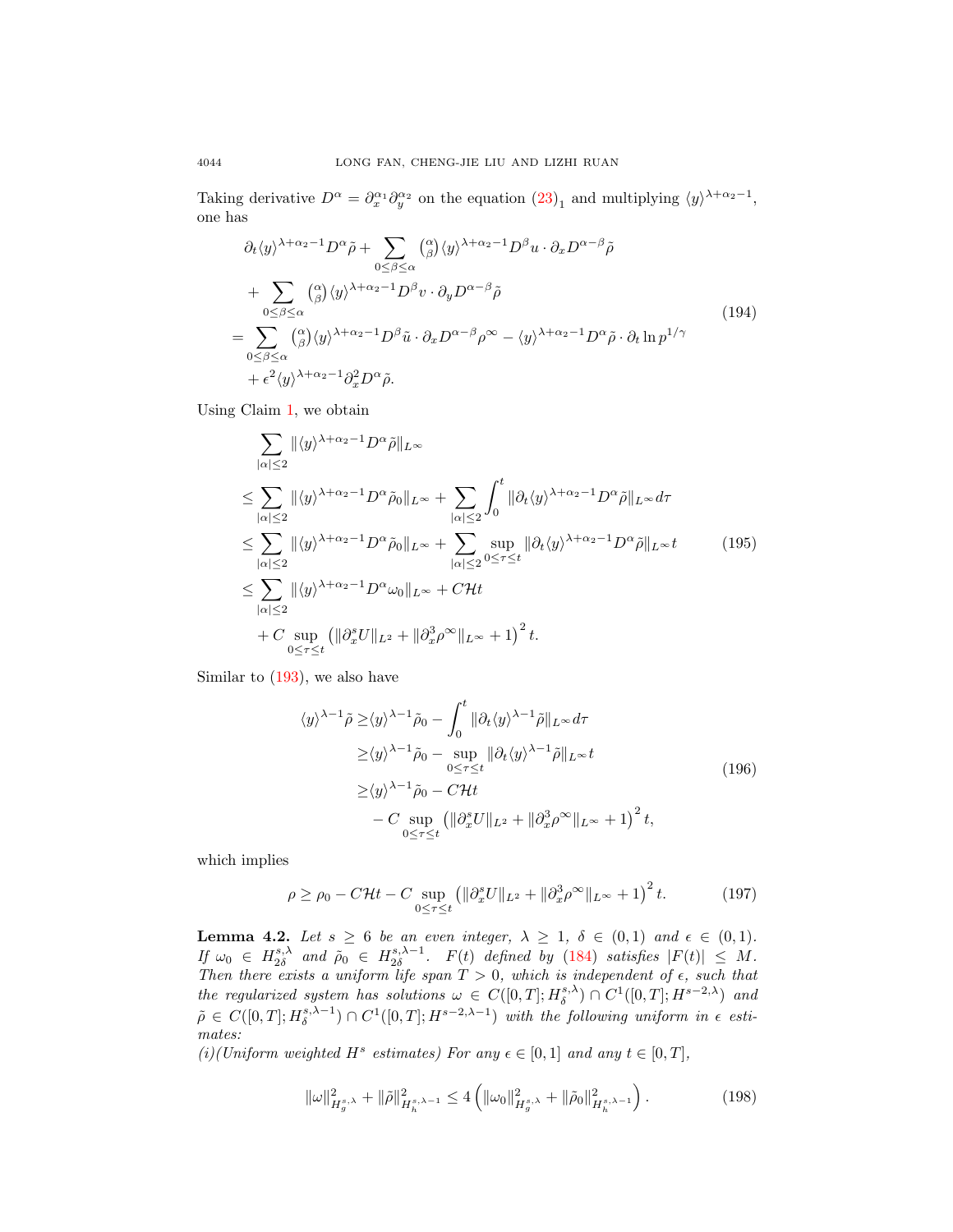(ii) (Uniform weighted  $L^{\infty}$  upper bound) For any  $\epsilon \in [0,1]$  and any  $t \in [0,T]$ ,

<span id="page-36-0"></span>
$$
\sum_{|\alpha| \le 2} \left\| \langle y \rangle^{\lambda + \alpha_2} D^{\alpha} \omega \right\|_{L^{\infty}} \le \delta^{-1}
$$
\n(199)

and

$$
\sum_{|\alpha| \le 2} \left\| \langle y \rangle^{\lambda + \alpha_2 - 1} D^{\alpha} \tilde{\rho} \right\|_{L^{\infty}} \le \delta^{-1}.
$$
 (200)

(iii)(Uniform weighted  $L^{\infty}$  lower bound) For any  $\epsilon \in [0,1]$  and any  $t \in [0,T]$ ,

$$
\langle y \rangle^{\lambda} \omega \ge \delta \quad \text{and} \quad \rho \ge \delta. \tag{201}
$$

*Proof.* Now we assume  $F(t) = C(||\partial_x^{s+1}U||_{L^{\infty}}^2 + ||\partial_x^{s+1}\rho^{\infty}||_{L^{\infty}}^2 + 1)^{s+2} \leq M$ . If  $T_1$ is chosen by

$$
\min\left\{\frac{\|\omega_0\|_{H_g^{s,\lambda}}^2 + \|\tilde{\rho}_0\|_{H_h^{s,\lambda-1}}^2}{M}, \frac{1 - 2^{-s-1}}{C(s+1)2^{s+1}(\|\omega_0\|_{H_g^{s,\lambda}}^2 + \|\tilde{\rho}_0\|_{H_h^{s,\lambda-1}}^2)^{s+1}}\right\},\tag{202}
$$

then by [\(185\)](#page-33-0), we have for all  $t \in [0, T_1]$ 

$$
\|\omega\|_{H_g^{s,\lambda}}^2 + \|\tilde{\rho}\|_{H_h^{s,\lambda-1}}^2 \le 4(\|\omega_0\|_{H_g^{s,\lambda}}^2 + \|\tilde{\rho}_0\|_{H_h^{s,\lambda-1}}^2). \tag{203}
$$

In fact, we also have for  $t \in [0, T_1]$ 

$$
\mathcal{H} \le 4\left(\|\omega_0\|_{H_g^{s,\lambda}}^2 + \|\tilde{\rho}_0\|_{H_h^{s,\lambda-1}}^2\right). \tag{204}
$$

Secondly, due to  $\sum_{|\alpha| \leq 2} ||\langle y \rangle^{\lambda + \alpha_2} D^{\alpha} \omega_0 ||_{L^{\infty}} \leq \frac{1}{2\delta}$ , if  $T_2$  is chosen as

$$
T_2 = \min\left\{T_1, \frac{\delta^{-1}}{16C(\|\omega_0\|_{H_g^{s,\lambda}}^2 + \|\tilde{\rho}_0\|_{H_h^{s,\lambda-1}}^2)}, \frac{\delta^{-1}}{4CM^{\frac{1}{s+2}}}\right\},\tag{205}
$$

then from [\(192\)](#page-34-3), we have for all  $t \in [0, T_2]$ 

$$
\sum_{|\alpha| \le 2} \left\| \langle y \rangle^{\lambda + \alpha_2} D^{\alpha} \omega \right\|_{L^{\infty}} \le \delta^{-1}.
$$
 (206)

Here we used the fact

$$
\sup_{0 \le \tau \le t} \left( \| \partial_x^s U \|_{L^2} + \| \partial_x^2 \rho^\infty \|_{L^\infty} + 1 \right) \le C \sup_{0 \le \tau \le t} F^{\frac{1}{2(s+2)}} \le CM^{\frac{1}{2(s+2)}}.
$$

Thirdly, due to  $\langle y \rangle^{\lambda} \omega_0 \geq 2\delta$ , if  $T_3$  is chosen as

$$
T_3 = \min\left\{T_1, \frac{\delta}{8C(\|\omega_0\|_{H_g^{s,\lambda}}^2 + \|\tilde{\rho}_0\|_{H_h^{s,\lambda-1}}^2)}, \frac{\delta}{2CM^{\frac{1}{s+2}}}\right\},\tag{207}
$$

then from [\(193\)](#page-34-2), we have for all  $t \in [0, T_3]$ 

$$
\langle y \rangle^{\lambda} \omega \ge \delta. \tag{208}
$$

In addition, due to  $\sum_{|\alpha| \leq 2} ||\langle y \rangle^{\lambda+\alpha_2-1} D^{\alpha} \tilde{\rho}_0 ||_{L^{\infty}} \leq \frac{1}{2\delta}$ , if  $T_4$  is chosen as

$$
T_4 = \min\left\{T_1, \frac{\delta^{-1}}{16C(\|\omega_0\|_{H_g^{s,\lambda}}^2 + \|\tilde{\rho}_0\|_{H_h^{s,\lambda-1}}^2)}, \frac{\delta^{-1}}{4CM^{\frac{1}{s+2}}}\right\},\tag{209}
$$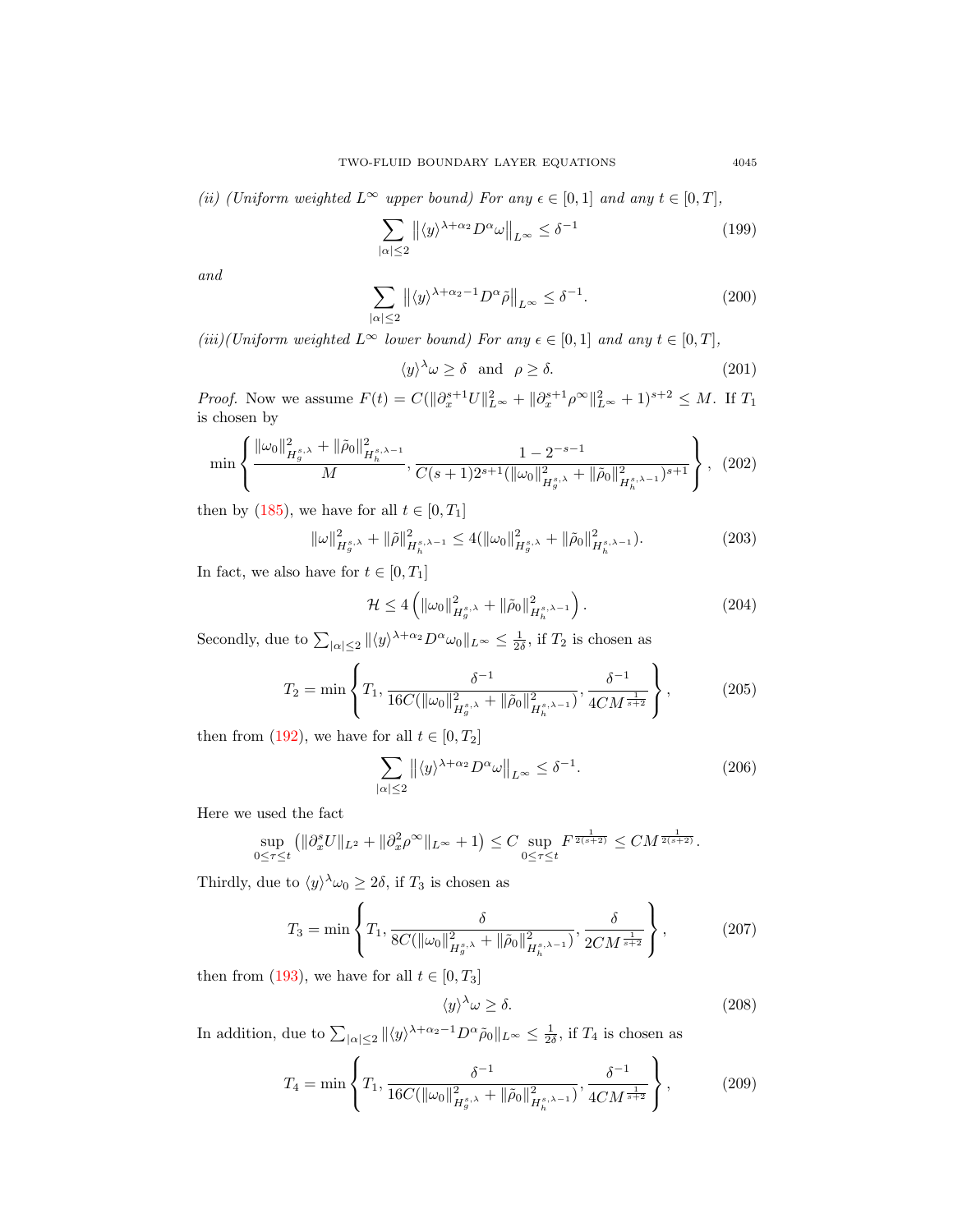then from [\(195\)](#page-35-0), we get for all  $t \in [0, T_4]$ 

$$
\sum_{|\alpha| \le 2} \left\| \langle y \rangle^{\lambda + \alpha_2 - 1} D^{\alpha} \tilde{\rho} \right\|_{L^{\infty}} \le \frac{1}{\delta}.
$$
 (210)

Finally, due to  $\rho_0 \geq 2\delta$ , if  $T_5$  is chosen as

$$
T_5 = \min\left\{T_1, \frac{\delta}{8C(\|\omega_0\|_{H_g^{s,\lambda}}^2 + \|\tilde{\rho}_0\|_{H_h^{s,\lambda-1}}^2)}, \frac{\delta}{2CM^{\frac{1}{s+2}}}\right\},\tag{211}
$$

then from [\(197\)](#page-35-1), we obtain for all  $t \in [0, T_5]$ 

$$
\rho \ge \delta. \tag{212}
$$

Then we choose  $T := \min\{T_1, T_2, T_3, T_4, T_5\}$  and this completes the proof of Lemma [4.2.](#page-35-2)  $\Box$ 

### 5. Local-in-time existence and uniqueness.

<span id="page-37-0"></span>5.1. Local-in-time existence. Using almost equivalence relation [\(14\)](#page-3-1) and uniform weighted  $H^s$  estimate [\(199\)](#page-36-0), we have

$$
\sup_{0 \le t \le T} (\|\omega^{\epsilon}\|_{H^{s,\lambda}}^2 + \|\tilde{u}^{\epsilon}\|_{H^{s,\lambda-1}}^2 + \|\tilde{\rho}^{\epsilon}\|_{H^{s,\lambda-1}}^2)
$$
  
\n
$$
\le C \sup_{0 \le t \le T} (\|\omega^{\epsilon}\|_{H^{s,\lambda}_g}^2 + \|\tilde{\rho}^{\epsilon}\|_{H^{s,\lambda-1}_h}^2 + \|\partial_x^s U\|_{L^2}^2)
$$
  
\n
$$
\le 4C (\|\omega^{\epsilon}_0\|_{H^{s,\lambda}_g}^2 + \|\tilde{\rho}^{\epsilon}_0\|_{H^{s,\lambda-1}_h}^2 + \|\partial_x^s U\|_{L^2}^2).
$$
\n(213)

Furthermore, we also know that  $\partial_t \omega^{\epsilon}$ ,  $\partial_t \tilde{u}$  and  $\partial_t \tilde{\rho}$  are uniformly bounded in  $L^{\infty}(0,T;$  $H^{s-2,\lambda}$  and  $L^{\infty}(0,T;H^{s-2,\lambda-1})$ , respectively. By the Lions-Aubin lemma and compact embedding of  $H^{s,\lambda}$  in  $H^{s'}_{loc}$ , we have, after taking a subsequence, as  $\epsilon_k \to 0^+$ 

<span id="page-37-1"></span>
$$
\begin{cases}\n\omega^{\epsilon_k} \stackrel{*}{\rightarrow} \omega & \text{in } L^{\infty}(0, T; H^{s,\lambda}), \\
\omega^{\epsilon_k} \rightarrow \omega & \text{in } C(0, T; H^{s',}) \\
\tilde{u}^{\epsilon_k} \stackrel{*}{\rightarrow} \tilde{u} & \text{in } L^{\infty}(0, T; H^{s',\lambda-1}), \\
\tilde{u}^{\epsilon_k} \rightarrow \tilde{u} & \text{in } C(0, T; H^{s',\lambda-1}), \\
\tilde{\rho}^{\epsilon_k} \stackrel{*}{\rightarrow} \tilde{\rho} & \text{in } L^{\infty}(0, T; H^{s',\lambda-1}), \\
\tilde{\rho}^{\epsilon_k} \rightarrow \tilde{\rho} & \text{in } C(0, T; H^{s,\lambda-1}),\n\end{cases} (214)
$$

for all  $s' < s$ , where  $\omega = \partial_y u \in L^{\infty}(0,T;H^{s,\lambda}) \cap \bigcap_{s' < s} C(0,T;H^{s'}_{loc}), \tilde{u} \in L^{\infty}(0,T;H^{s'}_{loc})$  $H^{s,\lambda-1}) \cap \bigcap_{s' < s} C(0,T; H^{s'}_{loc})$  and  $\tilde{\rho} \in L^{\infty}(0,T; H^{s,\lambda-1}) \cap \bigcap_{s' < s} C(0,T; H^{s'}_{loc})$ . Using the local uniform convergence of  $\partial_x u^{\epsilon_k}$ , we also have the pointwise convergence of  $v^{\epsilon_k}$ , as  $\epsilon_k \to 0^+$ 

<span id="page-37-2"></span>
$$
v^{\epsilon_k} = -\int_0^y \partial_x u^{\epsilon_k} dy - y \partial_t \ln p^{1/\gamma} \to -\int_0^y \partial_x u dy - y \partial_t \ln p^{1/\gamma} =: v. \tag{215}
$$

Combining [\(214\)](#page-37-1) and [\(215\)](#page-37-2), one may justify the pointwise convergence of all terms in the regularized equation [\(23\)](#page-4-0)-[\(25\)](#page-5-0). Thus, passing to the limit  $\epsilon_k \to 0^+$  in (23)-[\(25\)](#page-5-0) and regularized Bernoulli's law [\(7\)](#page-2-4) and [\(8\)](#page-2-5), we know that the limit  $(u, v, \rho)$ solves the problem  $(4)-(6)$  $(4)-(6)$  $(4)-(6)$  with the Bernoulli's law  $(20)$  and  $(21)$  in the classical sense.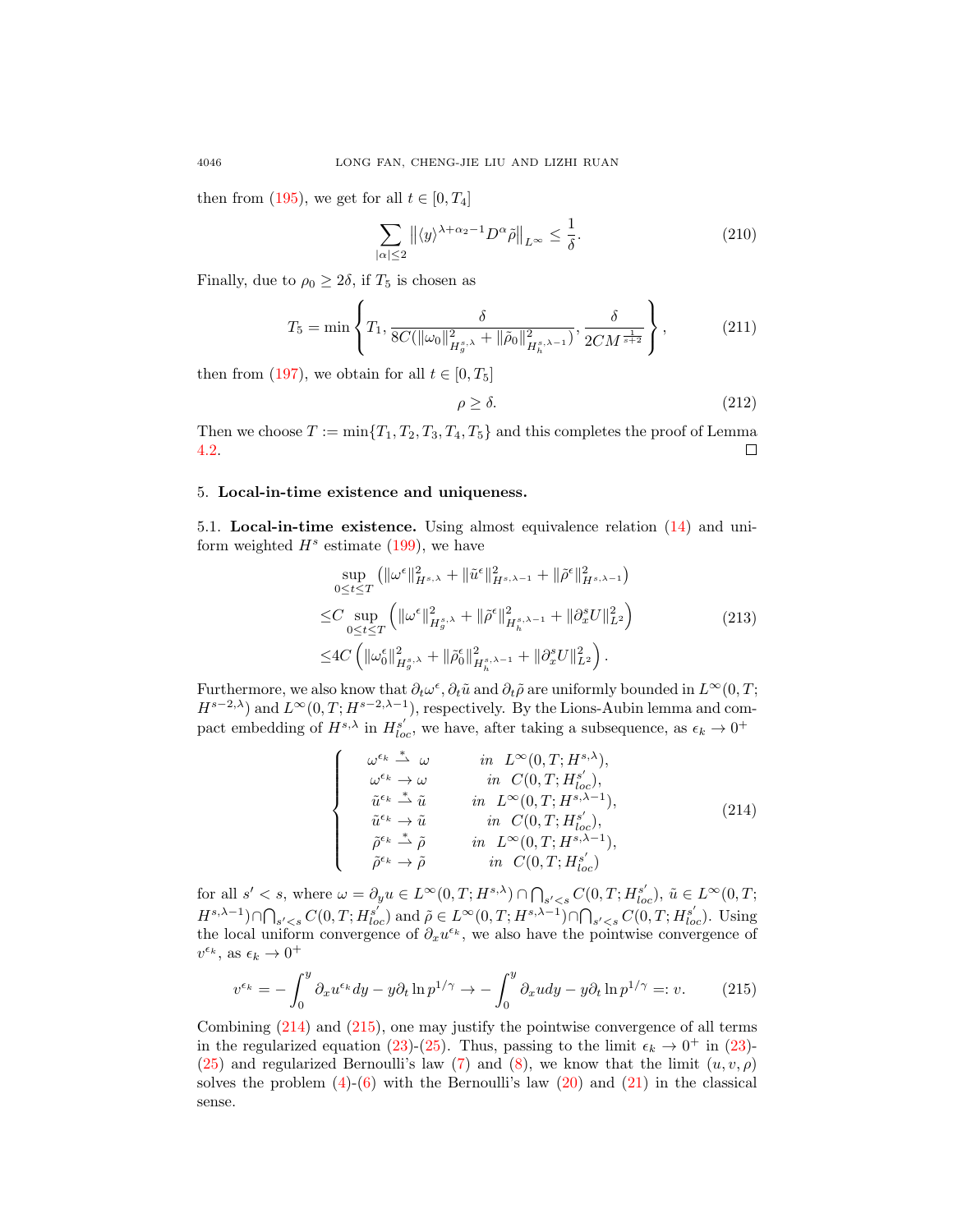<span id="page-38-0"></span>5.2. Uniqueness. Assume  $(u_1, v_1, \rho_1)$  and  $(u_2, v_2, \rho_2)$  are all the solutions to the initial-boundary value problem [\(4\)](#page-2-1)-[\(6\)](#page-2-2) and  $\omega_i = \partial_y u_i$  (i = 1,2), then set  $\bar{u}$  =  $u_1 - u_2, \bar{v} = v_1 - v_2, \bar{\rho} = \rho_1 - \rho_2, \bar{\omega} = \omega_1 - \omega_2$ , we obtain the following equations

$$
\begin{cases}\n(\partial_t + u_1 \partial_x + v_1 \partial_y - \rho_1 \partial_y^2) \bar{\omega} + \bar{u} \partial_x \omega_2 + \bar{v} \partial_y \omega_2 \\
= \bar{\omega} \partial_t \ln p^{1/\gamma} + \partial_y \rho_1 \partial_y \bar{\omega} + \partial_y \bar{\rho} \partial_y \omega_2 + \bar{\rho} \partial_y^2 \omega_2, \\
(\partial_t + u_1 \partial_x + v_1 \partial_y) \bar{\rho} + \bar{u} \partial_x \rho_2 + \bar{v} \partial_y \rho_2 = -\bar{\rho} \partial_t \ln p^{1/\gamma}, \\
(\partial_t + u_1 \partial_x + v_1 \partial_y - \rho_1 \partial_y^2) \bar{u} + \bar{u} \partial_x u_2 + \bar{v} \partial_y u_2 = \bar{\rho} \partial_y^2 u_2, \\
\partial_x \bar{u} + \partial_y \bar{v} = 0, \\
\bar{\omega}|_{t=0} = \omega_{10} - \omega_{20}, \\
\bar{\rho}|_{t=0} = \rho_{10} - \rho_{20}, \\
\bar{u}|_{t=0} = u_{10} - u_{20}, \\
(\bar{u}, \bar{v})|_{y=0} = 0, \quad \partial_y \bar{\omega}|_{y=0} = 0.\n\end{cases} \tag{216}
$$

Further set  $\hat{\omega} = \bar{\omega} - a_2 \bar{u}$  and  $\hat{\rho} = \bar{\rho} - b_2 \bar{u}$  with  $a_2 = \frac{\partial_y \omega_2}{\omega_2}$  $\frac{1}{\omega_2}$  and  $b_2 = \frac{\partial_y \rho_2}{\omega_2}$  $\frac{\omega_1 \nu_2}{\omega_2}$ . By direct calculations, we get

<span id="page-38-1"></span>
$$
\begin{cases}\n(\partial_t + u_1 \partial_x + v_1 \partial_y - \rho_1 \partial_y^2) \hat{\omega} \\
= A \hat{\omega} + \partial_y \rho_1 \partial_y \hat{\omega} + \hat{\rho} (\partial_y^2 \omega_2 - a_2 \partial_y^2 u_2) + \partial_y \omega_2 \partial_y \hat{\rho} + B \bar{u}, \\
(\partial_t + u_1 \partial_x + v_1 \partial_y) \hat{\rho} = -\hat{\rho} (\partial_t \ln p^{1/\gamma} + \partial_y^2 u_2) - \rho_1 b_2 \partial_y \hat{\omega} - \rho_1 a_2 b_2 \hat{\omega} + C \bar{u}, \\
\hat{\omega}|_{t=0} = (\omega_{10} - \omega_{20}) - a_{20}(u_{10} - u_{20}), \\
\hat{\rho}|_{t=0} = (\rho_{10} - \rho_{20}) - b_{20}(u_{10} - u_{20}), \\
\hat{\omega}|_{y=0} = (\omega_1 - \omega_2)|_{y=0}, \quad \partial_y \hat{\omega}|_{y=0} = 0,\n\end{cases}
$$
\n(217)

where

$$
A = \partial_t \ln p^{1/\gamma} + a_2 \partial_y \rho_1 + b_2 \partial_y \omega_2 + 2 \rho_1 \partial_y a_2,
$$
  
\n
$$
B = -(\partial_t + u_1 \partial_x + v_1 \partial_y - \rho_1 \partial_y^2) a_2 - \partial_x \omega_2 + a_2 \partial_x u_2 + a_2 \partial_t \ln p^{1/\gamma} + \partial_y \rho_1 \partial_y a_2
$$
  
\n
$$
+ \partial_y \rho_1 a_2^2 + \partial_y \omega_2 \partial_y b_2 + \partial_y \omega_2 a_2 b_2 + 2 \rho_1 a_2 \partial_y a_2 + (\partial_y^2 \omega_2 - a_2 \partial_y^2 u_2) b_2,
$$
  
\n
$$
C = -(\partial_t + u_1 \partial_x + v_1 \partial_y) b_2 - \partial_x \rho_2 + b_2 \partial_x u_2 + b_2 \partial_t \ln p^{1/\gamma} + \rho_1 b_2 \partial_y a_2
$$
  
\n
$$
+ \rho_1 b_2 a_2^2 + \partial_y^2 u_2 b_2.
$$

It follows from direct calculations

$$
||A||_{L^{\infty}}, ||\langle y \rangle B||_{L^{\infty}}, ||C||_{L^{\infty}} \leq C,
$$

where

$$
C=C(T,U,\rho^{\infty},p,\|\tilde{\rho}\|_{H_{\lambda-1}^3},\|\tilde{\omega}\|_{H_{\lambda}^4})>0.
$$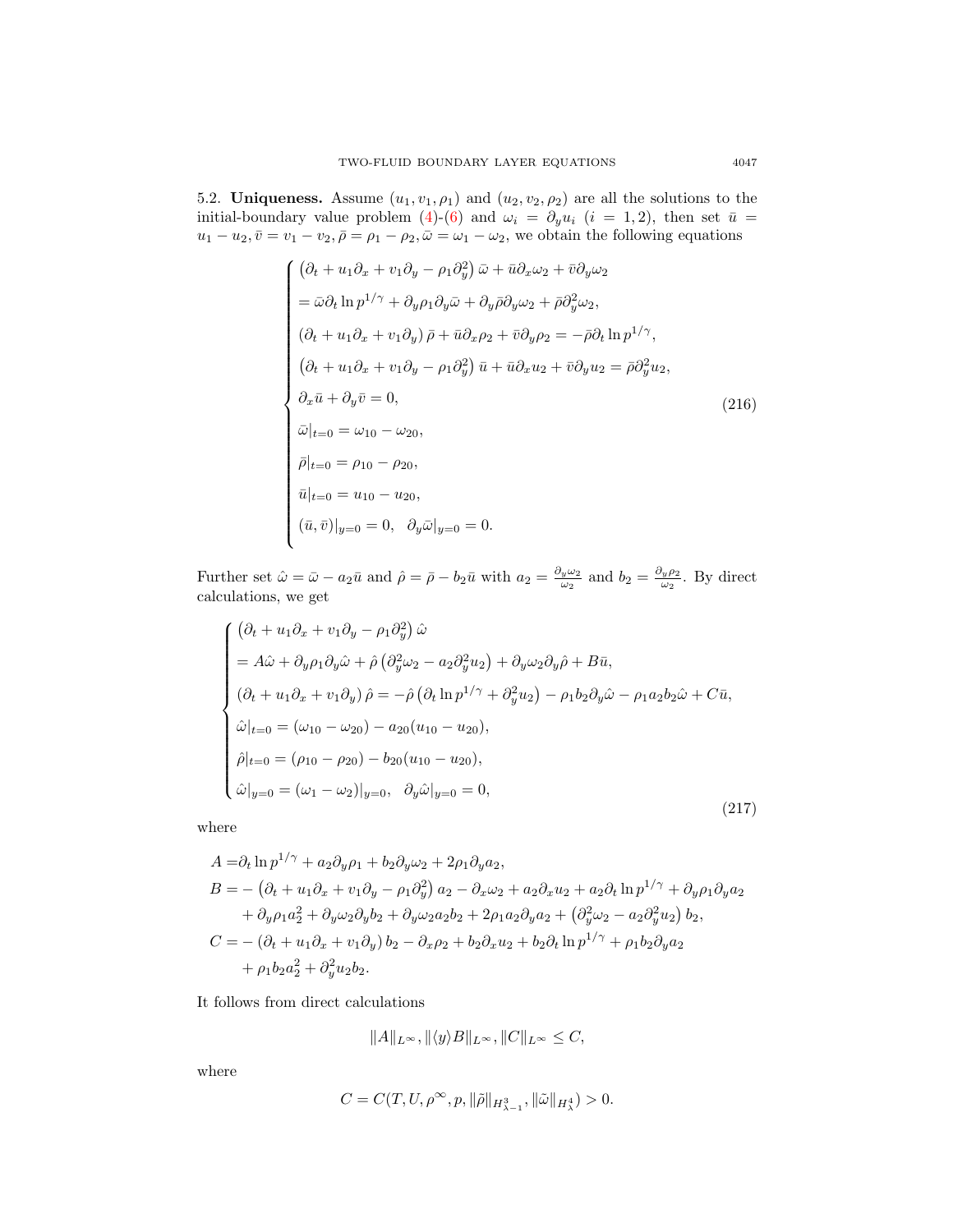Multiplying the equations  $(217)_1$  $(217)_1$  and  $(217)_2$  by  $\langle y \rangle^{2\lambda} \hat{\omega}$  and  $\langle y \rangle^{2\lambda-2} \hat{\rho}$  respectively, then integrating the resulting equations over  $\mathbb{T} \times [0, +\infty)$ , we obtain

$$
\frac{d}{dt} \left( \| \langle y \rangle^{\lambda} \hat{\omega} \|_{L^2}^2 + \| \langle y \rangle^{\lambda - 1} \hat{\rho} \|_{L^2}^2 \right) \leq C \left( \| \langle y \rangle^{\lambda} \hat{\omega} \|_{L^2}^2 + \| \langle y \rangle^{\lambda - 1} \hat{\rho} \|_{L^2}^2 + \| \langle y \rangle^{\lambda - 1} \bar{u} \|_{L^2}^2 \right).
$$
\n(218)

<span id="page-39-7"></span> $\bar{u}$  can be expressed by  $\bar{u} = \omega_2 \int_0^y \frac{\hat{\omega}}{\omega_2} dy$  because of  $\hat{\omega} = \omega_2 \partial_y \left(\frac{\bar{u}}{\omega_2}\right)$  and  $\bar{u}|_{y=0} = 0$ . Thus one has

$$
\|\langle y \rangle^{\lambda - 1} \bar{u}\|_{L^2} \le \left\| \langle y \rangle^{\lambda - 1} \omega_2 \int_0^y \frac{\hat{\omega}}{\omega_2} dy \right\|_{L^2}
$$
  
\n
$$
\leq \|\langle y \rangle^{\lambda} \omega_2\|_{L^\infty} \left\| \langle y \rangle^{-1} \int_0^y \frac{\hat{\omega}}{\omega_2} dy \right\|_{L^2}
$$
  
\n
$$
\leq C \|\langle y \rangle^{\lambda} \hat{\omega}\|_{L^2}.
$$
\n(219)

<span id="page-39-6"></span>Substituting  $(219)$  into  $(218)$ , we have

$$
\frac{d}{dt} \left( \| \langle y \rangle^{\lambda} \hat{\omega} \|_{L^2}^2 + \| \langle y \rangle^{\lambda - 1} \hat{\rho} \|_{L^2}^2 \right) \le C \left( \| \langle y \rangle^{\lambda} \hat{\omega} \|_{L^2}^2 + \| \langle y \rangle^{\lambda - 1} \hat{\rho} \|_{L^2}^2 \right). \tag{220}
$$

Applying Gronwall's inequality, we further obtain due to  $\hat{\omega}|_{t=0} = 0$  and  $\hat{\rho}|_{t=0} = 0$ 

$$
\|\langle y \rangle^{\lambda} \hat{\omega}\|_{L^2}^2 + \|\langle y \rangle^{\lambda - 1} \hat{\rho}\|_{L^2}^2 \equiv 0, \tag{221}
$$

which means  $\hat{\omega} \equiv 0$  and  $\hat{\rho} \equiv 0$ . Consequently, it follows that  $\bar{u} \equiv 0$  from  $\bar{u} =$  $\omega_2 \int_0^y \frac{\hat{\omega}}{\omega_2} dy$ . We also further obtain  $\rho_1 = \rho_2$  due to  $\bar{\rho} = \hat{\rho} + b_2 \bar{u} = 0$ . Finally we get  $v_1 = v_2$  from  $(4)_3$  $(4)_3$ . This completes the proof of uniqueness.

Acknowledgments. The authors will express heartfelt appreciation to the anonymous referees for valuable suggestions and comments. The research of L.Z. Ruan was supported in part by the National Natural Science Foundation of China #11771169,  $\#12171186$  and  $\#11871236$ . The research of C.-J. Liu was supported by National Key R&D Program of China #2020YFA0712002, National Natural Science Foundation of China #11801364, the Strategic Priority Research Program of Chinese Academy of Sciences #XDA25010402, Shanghai Sailing Program # 18YF1411700, a startup grant from Shanghai Jiao Tong University #WF220441906, and the Program for Professor of Special Appointment (Eastern Scholar) at Shanghai Institutions of Higher Learning. The second authors' research was also supported by Hong Kong Institute for Advanced Study #9360157.

#### REFERENCES

- <span id="page-39-0"></span>[\[1\]](http://www.ams.org/mathscinet-getitem?mr=MR3327535&return=pdf) R. Alexandre, Y.-G. Wang, C.-J. Xu and T. Yang, [Well-posedness of the Prandtl equation in](http://dx.doi.org/10.1090/S0894-0347-2014-00813-4) [Sobolev spaces,](http://dx.doi.org/10.1090/S0894-0347-2014-00813-4) J. Amer. Math. Soc., 28 (2015), 745–784.
- <span id="page-39-5"></span>[\[2\]](http://www.ams.org/mathscinet-getitem?mr=MR3916824&return=pdf) D. Bresch, B. Desjardins, J.-M. Ghidaglia, E. Grenier and M. Hilliairet, [Multifluid models](http://dx.doi.org/10.1007/978-3-319-13344-7_74) [including compressible fluids. Handbook of mathematical analysis in mechanics of viscous](http://dx.doi.org/10.1007/978-3-319-13344-7_74) [fluids,](http://dx.doi.org/10.1007/978-3-319-13344-7_74) Eds. Giga Y. et Novotny A., (2018), 2927–2978.
- <span id="page-39-2"></span>[\[3\]](http://www.ams.org/mathscinet-getitem?mr=MR1801538&return=pdf) R. E. Caflisch and M. Sammartino, [Existence and singularities for the Prandtl boundary layer](http://dx.doi.org/10.1002/1521-4001(200011)80:11/12<733::AID-ZAMM733>3.0.CO;2-L) [equations,](http://dx.doi.org/10.1002/1521-4001(200011)80:11/12<733::AID-ZAMM733>3.0.CO;2-L) ZAMM Z. Angew. Math. Mech., 80 (2000), 733–744.
- <span id="page-39-1"></span>[\[4\]](http://www.ams.org/mathscinet-getitem?mr=MR3126621&return=pdf) M. Cannone, M. C. Lombardo and M. Sammartino, [Well-posedness of Prandtl equations with](http://dx.doi.org/10.1088/0951-7715/26/12/3077) [non-compatible data,](http://dx.doi.org/10.1088/0951-7715/26/12/3077) Nonlinearity, 26 (2013), 3077–3100.
- <span id="page-39-3"></span>[\[5\]](http://www.ams.org/mathscinet-getitem?mr=MR1476316&return=pdf) W. E and B. Engquist, [Blow up of solutions of the unsteady Prandtl's equation,](http://dx.doi.org/10.1002/(SICI)1097-0312(199712)50:12<1287::AID-CPA4>3.0.CO;2-4) Comm. Pure Appl. Math., 50 (1997), 1287–1293.
- <span id="page-39-4"></span>[\[6\]](http://www.ams.org/mathscinet-getitem?mr=MR4145619&return=pdf) L. Fan, L. Ruan and A. Yang, [Local well-posedness of solutions to the boundary layer equa](http://dx.doi.org/10.1016/j.jmaa.2020.124565)[tions for 2D compressible flow,](http://dx.doi.org/10.1016/j.jmaa.2020.124565) J. Math. Anal. Appl., 493 (2021), 124565, 25 pp.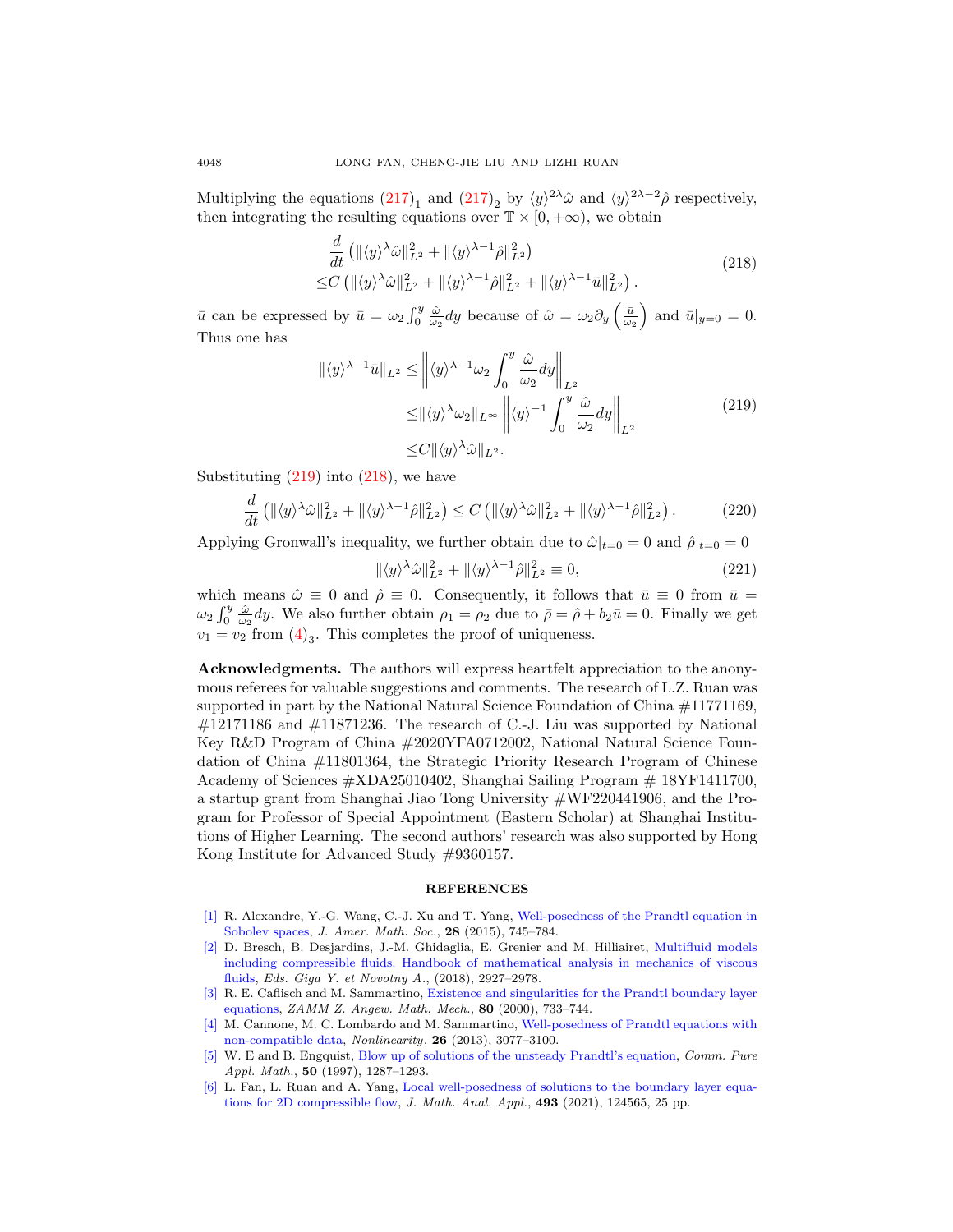- <span id="page-40-1"></span>[\[7\]](http://www.ams.org/mathscinet-getitem?mr=MR2601044&return=pdf) D. Gérard-Varet and E. Dormy, [On the ill-posedness of the Prandtl equation,](http://dx.doi.org/10.1090/S0894-0347-09-00652-3) J. Amer. Math. Soc., **23** (2010), 591-609.
- <span id="page-40-2"></span>D. Gérard-Varet and T. Nguyen, [Remarks on the ill-posedness of the Prandtl equation,](http://dx.doi.org/10.3233/ASY-2011-1075) Asymptot. Anal., **77** (2012), 71-88.
- <span id="page-40-3"></span>E. Grenier, [On the nonlinear instability of Euler and Prandtl equations,](http://dx.doi.org/10.1002/1097-0312(200009)53:9<1067::AID-CPA1>3.0.CO;2-Q) Comm. Pure Appl. Math., 53 (2000), 1067–1091.
- <span id="page-40-4"></span>[\[10\]](http://www.ams.org/mathscinet-getitem?mr=MR3438645&return=pdf) S. Gong, Y. Guo and Y.-G. Wang, [Boundary layer problems for the two-dimensional com](http://dx.doi.org/10.1142/S0219530515400011)[pressible Navier-Stokes equations,](http://dx.doi.org/10.1142/S0219530515400011) Anal. Appl. (Singap.), 14 (2016), 1–37.
- <span id="page-40-5"></span>[\[11\]](http://www.ams.org/mathscinet-getitem?mr=MR2849481&return=pdf) Y. Guo and T. Nguyen, [A note on Prandtl boundary layers,](http://dx.doi.org/10.1002/cpa.20377) Commun. Pure Appl. Math., 64 (2011), 1416–1438.
- <span id="page-40-16"></span>[\[12\]](http://www.ams.org/mathscinet-getitem?mr=MR3912675&return=pdf) Y. Huang, C.-J. Liu and T. Yang, [Local-in-time well-posedness for compressible MHD bound](http://dx.doi.org/10.1016/j.jde.2018.08.052)[ary layer,](http://dx.doi.org/10.1016/j.jde.2018.08.052) J. Differential Equations, 266 (2019), 2978–3013.
- <span id="page-40-25"></span>[\[13\]](http://www.ams.org/mathscinet-getitem?mr=MR2352856&return=pdf) M. Ishii and T. Hibiki, [Thermo-Fluid Dynamics of Two-Phase Flow](http://dx.doi.org/10.1007/978-0-387-29187-1), Springer-Verlag, New York, 2006.
- <span id="page-40-26"></span>[14] N. I. Kolev, Multiphase Flow Dynamics. Vol. 1. Fundamentals, Springer-Verlag, Berlin, 2005.
- <span id="page-40-27"></span>[\[15\]](http://www.ams.org/mathscinet-getitem?mr=MR2161544&return=pdf) N. I. Kolev, Multiphase Flow Dynamics. Vol. 2. Thermal and Mechanical Interactions, Springer-Verlag, Berlin, 2005.
- <span id="page-40-6"></span>[16] W.-X. Li, N. Masmoudi and T. Yang, Well-posedness in Gevrey function space for 3D Prandtl equations without structural assumption, to appear in Comm. Pure Appl. Math..
- <span id="page-40-7"></span>[\[17\]](http://www.ams.org/mathscinet-getitem?mr=MR4055987&return=pdf) W.-X. Li and T. Yang, [Well-posedness in Gevrey space for the Prandtl equations with non](http://dx.doi.org/10.4171/jems/931)[degenerate points,](http://dx.doi.org/10.4171/jems/931) J. Eur. Math. Soc. (JEMS), 22 (2020), 717–775.
- <span id="page-40-17"></span>[\[18\]](http://www.ams.org/mathscinet-getitem?mr=MR3891241&return=pdf) X. Lin and T. Zhang, [Almost global existence for 2D magnetohydrodynamics boundary layer](http://dx.doi.org/10.1002/mma.5217) [system,](http://dx.doi.org/10.1002/mma.5217) Math. Methods Appl. Sci., 41 (2018), 7530–7553.
- <span id="page-40-18"></span>[\[19\]](http://www.ams.org/mathscinet-getitem?mr=MR4146905&return=pdf) X. Lin and T. Zhang, [Almost global existence for the 3D Prandtl boundary layer equations,](http://dx.doi.org/10.1007/s10440-019-00303-y) Acta Appl. Math., **169** (2020), 383-410.
- <span id="page-40-19"></span>[\[20\]](http://www.ams.org/mathscinet-getitem?mr=MR4102162&return=pdf) C.-J. Liu, D. Wang, F. Xie and T. Yang, [Magnetic effects on the solvability of 2D MHD](http://dx.doi.org/10.1016/j.jfa.2020.108637) [boundary layer equations without resistivity in Sobolev spaces,](http://dx.doi.org/10.1016/j.jfa.2020.108637) J. Funct. Anal., 279 (2020), 108637, 45 pp.
- <span id="page-40-8"></span>[\[21\]](http://www.ams.org/mathscinet-getitem?mr=MR3593414&return=pdf) C.-J. Liu, Y.-G. Wang and T. Yang, [Global existence of weak solutions to the three](http://dx.doi.org/10.3934/dcdss.2016082)[dimensional Prandtl equations with a special structure,](http://dx.doi.org/10.3934/dcdss.2016082) Discrete Contin. Dyn. Syst. Ser. S, 9 (2016), 2011–2029.
- <span id="page-40-9"></span>[\[22\]](http://www.ams.org/mathscinet-getitem?mr=MR3458159&return=pdf) C.-J. Liu, Y.-G. Wang and T. Yang, [On the ill-posedness of the Prandtl equations in three](http://dx.doi.org/10.1007/s00205-015-0927-1) [space dimensions,](http://dx.doi.org/10.1007/s00205-015-0927-1) Arch. Ration. Mech. Anal., 220 (2016), 83-108.
- <span id="page-40-10"></span>[\[23\]](http://www.ams.org/mathscinet-getitem?mr=MR3600083&return=pdf) C.-J. Liu, Y.-G. Wang and T. Yang, [A well-posedness theory for the Prandtl equations in](http://dx.doi.org/10.1016/j.aim.2016.12.025) [three space variables,](http://dx.doi.org/10.1016/j.aim.2016.12.025) Adv. Math., 308 (2017), 1074–1126.
- <span id="page-40-20"></span>[\[24\]](http://www.ams.org/mathscinet-getitem?mr=MR3864769&return=pdf) C.-J. Liu, F. Xie and T. Yang, [A note on the ill-posedness of shear flow for the MHD boundary](http://dx.doi.org/10.1007/s11425-017-9306-0) [layer equations,](http://dx.doi.org/10.1007/s11425-017-9306-0) Sci. China Math., 61 (2018), 2065–2078.
- <span id="page-40-21"></span>[\[25\]](http://www.ams.org/mathscinet-getitem?mr=MR3882222&return=pdf) C.-J. Liu, F. Xie and T. Yang, [MHD boundary layers theory in Sobolev spaces without](http://dx.doi.org/10.1002/cpa.21763) [monotonicity I: Well-posedness theory,](http://dx.doi.org/10.1002/cpa.21763) Comm. Pure Appl. Math., 72 (2019), 63-121.
- <span id="page-40-22"></span>[\[26\]](http://www.ams.org/mathscinet-getitem?mr=MR3975147&return=pdf) C.-J. Liu, F. Xie and T. Yang, [Justification of Prandtl ansatz for MHD boundary layer,](http://dx.doi.org/10.1137/18M1219618) SIAM J. Math. Anal., 51 (2019), 2748–2791.
- <span id="page-40-11"></span>[\[27\]](http://www.ams.org/mathscinet-getitem?mr=MR3385340&return=pdf) N. Masmoudi and T. K. Wong, [Local-in-time existence and uniqueness of solutions to the](http://dx.doi.org/10.1002/cpa.21595) [Prandtl equations by energy methods,](http://dx.doi.org/10.1002/cpa.21595) Comm. Pure Appl. Math., 68 (2015), 1683–1741.
- <span id="page-40-12"></span>[\[28\]](http://www.ams.org/mathscinet-getitem?mr=MR0223134&return=pdf) O. A. Oleinik, [On the mathematical theory of boundary layer for an unsteady flow of incom](http://dx.doi.org/10.1016/0021-8928(66)90001-3)[pressible fluid,](http://dx.doi.org/10.1016/0021-8928(66)90001-3) J. Appl. Math. Mech., 30 (1966), 951–974.
- <span id="page-40-13"></span>[\[29\]](http://www.ams.org/mathscinet-getitem?mr=MR1697762&return=pdf) O. A. Oleinik and V. N. Samokhin, Mathematical Models in Boundary Layer Theory, Applied Mathematics and Mathematical Computation, 15. Chapman & Hall/CRC, Boca Raton, Fla., 1999.
- <span id="page-40-14"></span>[\[30\]](http://www.ams.org/mathscinet-getitem?mr=MR4125518&return=pdf) M. Paicu, P. Zhang and Z. Zhang, [On the hydrostatic approximation of the Navier-Stokes](http://dx.doi.org/10.1016/j.aim.2020.107293) [equations in a thin strip,](http://dx.doi.org/10.1016/j.aim.2020.107293) Adv. Math., 372 (2020), 107293, 42 pp.
- <span id="page-40-0"></span>[31] L. Prandtl, Über Flüssigkeitsbewegungen bei sehr Kleiner Reibung, In "Verh. Int. Math. Kongr., Heidelberg 1904," Teubner, 1905.
- <span id="page-40-23"></span>[\[32\]](http://www.ams.org/mathscinet-getitem?mr=MR3355353&return=pdf) X. Qin, T. Yang, Z. Yao and W. Zhou, [A study on the boundary layer for the planar magne](http://dx.doi.org/10.1016/S0252-9602(15)30022-9)[tohydrodynamics system,](http://dx.doi.org/10.1016/S0252-9602(15)30022-9) Acta Math. Sci. Ser. B (Engl. Ed.), 35 (2015), 787–806.
- <span id="page-40-24"></span>[\[33\]](http://www.ams.org/mathscinet-getitem?mr=MR3963637&return=pdf) X. Qin, T. Yang, Z. Yao and W. Zhou, [Vanishing shear viscosity limit and boundary layer](http://dx.doi.org/10.1142/S0218202519500180) [study for the planar MHD system,](http://dx.doi.org/10.1142/S0218202519500180) Math. Models Methods Appl. Sci., 29 (2019), 1139–1174.
- <span id="page-40-15"></span>[\[34\]](http://www.ams.org/mathscinet-getitem?mr=MR1617542&return=pdf) M. Sammartino and R. E. Caflisch, [Zero viscosity limit for analytic solutions, of the Navier-](http://dx.doi.org/10.1007/s002200050304)[Stokes equation on a half-space. I. Existence for Euler and Prandtl equations,](http://dx.doi.org/10.1007/s002200050304) Comm. Math. Phys., 192 (1998), 433–461.